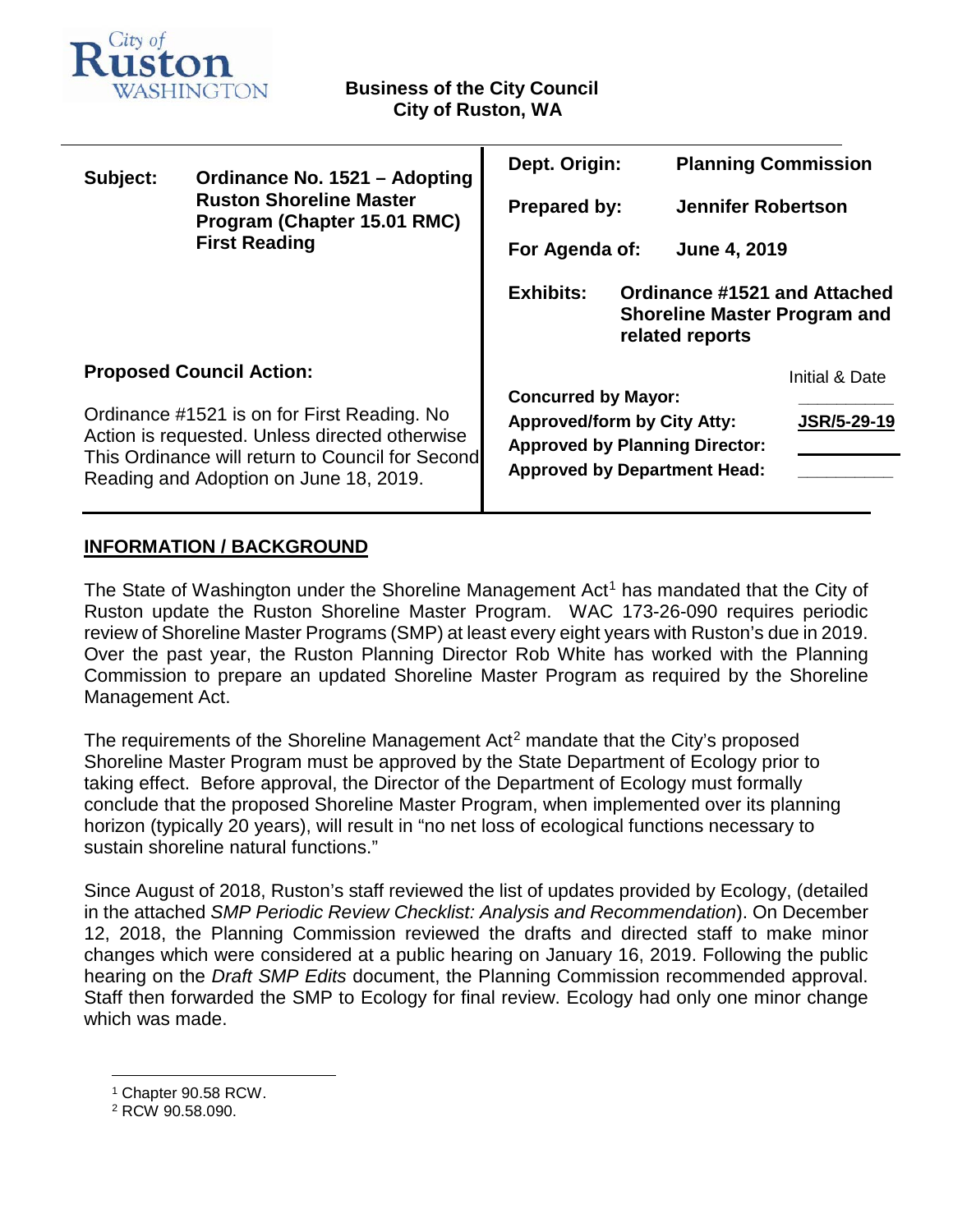On March 19, 2019, the City Council approved Resolution No. 699 expressing its intent to adopt the updated Shoreline Master Plan and directing the Plan be sent to Ecology for final review and approval. Ecology has completed its review and has recommended additional minor changes which have been implemented. The final version of the Plan is now ready for adoption.

The Planning Director recommendations that the City Council adopt the Shoreline Master Program as approved by Department of Ecology in the form attached to Ordinance No. 1521 as Exhibit 1.

Given the recent approval by the Department of Ecology, the updated Shoreline Master Program is now ready for final adoption by the City Council by Ordinance.

### **FISCAL CONSIDERATION**

N/A

## **BOARD OR COMMITTEE RECOMMENDATION**

The Planning Commission recommends APPROVAL of the updated Shoreline Master Program for the City of Ruston.

## **RECOMMENDATION / MOTION**

This is on for First Reading. Unless directed otherwise, this matter will return for Second Reading and adoption on June 18, 2019.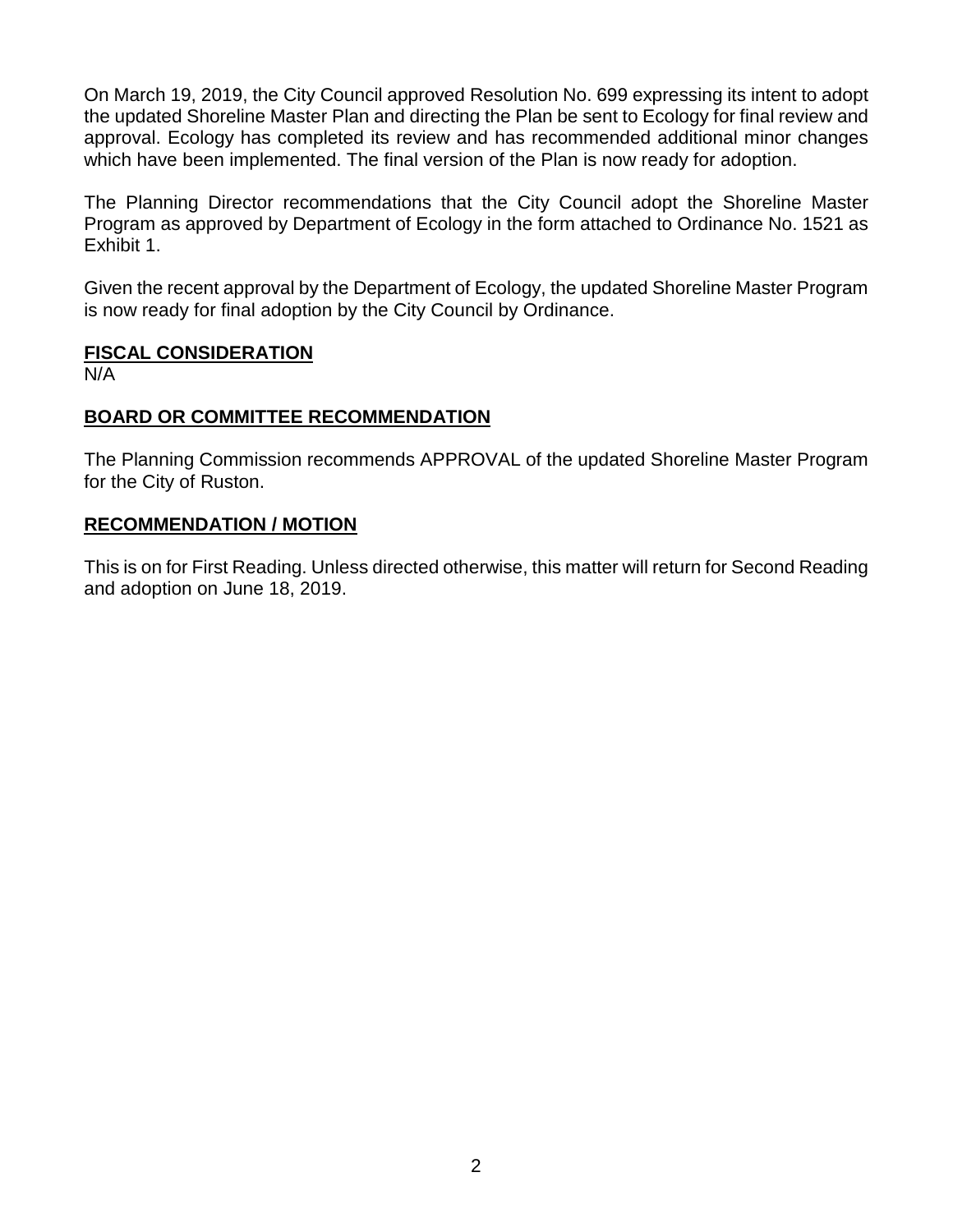#### **ORDINANCE NO. 1521**

**AN ORDINANCE OF THE CITY OF RUSTON, RELATING TO SHORELINES, ADOPTING AN UPDATED SHORELINE MASTER PROGRAM FOR THE CITY OF RUSTON, REPEALING CHAPTER 15.01 OF THE RUSTON MUNICIPAL CODE AND REPLACING IT WITH A NEW CHAPTER 15.01 TO THE RUSTON MUNICIPAL CODE ENTITLED "SHORELINE MASTER PROGRAM", AND ESTABLISHING AN EFFECTIVE DATE.**

WHEREAS, the State of Washington under the Shoreline Management Act (Chapter 90.58 RCW) has mandated that the City of Ruston update the Ruston Shoreline Master Program; and

WHEREAS, the requirements of the Shoreline Management Act (RCW 90.58.090) mandate that the City's proposed Shoreline Master Program must be approved by the State Department of Ecology (DOE) prior to taking effect; and

WHEREAS, before approval, the Director of DOE must formally conclude that the proposed Shoreline Master Program, when implemented over its planning horizon (typically 20 years), will result in "no net loss of ecological functions necessary to sustain shoreline natural functions"; and

WHEREAS, the City Planning Commission has been studying and working on the Shoreline Master Program Update since 2018; and

WHEREAS, the Planning Commission held three public meetings, including one public hearing, as follows: Work Study Sessions: August 1, 2018 and December 5, 2018, PC Public Hearing Date: January 16, 2019; and

WHEREAS, the Ruston Planning Commission and Ruston Staff have conducted a careful review of the most current, accurate and complete scientific information available regarding the shorelines within the jurisdiction of Ruston, and concluded that the proposed Shoreline Master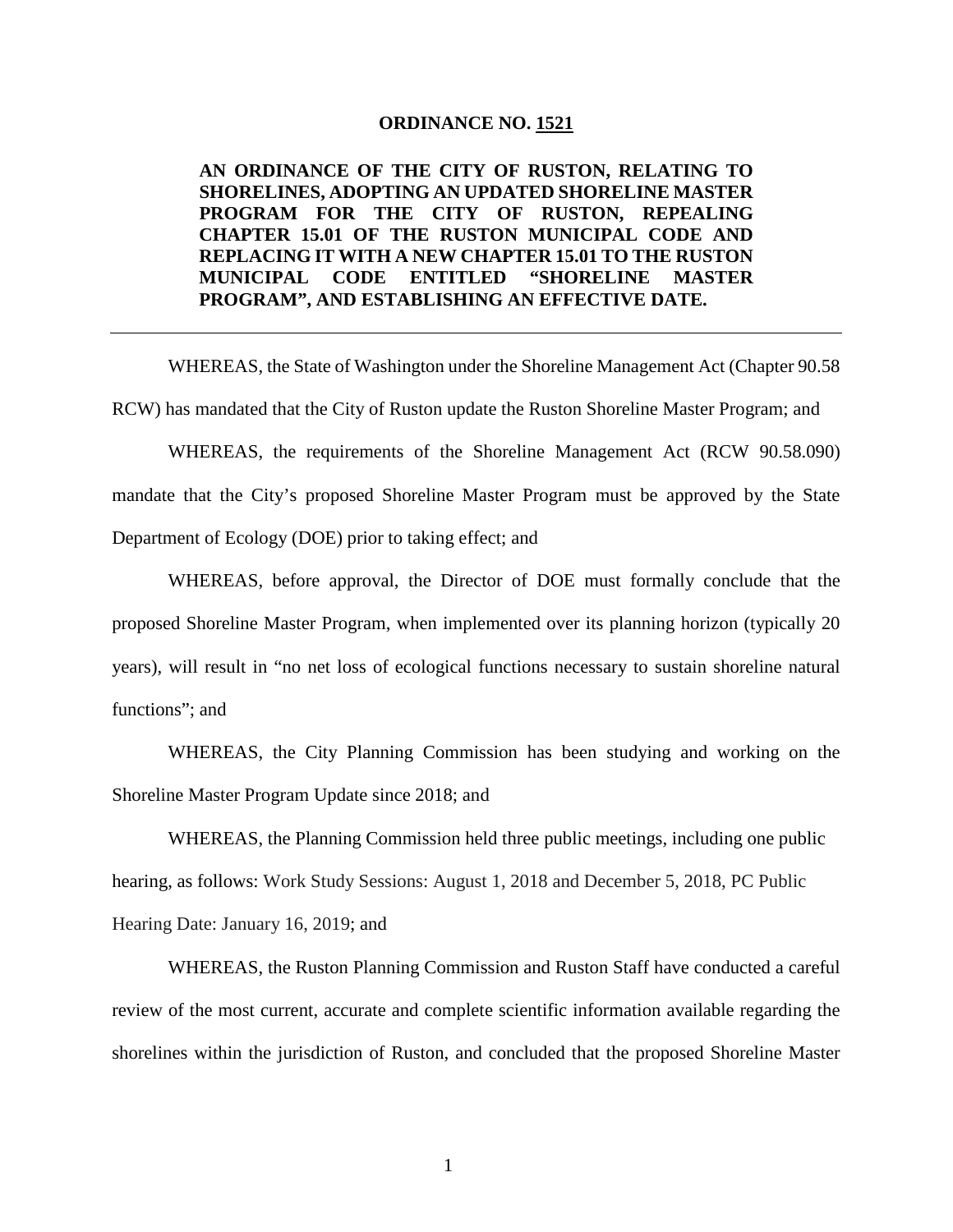Program, when implemented over the next 20 years, will result in no net loss of ecological functions; and

WHEREAS, the City sent the Ruston Shoreline Master Program to the Department of Ecology, on December 12, 2018, to obtain comments prior to Planning Commission action; and

WHEREAS, the Department provided the City of Ruston with required modifications to the December 2018 draft of the City's Shoreline Master Program; and

WHEREAS, the City made these modifications in accordance with the Department of Ecology's input; and

WHEREAS, the SEPA Responsible Official has issued a Determination of Nonsignificance on January 7, 2019 which has not been appealed; and

WHEREAS, on January 16, 2019 the Planning Commission considered the Department of Ecology's required modifications and held a public hearing on this issue with the revisions included in the public hearing draft; and

WHEREAS, on January 16, 2019 the Ruston Planning Commission unanimously recommended to the City Council approval of the Shoreline Master Program; and

WHEREAS, the updated draft as recommended by the Planning Commission was then transmitted to the Department of Ecology following the public hearing; and

WHEREAS, shortly after submission of the Ruston Shoreline Master Program to the Department of Ecology, on March 13, 2019, the Department provided the City of Ruston with one additional required modification to the City's Shoreline Master Program which was limited to the removal of a single duplicative reference; and

WHEREAS, the City has made that minor change in the version that is in front of the City Council for approval as the final draft to send to Ecology under Resolution No. 699; and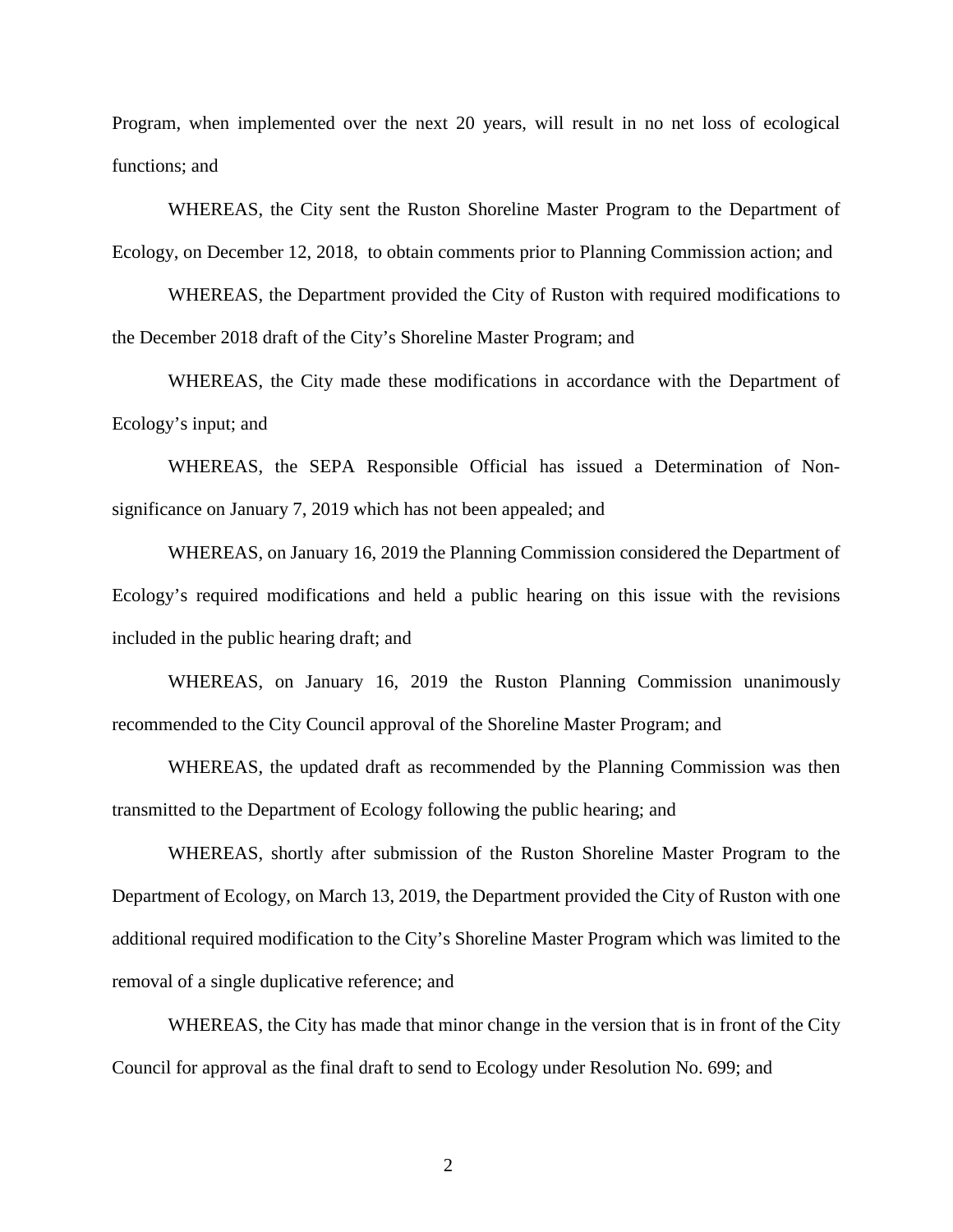WHEREAS, on March 19, 2019, the Ruston City Council passed Resolution No. 699 expressing their intent to adopt the Shoreline Master Program update upon approval of the Washington State Department of Ecology and directing the City staff to transmit the Plan to Ecology; and

WHEREAS, the City of Ruston sent the recommended draft Shoreline Master Program to the Department of Ecology as approved by the Council under Resolution No. 699 to obtain Ecology's comments and approval of the updated Plan prior to adoption by ordinance; and

WHEREAS, the Department of Ecology has completed its final review of the City's Shoreline Master Program update and has recommended certain changes be included in the final Plan; and

WHEREAS, these revisions have been incorporated into the final Plan which is set for adoption; and

WHEREAS, in accordance with RCW 36.70A.106, this amending ordinance was sent on to the State Department of Commerce with a request for expedited review comment; and

WHEREAS, the State Department of Commerce acknowledged receipt of the ordinance and granted expedited review on , 2019; and

WHEREAS, the required number of days have passed since the ordinance was sent to the Department of Commerce and no comments were returned; and

WHEREAS, the Department of Ecology has approved the City's Shoreline Master Program in the form attached hereto as Exhibit 1; and

WHEREAS, the updated Shoreline Master Program is now ready for final adoption by the City Council by Ordinance; and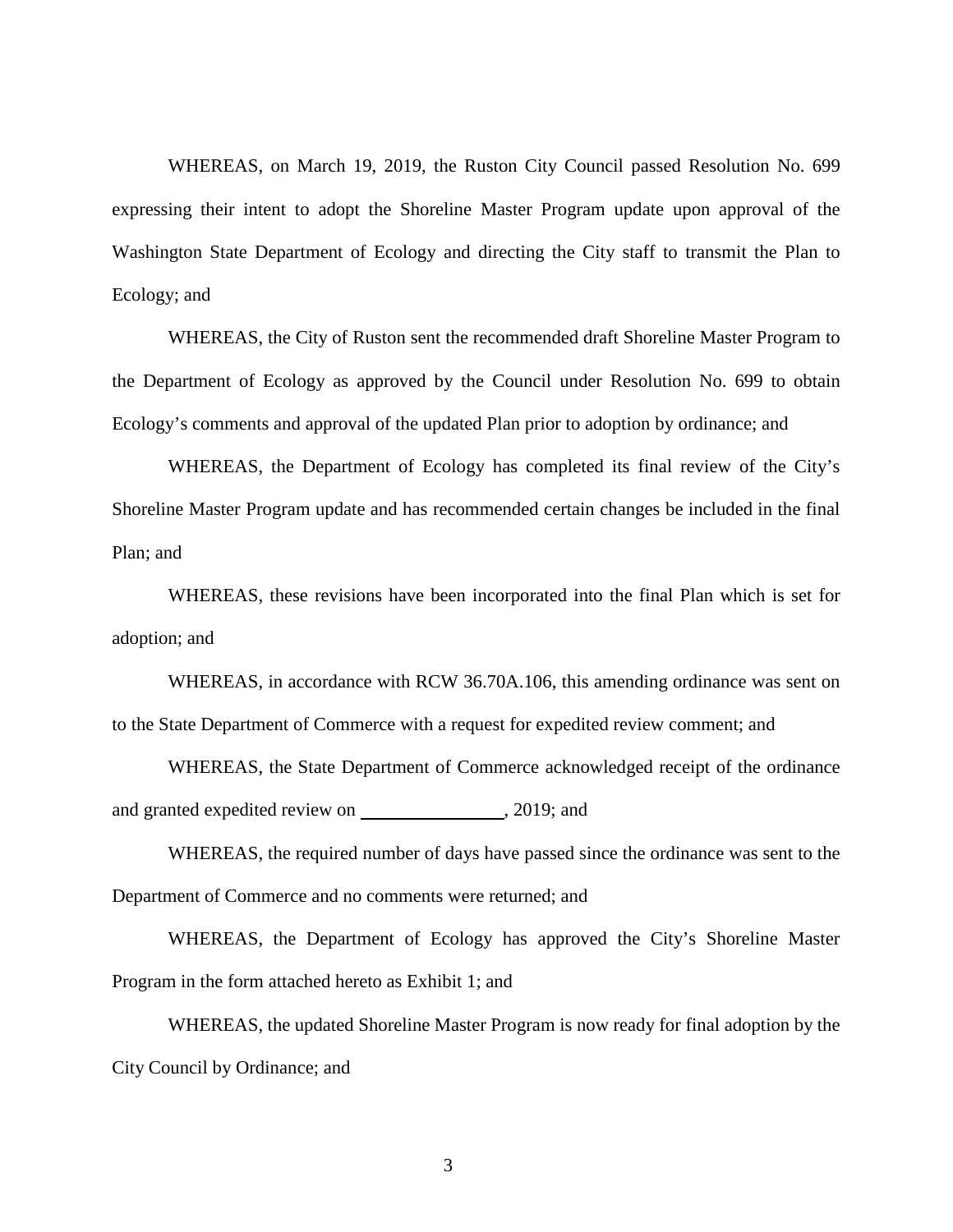WHEREAS, on June 4, 2019, the City Council held the first reading of this Ordinance; and WHEREAS, on June 18, 2019, the City Council adopted this Ordinance during its regular meeting at the second reading; **NOW, THEREFORE**

**THE CITY COUNCIL OF THE CITY OF RUSTON DOES HEREBY ORDAIN AS FOLLOWS:** 

**Section 1.** Chapter 15.01 of the Ruston Municipal Code entitled "Shoreline Development" is hereby repealed.

**Section 2.** A new Chapter 15.01 of the Ruston Municipal Code entitled "Shoreline Master Program" attached hereto as Exhibit 1 and incorporated as though fully set forth herein, is hereby adopted.

**Section 3.** Severability. If any section, sentence, clause or phrase of this Ordinance should be held to be unconstitutional by a court of competent jurisdiction, such invalidity or unconstitutionality shall not affect the validity or constitutionality of any other section, sentence, clause or phrase of this Ordinance.

**Section 4.** Publication. This Ordinance shall be published by an approved summary consisting of the title.

**Section 5.** Effective Date. This Ordinance shall be effective five days after publication as provided by law.

ADOPTED by the City Council of the City of Ruston and attested by the City Clerk in authentication of such passage on this 18th day of June, 2019.

APPROVED by the Mayor this 18th day of June, 2019.

\_\_\_\_\_\_\_\_\_\_\_\_\_\_\_\_\_\_\_\_\_\_\_\_\_\_\_\_\_\_ Bruce Hopkins, Mayor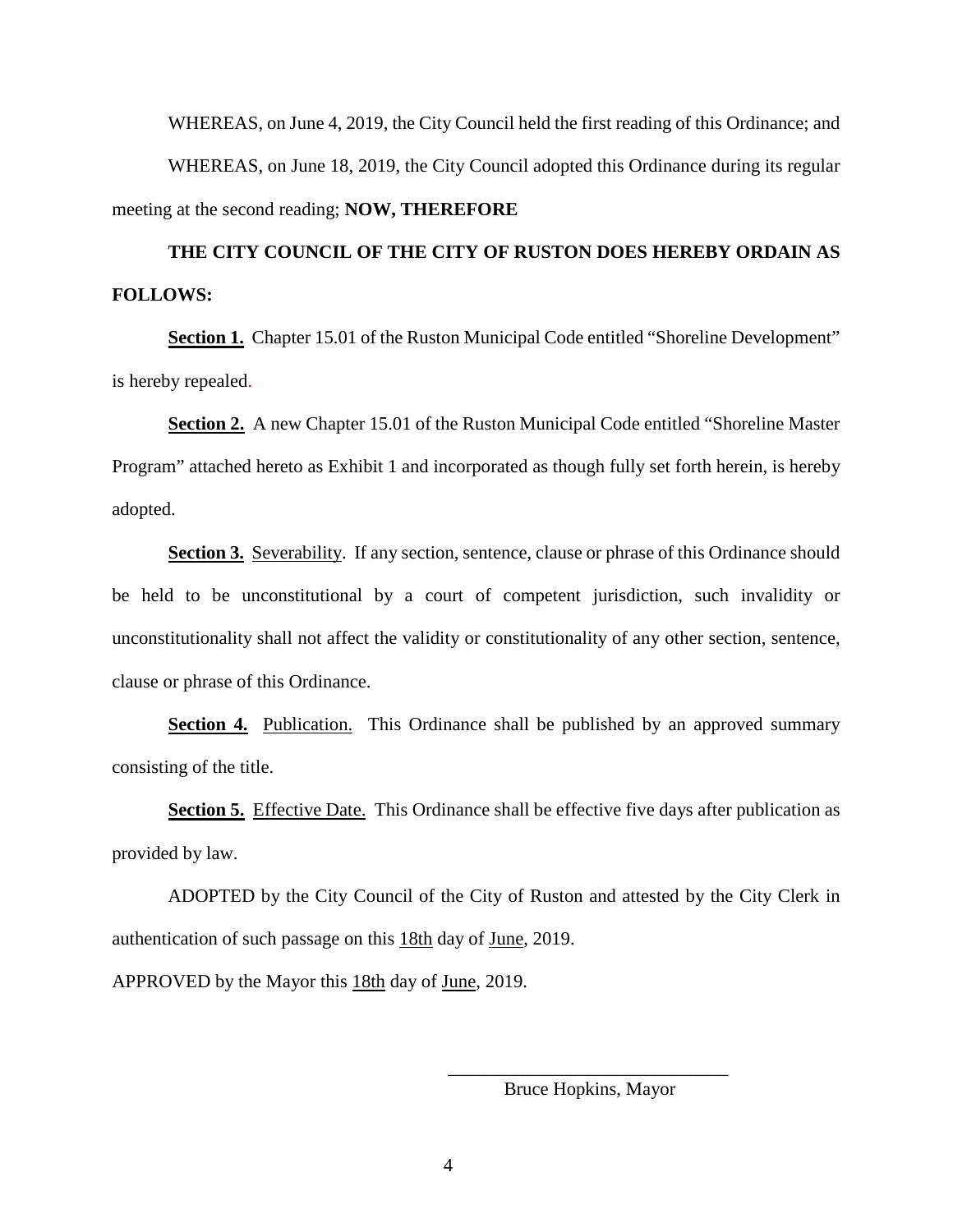ATTEST/AUTHENTICATED:

\_\_\_\_\_\_\_\_\_\_\_\_\_\_\_\_\_\_\_\_\_\_\_\_\_

Judy Grams, City Clerk

APPROVED AS TO FORM:

Office of the City Attorney

\_\_\_\_\_\_\_\_\_\_\_\_\_\_\_\_\_\_\_\_\_\_\_\_\_

FILED WITH THE CITY CLERK: PASSED BY THE CITY COUNCIL: PUBLISHED: EFFECTIVE DATE: ORDINANCE NO: 1521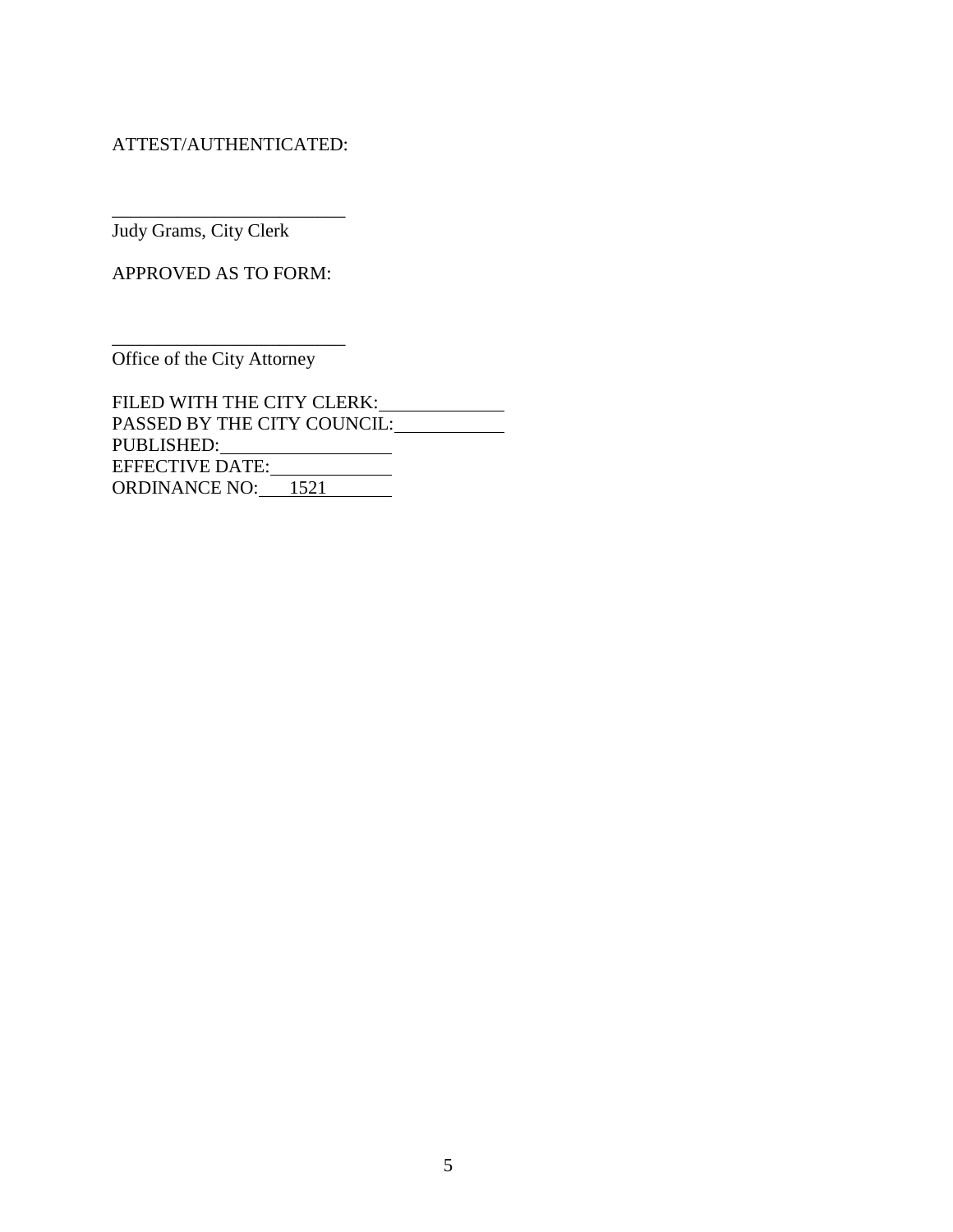# **EXHIBIT "1"**

## **SHORELINE MASTER PROGRAM UPDATE**

## **CHAPTER 15.01 RMC**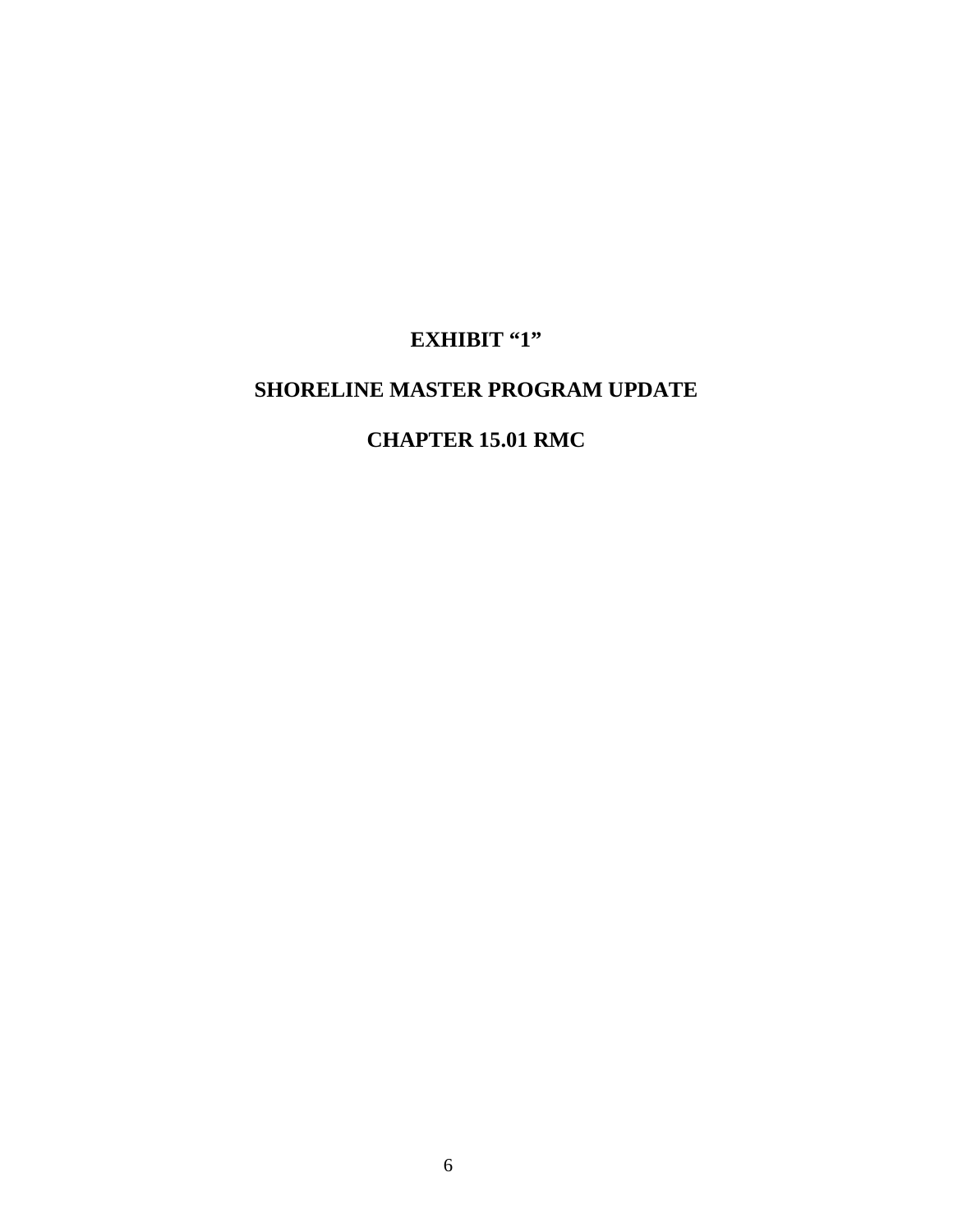

## **Draft Shoreline Master Program (SMP) Edits**

Last Updated: **May 31, 2019**

Please note that all draft language in this document is highlighted in yellow, with deleted language shown in **strike-out** and proposed language shown **underlined**. For a detailed explanation of specific changes please refer to the associated document titled "*Ecology Checklist: Analysis and Recommendations"* within the Planning Commission packet materials for the December 12, 2018 public meeting.

#### **Chapter 15.01 - SHORELINE MASTER PROGRAM**

#### **15.01.010 - Introduction.**

The Ruston Shoreline Master Program (SMP) update fulfills the requirements of the Washington State Shoreline Management Act (SMA) and associated guidelines "to prevent the inherent harm in an uncoordinated and piecemeal development of the state's shorelines." The SMP balances local needs, interests and character with the general public's interests in protecting key shoreline environments and important resources. The overarching goal is meant to strike a balance among private ownership, public access, and public protection of the state's shorelines.

The SMA establishes a broad policy preference for shoreline uses that protect water quality and the natural environment, that depend on proximity to the shoreline, and preserve and enhance public access and public recreational opportunities. New uses and developments will follow regulations established by a set of goals and policies designed to avoid and/or mitigate for impacts to the environment while protecting property rights. Existing legally established uses and developments are allowed to continue as "grandfathered."

The SMA Guidelines require that an SMP result in "no net loss" of shoreline ecological functions. This SMP accomplishes that requirement through its goals, policies, and regulations noted above providing restoration program and enhancement incentives to offset the cumulative impacts of new shoreline uses and developments over time.

- (a) Purpose and Intent. The purposes of this Shoreline Master Program are:
	- (1) To promote the health, safety, and general welfare of the community by providing long range, comprehensive policies and effective, reasonable regulations for development, use, and restoration of Ruston's shorelines; and
	- (2) To manage shorelines in a positive, effective, balanced and equitable manner consistent with requirements established by the Shoreline Management Act (the Act) contained in the Revised Code of Washington (RCW) 90.58, and the State Shoreline Guidelines in Washington Administrative Code (WAC) 173-26.
	- (3) To maintain the ecological functions of Ruston's shorelines.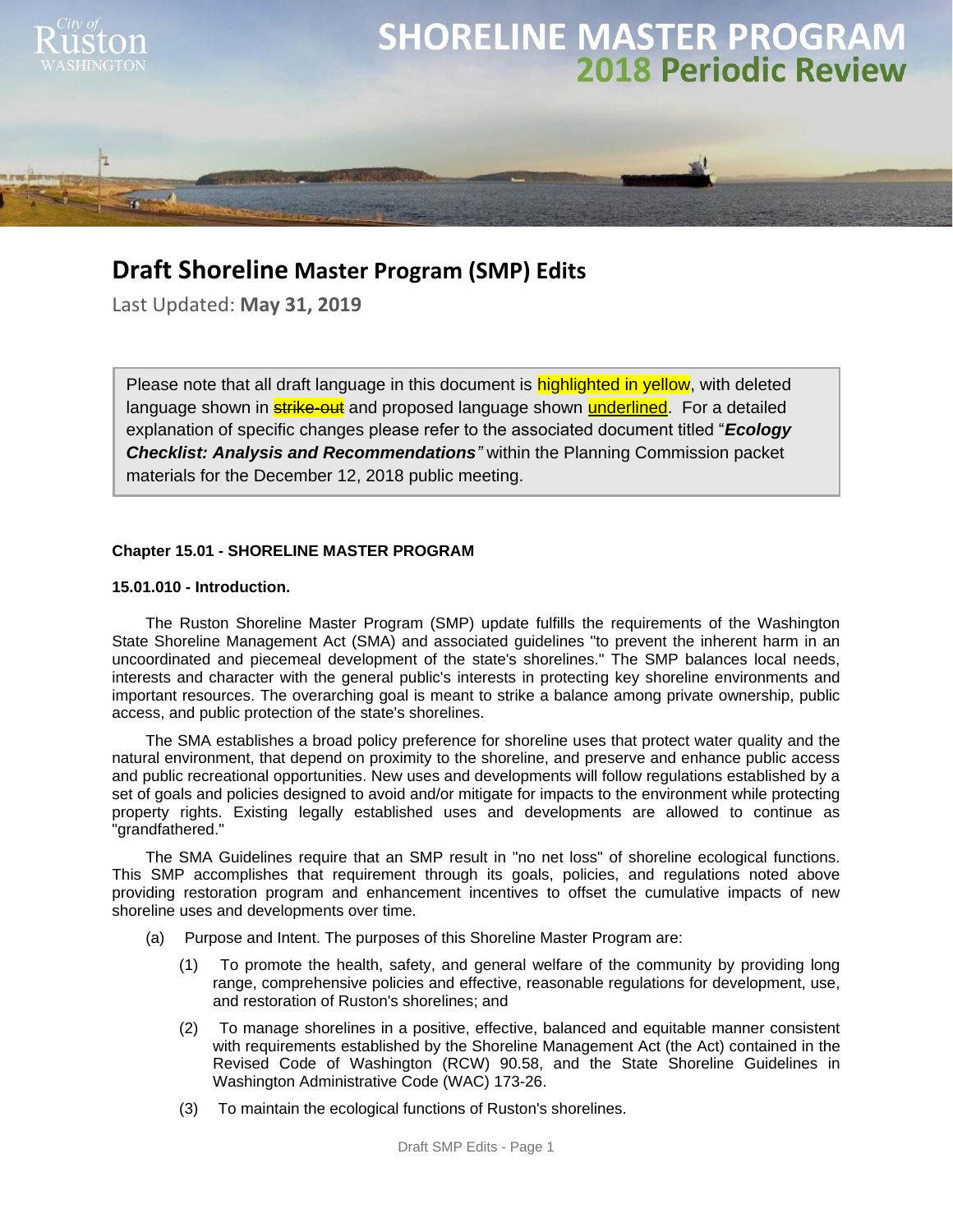- (b) Title. This document shall be known and cited as "The Ruston Shoreline Master Program," referred to herein as the "SMP," or the "Program."
- (c) Applicability.
	- (1) All proposed uses and development, as defined in RMC 15.01.020 (the definitions section of this Program) occurring within the shoreline jurisdiction (see RMC 15.01.010 for a description of the jurisdiction) shall comply with this Program, WAC 173-26 and 27 and RCW 90.58. This Program regulates all uses and developments within the shoreline jurisdiction whether or not a shoreline permit is required. This Program will regulate all development proposed after the effective date of the Program.
	- (2) For the purposes of this SMP, shoreline uses and developments shall be classified as follows:
		- (A) Permitted uses and developments these are allowed uses and development that are consistent with this Program and RCW 90.58.030. Such uses/development shall require a shoreline substantial development permit, a shoreline conditional use permit, a statement that the use/development is exempt from a shoreline substantial development permit, or a determination that an exempt use/development is consistent with this Program during land use / building permit review. Development within the shoreline jurisdiction that does not meet the bulk or dimensional standards of this Program shall require a shoreline variance.
		- (B) Prohibited uses and developments uses and developments that are inconsistent with this Program and/or RCW 90.58 and which cannot be allowed through any shoreline permit or variance.
	- (3) This Program shall apply to:
		- (A) All of the lands and waters of Ruston that meet the definition of shorelines of the state in RMC 15.01.020 and RCW 90.58.030. This includes all areas waterward of the OHWM extending to Ruston's legal in-water jurisdictional boundary and any areas landward of the OHWM that meet the definition of shorelands in RMC 15.01.020; and
		- (B) Every person, individual, firm, partnership, association, organization, local or state governmental agency, public or municipal corporation, or other entity proposing or undertaking any new use and/or development in the Ruston shoreline jurisdiction.
	- (4) Existing lawfully established uses and developments are not subject to regulations of this Program until or unless there is a change in use or development. Shoreline property owners are encouraged to consult the Planning Department to determine if a proposed use or development activity requires review under this Program.
	- (5) The provisions of this Program shall not apply to lands held in trust by the United States for Indian Nations, tribes or individuals.
- (d) Authority. This Shoreline Master Program is adopted under the authority granted by RCW 90.58 and WAC 173-26.
- (e) Shoreline Jurisdiction.
	- (1) The policies and regulations of this Program shall apply to all shorelands within Ruston as defined in RMC 15.01.020 and RCW 90.58.030.
	- (2) Ruston determines the extent of shoreline jurisdiction on a case-by-case basis in conjunction with a development proposal, permit request, or request for statement of exemption. The landward extent of shoreline jurisdiction is measured from the OHWM and includes associated wetlands. The OHWM shall be determined based on site-specific observation and assessment using accepted protocols and criteria in accordance with RCW 90.58.030(2) and WAC 173-22-040.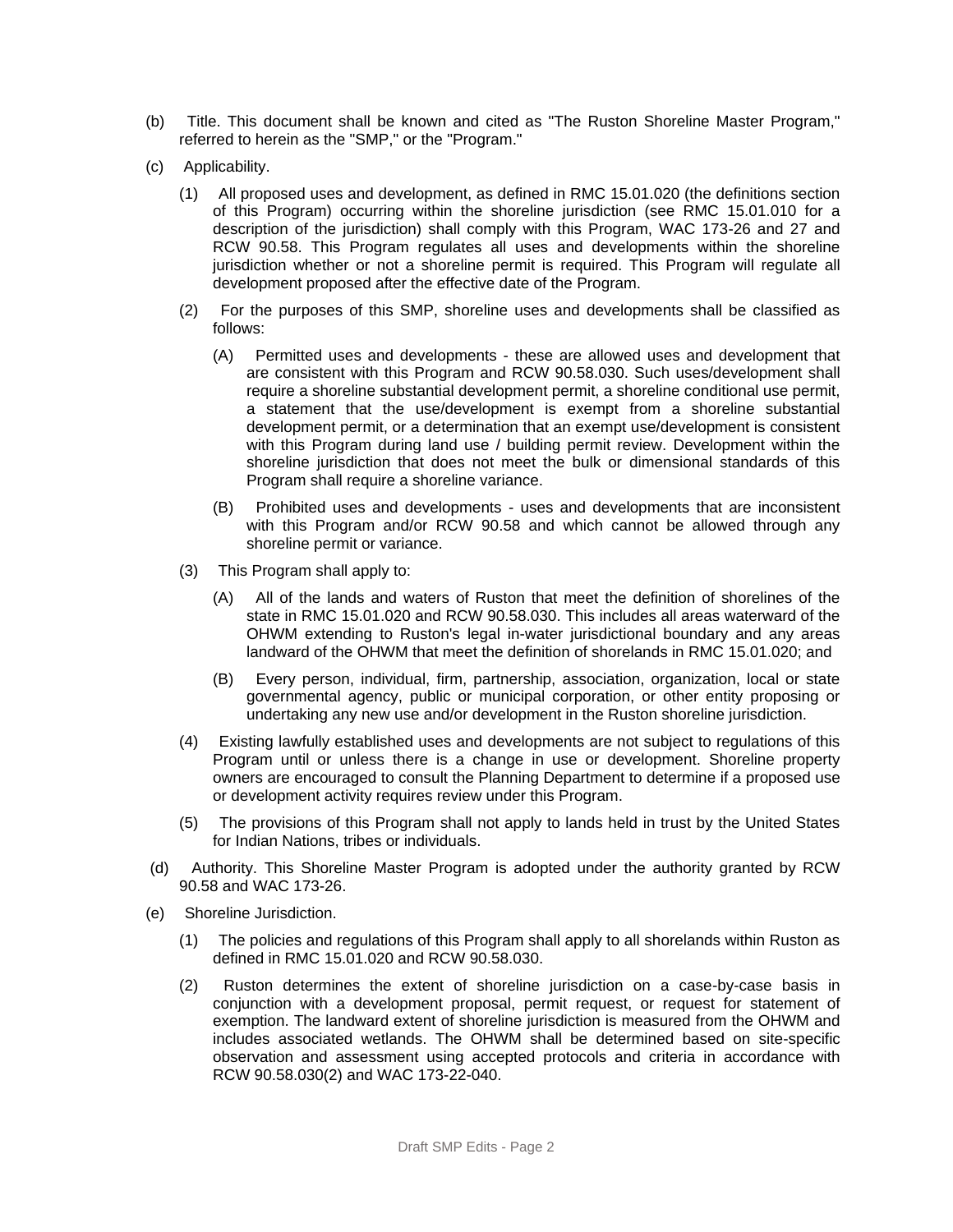- (3) No streams or wetlands meeting the definition of "shoreline" are included within Ruston limits as of adoption of this Program.
- (f) Governing Principles.
	- (1) The goals, policies and regulations of this Program are informed by the Governing Principles in the policy statements of RCW 90.58.
	- (2) Any inconsistencies between this Program and the Act must be resolved in accordance with the Act.
	- (3) Regulatory or administrative requirements of this Program must not unconstitutionally infringe upon private property rights or result in an unconstitutional taking of private property.
	- (4) The territorial jurisdictions of the SMP planning function and regulatory function are legally distinct. The planning function may, and in some circumstances must, look beyond the territorial limits of the shoreline jurisdiction.
	- (5) The policies and regulations established by the Program must be integrated and coordinated with the Ruston Comprehensive Plan and the development regulations in the Ruston Municipal Code (RMC).
	- (6) Protecting the shoreline environment is an essential statewide policy goal, consistent with other statewide policy goals in WAC 173-26. This Program protects shoreline ecology from impairments in the following ways:
		- (A) By including regulations and regulatory incentives designed to protect shoreline ecological functions, and restore impaired ecological functions where such functions have been identified; and
		- (B) By including policies and regulations that require mitigation of adverse impacts in a manner that ensures no net loss of shoreline ecological functions in a manner that is consistent with RCW 90.58 and WAC 173-26-201(2)(e)(i).
		- (C) By including policies and regulations that require consideration of cumulative impacts of anticipated and reasonable future development in a manner that ensures no net loss of shoreline ecological functions.
- (g) Relationship to Plans, Policies and Regulations.
	- (1) Uses, alterations and developments regulated by this Program are subject to applicable provisions of the Ruston Municipal Code (RMC), the Ruston Comprehensive Plan, the Shoreline Management Act (RCW 90.58), the Growth Management Act (RCW 36.70A), State Environmental Policy Act (RCW 43.21C and WAC 197-11), and other local, state and federal laws.
	- (2) This Program shall be implemented according to the definitions contained in RMC 15.01.020. Where definitions contained in this Program conflict or differ from definitions contained in other sections of the RMC, these definitions shall prevail.
	- (3) Unless otherwise stated, where this Program makes reference to any RCW, WAC, or other federal, state or local law or regulation, the most recent amendment or current edition shall apply.
	- (4) In the event the regulations of this Program differ from other applicable Ruston policies or regulations, the more restrictive provisions shall apply.
- (h) Critical Areas Regulations. There are no identified critical areas within Ruston's shoreline jurisdiction.
- (i) Effective Date. This Program and all amendments thereto shall become effective 14 days from the date of the Department of Ecology's written notice of final action.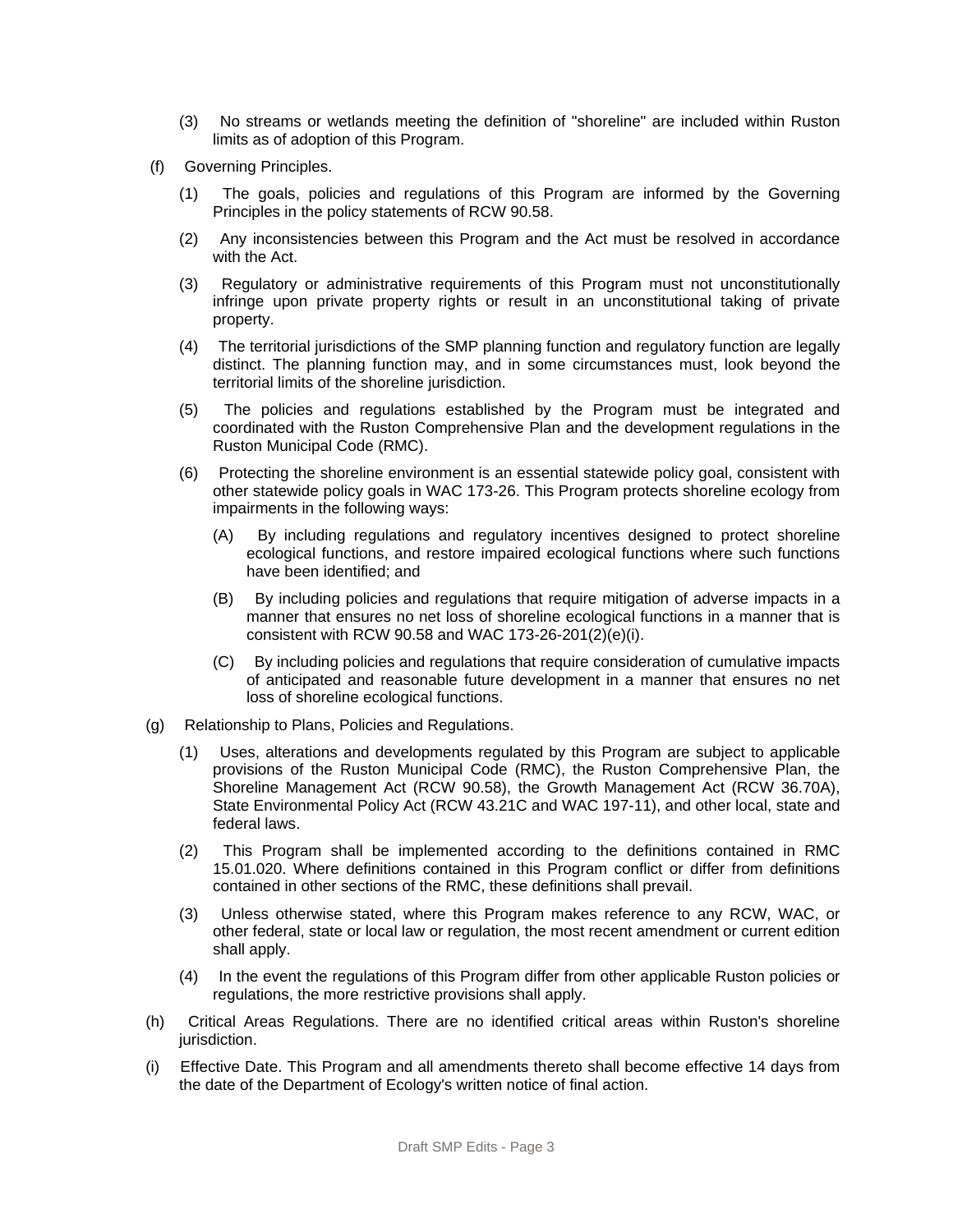- (j) Liberal Construction. In accordance with RCW 90.58.090, this Program is exempt from the rule of strict construction; therefore this Program shall be liberally construed to give full effect to its goals, policies and regulations.
- (k) Severability. If any section or provision of this Program is declared invalid such declaration shall not affect the validity of this Program as a whole.

#### **15.01.020 - Definitions.**

The following are definitions for terms used within this Master Program:

"Act" means the Washington State Shoreline Management Act, Chapter 90.58 RCW (WAC 173-26- 020).

"Active use area" means the portion of a vegetation enhancement area that has no specific vegetation requirements.

"Agriculture" means the act of cultivating land, raising crops, and/or feeding, breeding, and raising livestock; farming.

"Amendment" means a revision, update, addition, deletion, and/or re-enactment of the Ruston Shoreline Master Program (WAC 173-26-020).

"Aquaculture" means the cultivation of aquatic animals and plants, especially fish, shellfish, and seaweed, in natural or controlled marine or freshwater environments.

"Associated wetland" means wetlands that are in proximity to and either influence or are influenced by tidal waters or a lake, river or stream that are subject to the Shoreline Management Act.

"Average grade level" means the average of the natural or existing topography of the portion of the lot, parcel, or tract of real property which will be directly under the proposed building or structure: In the case of structures to be built over water, average grade level shall be the elevation of the ordinary high water mark. Calculation of the average grade level shall be made by averaging the ground elevations at the midpoint of all exterior walls of the proposed building or structure (WAC 173-27-030).

"Backfill" means the placement of earth material behind a retaining wall or structure.

"Bank" means a rise or slope at the edge of a body of water or water course.

"Benthic" means the sediment surface and subsurface layers providing habitat for the microorganisms of Commencement Bay.

"Berm" means a constructed area of compacted earth that has been artificially mounded or placed against a wall or structure.

"Bioengineering" or "bio-stabilization" means the practice of using natural materials to stabilize shorelines and prevent erosion as an alternative to bulkheads. This may include use of rocks, bundles of stems, root systems, or other living plant material, fabric, or other soil stabilization techniques. Bioengineering projects often include fisheries habitat enhancement measures in project design (e.g., anchored logs, root wads, etc.).

"Boathouse" means a structure designed for the storage of vessels and not used as a residence or dwelling unit. Boathouses are to be distinguished from houseboats.

"Boating facilities" means a facility designed for use by boats such as, but not limited to, boat ramps, boat lifts, docks, and floats.

"Boat launch" or "boat ramp" means a slab, pad, rail, or graded slope specifically constructed and used for launching boats or other vessels.

"Boat lift" means a structure used for periodic lifting or lowering of vessels from the water for the purpose of dry berthing and/or maintenance.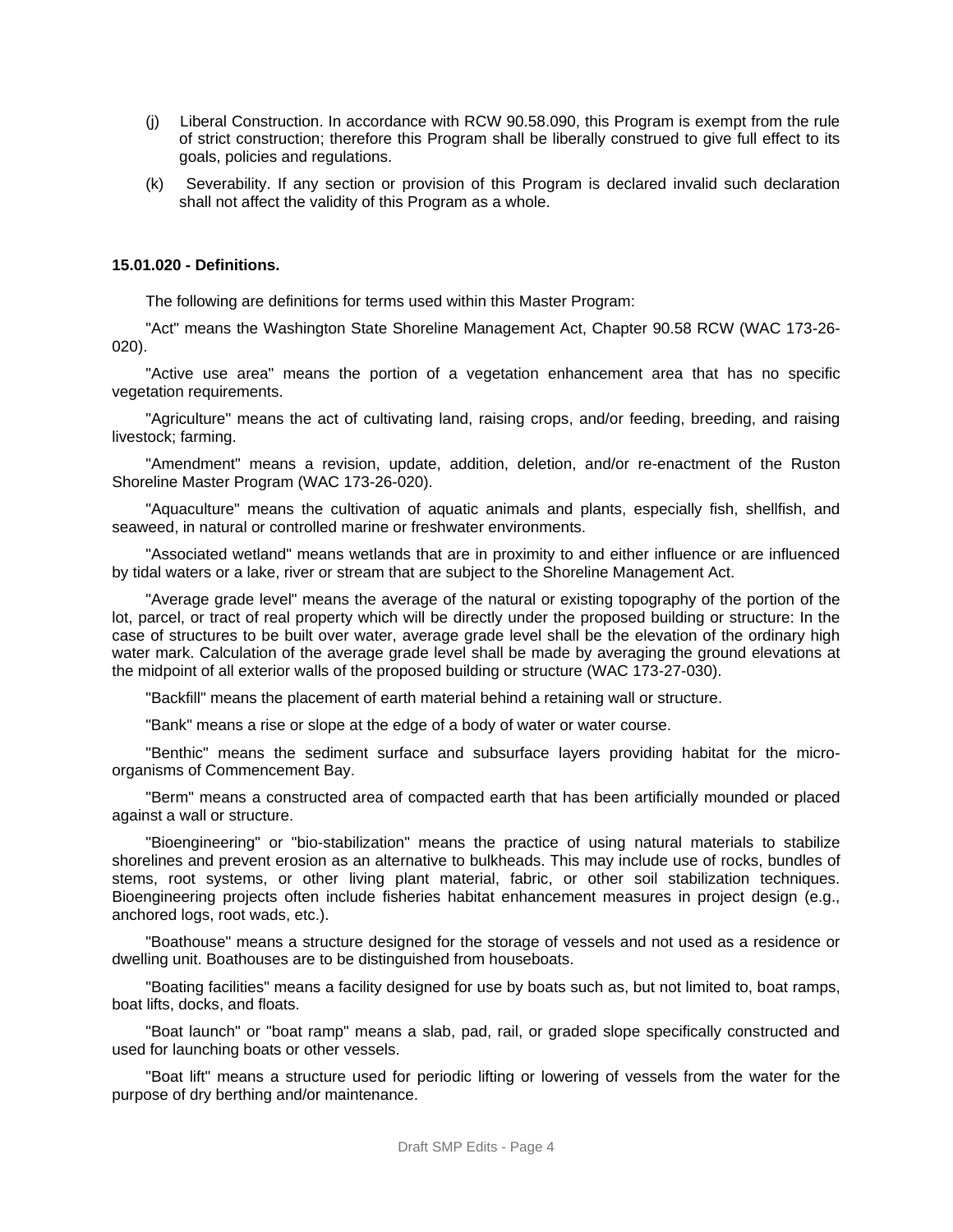"Breakwater" means an off-shore structure, either floating or not, that may or may not be connected to the shore, such structure being designed to absorb and/or reflect back into the water body the energy of the waves.

"Buffer" means a critical area or natural system buffer as designated by regulations in RMC 25.01.070RMC 30.70 Critical Areas Definitions.

"Building setback" means the minimum required distance between a structure and a lot line, easement, or shoreline setback, into which space a structure or the foundation of a building shall not extend.

"Bulkhead" means a vertical or nearly vertical structure placed parallel to the shoreline at or near the OHWM for purposes of armoring the shoreline and protecting structures from effects of erosion caused by wind or waves. Bulkheads generally consist of concrete, timber, steel, rock, or other material resistant to erosion.

"Bulkhead alternative" means a measure to achieve shoreline stabilization other than a wall or solid structure, erected at or above OHWM. Bulkhead alternatives provide for beach restoration and protection of property during storms, and may consist of large rocks or revetments integrated with vegetation and other materials. (see also bio-engineering/bio-stabilization).

"Clearing" means removal of vegetation or other organic plant matter by physical, mechanical, chemical, or any other means.

"Commercial (business)" means the purchase, sale, offering for sale, or other transaction involving the handling or disposition of articles, services, substances or commodities in office buildings, offices, structures or premises.

"Compatible" means uses or activities capable of existing together or in the vicinity of one another without disharmony or without generating effects or impacts that are disruptive to the normal use and enjoyment of surrounding property.

"Conservation" means the careful, prudent, and planned management of a natural resource to preserve ecological and shoreline functions and to prevent exploitation, destruction, or neglect.

"Covered moorage/canopy" means boat or other vessel moorage, without walls, that has a roof or canopy to protect the vessel(s).

"Critical habitat" means those areas in Ruston that are wetlands, streams, or fish and wildlife habitat conservation areas.

"Development" means the construction or exterior alteration of structures; dredging; drilling; dumping; filling; removal of any sand, gravel, or minerals; bulkheading; driving of piling; placing of obstructions; or any project of a permanent or temporary nature that interferes with the normal public use of the surface of the waters overlying lands subject to the SMA (RCW 90.58) at any state of water level (WAC 173-27-030). "Development" does not include dismantling or removing structures if there is no other associated development or re-development.

"Dock" means a fixed or floating platform structure anchored in and/or floating upon a water body and connected to land to provide moorage or landing for waterborne vessels and/or water-dependent recreation uses.

"Dredging" means the removal, displacement, and/or disposal of unconsolidated material such as sand, silt, gravel or other submerged materials, for purposes of modifying the bottom elevation of a water body, ditch, or wetland.

"Ecological functions" or "shoreline functions" means the work performed or role played by the physical, chemical, and biological processes that contribute to the maintenance of the aquatic and terrestrial environments that constitute the shoreline's natural ecosystem. See WAC 173-26-201(2)(c) (WAC 173-26-020).

"Ecosystem-wide processes" means the suite of naturally occurring physical and geologic processes of erosion, transport, and deposition; and specific chemical processes that shape landforms within a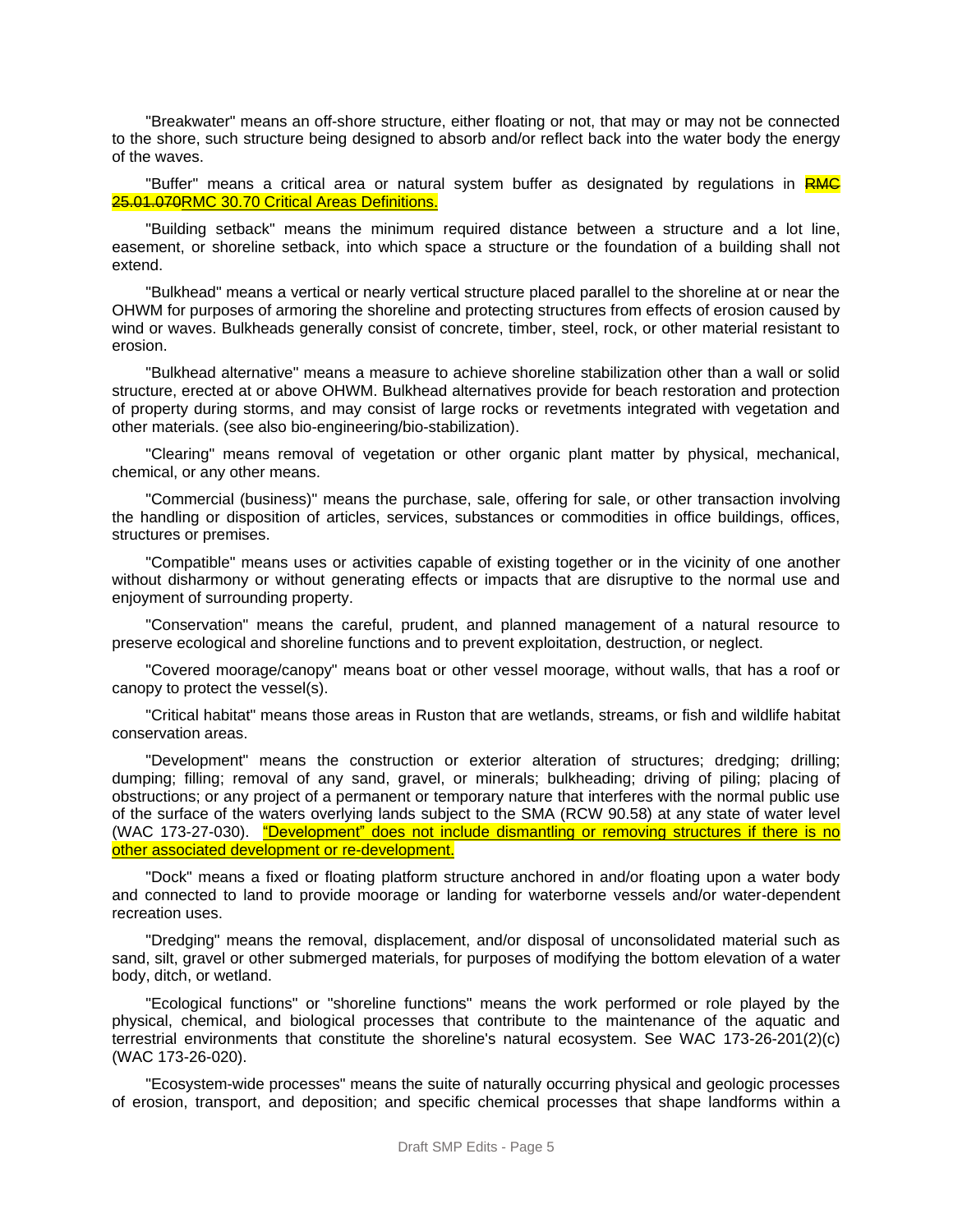specific shoreline ecosystem and determine both the types of habitat and the associated ecological functions (WAC 173-26-020).

"Excavation" means the removal of earth material from other than within a water body.

"Exempt developments" are those set forth in WAC 173-27-040 and RCW 90.58.030 (3)(e), 90.58.140(9), 90.58.147, 90.58.355, and 90.58.515 which are not required to obtain a substantial development permit but which must otherwise comply with applicable provisions of the act and the local master program (WAC 173-27-030). Conditional Use, Variance, or other permits may also still be required even though the activity does not require a Shoreline Substantial Development Permit.

"Fair market value (synonymous with replacement cost) of a development" means the open market bid price for conducting the work, using the equipment and facilities, and purchase of the goods, services and materials necessary to accomplish the development. This would normally equate to the cost of hiring a contractor to undertake the development from start to finish, including the cost of labor, materials, equipment and facility usage, transportation and contractor overhead and profit. The fair market value of the development shall include the fair market value of any donated, contributed or found labor, equipment or materials (WAC 173-27-030).

"Feasible" means that an action, such as a development project, mitigation, or preservation requirement, meets all of the following conditions:

- (a) The action can be accomplished with technologies and methods that have been used in the past in similar circumstances, or studies or tests have demonstrated in similar circumstances that such approaches are currently available and likely to achieve the intended results;
- (b) The action provides a reasonable likelihood of achieving its intended purpose; and
- (c) The action does not physically preclude achieving the project's primary intended legal use. In cases where these guidelines require certain actions unless they are infeasible, the burden of proving infeasibility is on the applicant. In determining an action's infeasibility, the reviewing agency may weigh the action's relative public costs and public benefits, considered in the shortand long-term time frames (WAC 173-26-030). See reasonable alternative.

"Fill" means the addition of soil, sand, rock, gravel, sediment, earth retaining structure, or other material to an area waterward of the OHWM, in wetlands, or on shorelands in a manner that raises the elevation or creates dry land (WAC 173-26-020).

"Floodway" means the area that has been established in effective federal emergency management agency flood insurance rate maps or floodway maps. The floodway does not include lands that can reasonably be expected to be protected from flood waters by flood control devices maintained by or maintained under license from the federal government, the state, or a political subdivision of the state.

"Float" means a structure that is moored, anchored, or otherwise secured in a water body and which is not connected to the shoreline.

"Footprint" means a two-dimensional outline of a structure or building where it intersects or covers the ground surface, including upper story eaves and cantilevers where they cover or overhang the ground surface.

"Forest practices" means any activity conducted on or directly pertaining to forest land, (as defined by RCW 76.09.020(14)), and relating to growing, harvesting or processing timber.

"Grading" means the movement or redistribution of the soil, sand, rock, gravel, sediment, or other material on a site in a manner that alters the natural contour of the land (WAC 173-26-020).

"Hard structural shoreline stabilization," also referred to as "shoreline armoring" or "bulkhead", refers to the use of a solid, essentially vertical wall constructed of concrete, wood, or other material for the purpose of resisting shoreline erosion caused by wind or waves.

"Hearings Board" means the Shoreline Hearings Board established by the SMA.

"Height" is measured from average grade level to the highest point of a structure; provided, that television antennas, chimneys, and similar appurtenances shall not be used in calculating height, except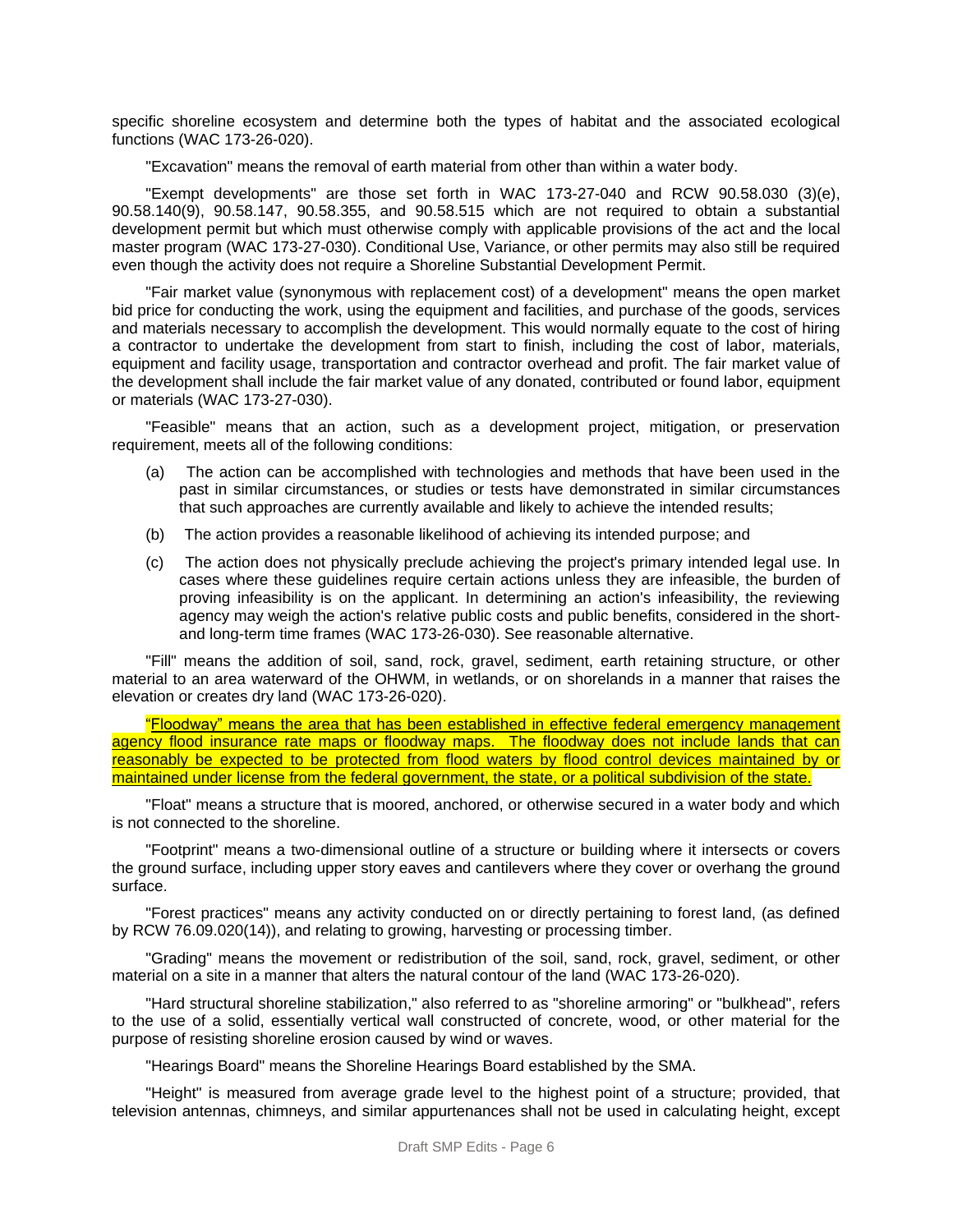where such appurtenances obstruct the view of the shoreline of a substantial number of residences on areas adjoining such shorelines, or the applicable master program specifically requires that such appurtenances be included; provided further, that temporary construction equipment is excluded in this calculation (WAC 173-27.030).

"Houseboat" means a vessel that is designed or used as a place of residence without a means of self-propulsion and steering equipment or capability.

"Industrial uses" means a use that includes the assembly, production, or storage of finished or semifinished materials or components into a finished or semi-finished product.

"Landward" means to or toward the land in a direction away from the water body.

"Maintenance" means those usual acts to prevent a decline, lapse or cessation from a lawfully established condition or use.

"Mining" means the act, process, or industry of extracting ores, coal, or other minerals from mines.

"Mini-storage" means fully-enclosed commercial storage facilities, available to the general public and used solely for the storage of personal property.

"Moorage structure" means any structure or device, including, but not limited to, docks, moorage piles and buoys placed at or below the OHWM and designed to provide for the moorage of boats or other watercraft or vessels.

"Mooring buoy" means a floating object anchored to the bottom of a water body that provides tie-up capabilities for vessels.

"Multifamily residential development" means a dwelling, apartment, townhouse and similar structures containing two or more attached residential units. Multifamily shall not include cottage housing or accessory dwelling units.

"Native shoreline vegetation" means vegetation comprised of plant species, other than noxious weeds, that are indigenous to the Pacific Northwest and that reasonably could have been expected to naturally occur on the site.

"Natural or existing topography" means the topography of the lot, parcel, or tract of real property immediately prior to any site preparation or grading, including excavation or filling (WAC 173-27-030).

"Nonconformance or nonconforming use" means any use, improvement or structure established in conformance with Ruston's Shoreline Master Program in effect at the time of establishment that no longer conforms to the range of uses permitted in the site's current zone and/or designation or to the current development standards of the Program due to changes in the Program or its application to the subject property.

"Nonconforming use" means an existing shoreline use that was lawfully established prior to the effective date of the act or the applicable master program, but which does not conform to present use regulations due to subsequent changes to the master program.

"Nonconforming development" or "nonconforming structure" means an existing structure that was lawfully constructed at the time it was built but is no longer fully consistent with present regulations such as setbacks, buffers or yards; area; bulk; height or density standards due to subsequent changes to the master program.

"Nonconforming lot" means a lot that met dimensional requirements of the applicable master program at the time of its establishment but now contains less than the required width, depth or area due to subsequent changes to the master program.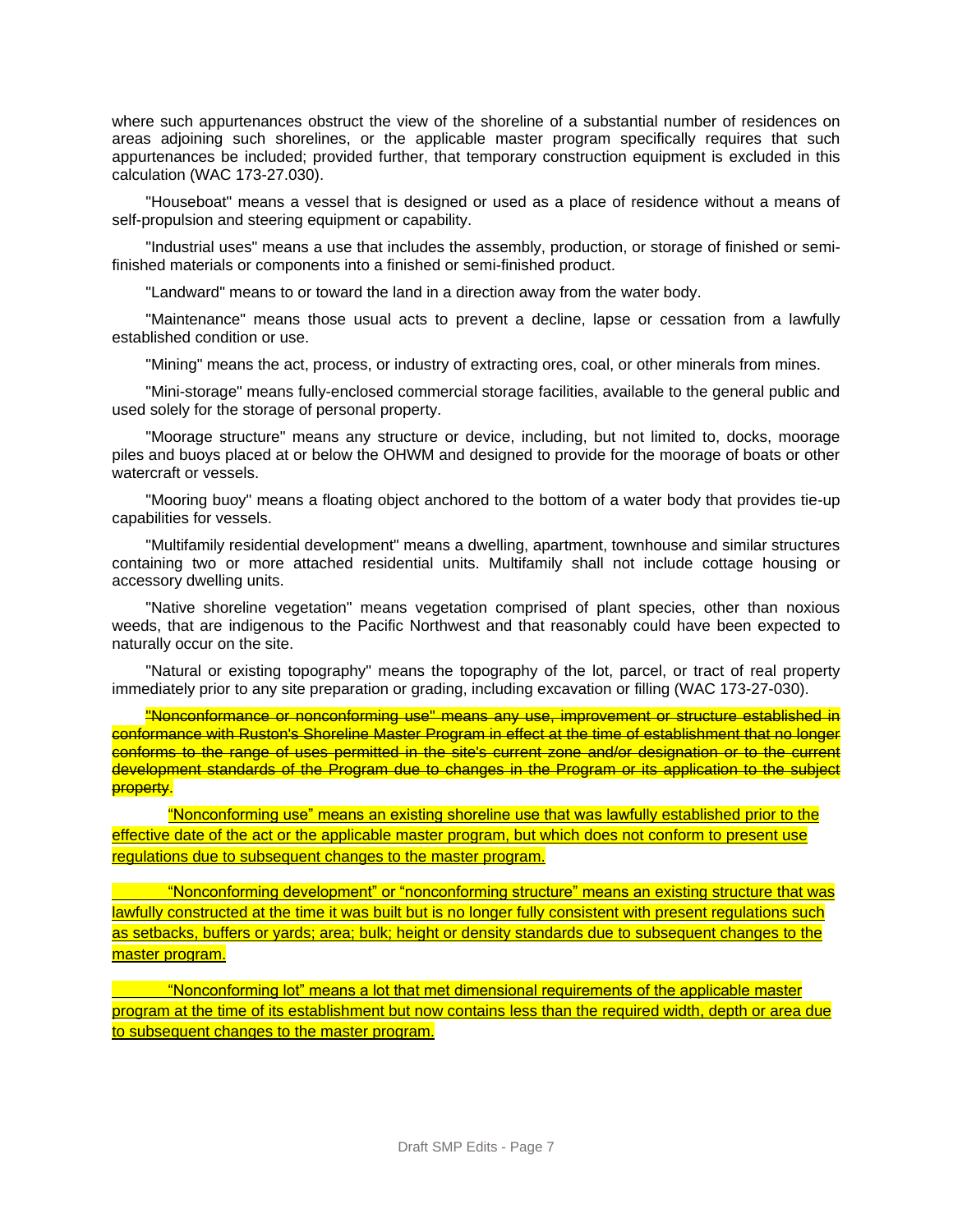"Nonwater-oriented uses" means those uses that are not water-dependent uses, water-related uses or water-enjoyment uses (WAC 173-26-020). Examples of nonwater-oriented uses include professional offices, automobile sales or repair shops, mini-storage facilities, department stores, gas stations, and athletic fields.

"Ordinary high water mark (OHWM)" means the mark on all lakes, streams, and tidal water is that mark that will be found by examining the bed and banks and ascertaining where the presence and action of waters are so common and usual, and so long continued in all ordinary years, as to mark upon the soil a character distinct from that of the abutting upland, in respect to vegetation as that condition exists on June 1, 1971, as it may naturally change thereafter, or as it may change thereafter in accordance with permits issued by a local government or the department. Provided, that in any area where the ordinary high water mark cannot be found, the ordinary high water mark adjoining saltwater shall be the line of mean higher high tide and the ordinary high water mark adjoining fresh water shall be the line of mean high water. (RCW 90.58.030(2)(c)).

"Preferred shoreline uses" are identified in the Act as uses which are consistent with control of pollution and prevention of damage to the natural environment, or are unique to or dependent upon use of the state's shoreline. Alterations of the natural condition of the shorelines of the state, in those limited instances when authorized, shall be given priority for ports, shoreline recreational uses including but not limited to parks, marinas, piers, and other improvements facilitating public access to shorelines of the state, industrial and commercial developments which are particularly dependent on their location on or use of the shorelines of the state and other development that will provide an opportunity for substantial numbers of the people to enjoy the shorelines of the state. (RCW 90.58.020)

"Primary structure" means the structure associated with the principal use of the property. If more than one structure is associated with the principal use of the property, the one with the highest assessed value shall be considered the primary structure.

"Priority species" means any species designated by the Washington Department of Fish and Wildlife (WDFW) as requiring protective measures for their survival due to population status, sensitivity to habitat alteration, and/or recreational, commercial, or tribal importance, often but not exclusively referring to salmonid species. Priority species include state endangered, threatened, sensitive, and candidate species; animal aggregations (e.g., heron colonies, bat colonies) considered vulnerable; and species of recreational, commercial, or tribal importance that are vulnerable. See WAC 173-27-030.

"Provisions" means policies, regulations, standards, guidelines, criteria, or environment designations (WAC 173-26-020).

"Public access" means the public's ability to get to and use the state's public waters, the water/land interface and associated public shoreline area. It includes physical access that is either lateral (areas paralleling the shore) or perpendicular (an easement or public corridor to the shore), and/or visual access facilitated by scenic roads and overlooks, viewing towers and other public sites or facilities.

"Public interest" means the interest shared by the citizens of the state or community at large in the affairs of government, or some interest by which their rights or liabilities are affected including, but not limited to, an effect on public property or on health, safety, or general welfare resulting from a use or development (WAC 173-27-030).

"Radio, television towers, and wireless communication facilities" means any staffed or unstaffed facility for the transmission and/or reception of radio frequency (RF) signals through electromagnetic energy usually consisting of an equipment shelter or cabinet, a support tower or other structure used to achieve the necessary elevation, and the transmission and reception devices or antenna.

"Reasonable alternative" means an action or proposal that is capable of being carried out, taking into consideration the overall project purposes, needs and objectives. In determining what is a "reasonable alternative" to a proposed development, alteration or activity, the Shoreline Administrator may consider the purpose, effectiveness, engineering, feasibility, commercial availability of technology, best management practices, safety and cost of the alternative action or proposal.

"Recreational facility" means land and/or structures used for active or passive recreation.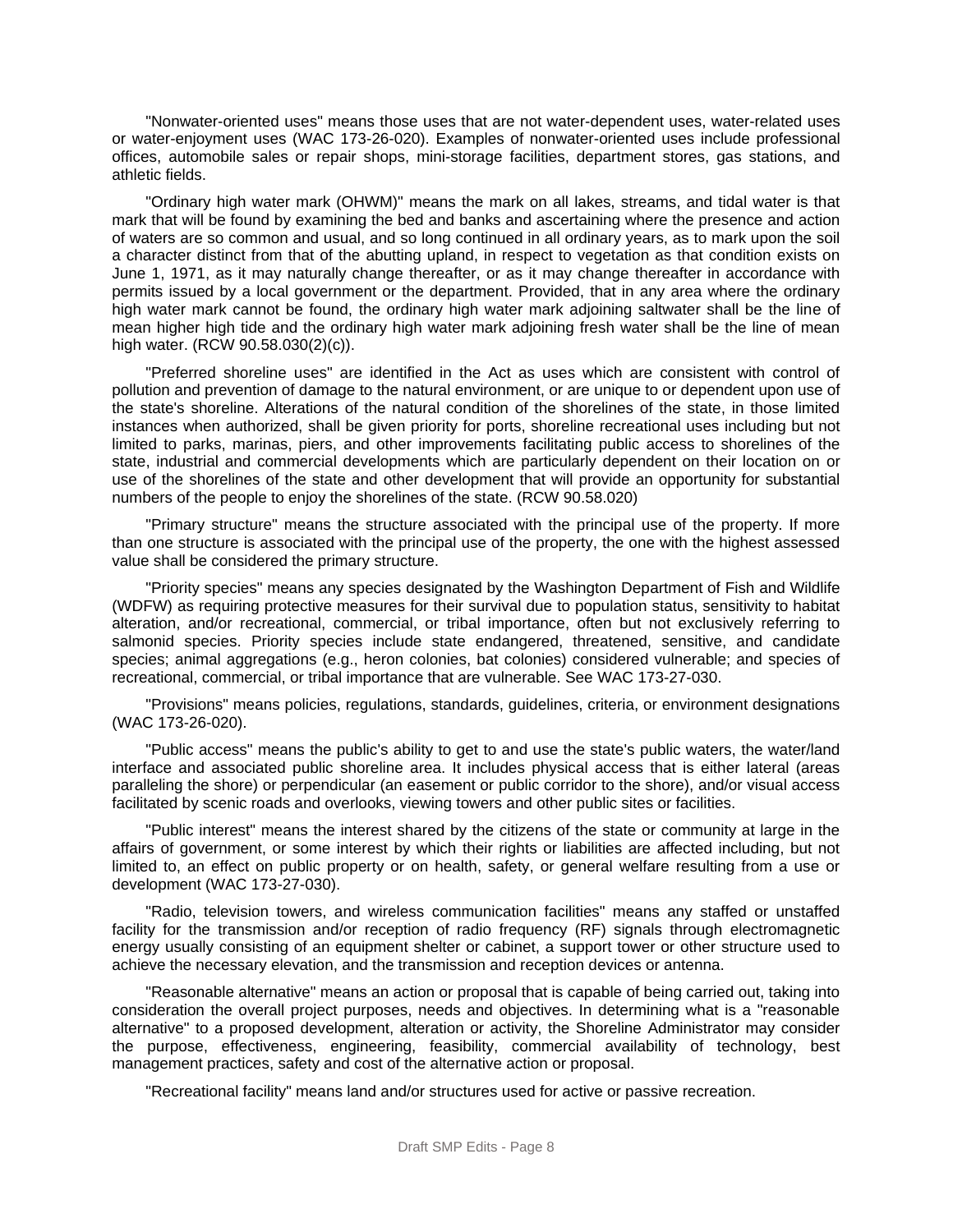"Repair" means to restore to a state comparable to the original condition after deterioration or partial destruction.

"Replacement" means to rebuild using new materials.

"Restoration, or ecological restoration" means the re-establishment or upgrading of impaired ecological shoreline processes or functions. This may be accomplished through measures including, but not limited to, re-vegetation, removal of intrusive shoreline structures and removal or treatment of toxic materials. Restoration does not imply a requirement for returning the shoreline area to aboriginal or pre-European settlement conditions (WAC 173-26-020).

"Revetment" means a sloped wall constructed of riprap or other suitable material placed on stream banks or other shorelines to retard bank erosion and minimize lateral stream movement. A revetment typically slopes away from the water and has a rough or jagged face. These features differentiate it from a bulkhead, which is a vertical structure.

"Riprap" means a layer, facing or protective mound of angular stones randomly placed to prevent erosion, scour or sloughing of a structure or embankment; also the stone so used.

"Sediment" means material settled from suspension in a liquid medium.

"Setback" means the minimum required distance between a structure and a specified line such as a lot, easement or buffer line that is required to remain free of structures.

"Shorelands, also referred to as shoreland areas," means those lands extending landward for 200 feet in all directions as measured on a horizontal plane from the OHWM; floodways and contiguous floodplain areas landward 200 feet from such floodways; and all wetlands and river deltas associated with the streams, lakes, and tidal waters that are subject to the provisions of this Program; the same to be designated as to location by the Department of Ecology (RCW 90.58.030).

"Shoreline Administrator" means, unless otherwise specified, the Mayor or his designee.

"Shoreline conditional use" means a use specifically designated as a shoreline conditional use in the SMP or a use that is not classified within the SMP.

"Shoreline environment designation" means the categories of shorelines of the state established by this Program to differentiate between areas whose features imply differing objectives regarding their use and future development.

"Shoreline jurisdiction" means all "shorelines of the state" and "shorelands" as defined by this Program and RCW 90.58.

"Shoreline modifications" means those actions that modify the physical configuration or qualities of the shoreline area, usually through the construction of a physical element such as a dike, breakwater, pier, weir, dredged basin, fill, bulkhead, or other shoreline structure. They can include other actions, such as clearing, grading, or application of chemicals (WAC 173-26-020).

"Shoreline stabilization" means actions taken to prevent or mitigate erosion impacts to property, dwellings, businesses, or structures caused by shoreline processes such as currents, floods, tides, wind or wave action. Shoreline stabilization includes, but is not limited to, structural armoring approaches such as bulkheads, bulkhead alternatives and nonstructural approaches such as bio-engineering.

"Shorelines" means all of the water areas within Ruston and their associated shorelands together with the lands underlying them, except:

- (a) Shorelines of statewide significance;
- (b) Shorelines on segments of streams upstream of a point where the mean annual flow is 20 cubic feet per second or less and the wetlands associated with such upstream segments; and
- (c) Shorelines on lakes less than 20 acres in size and wetlands associated with such lakes (RCW 90.58.030(2)(d)).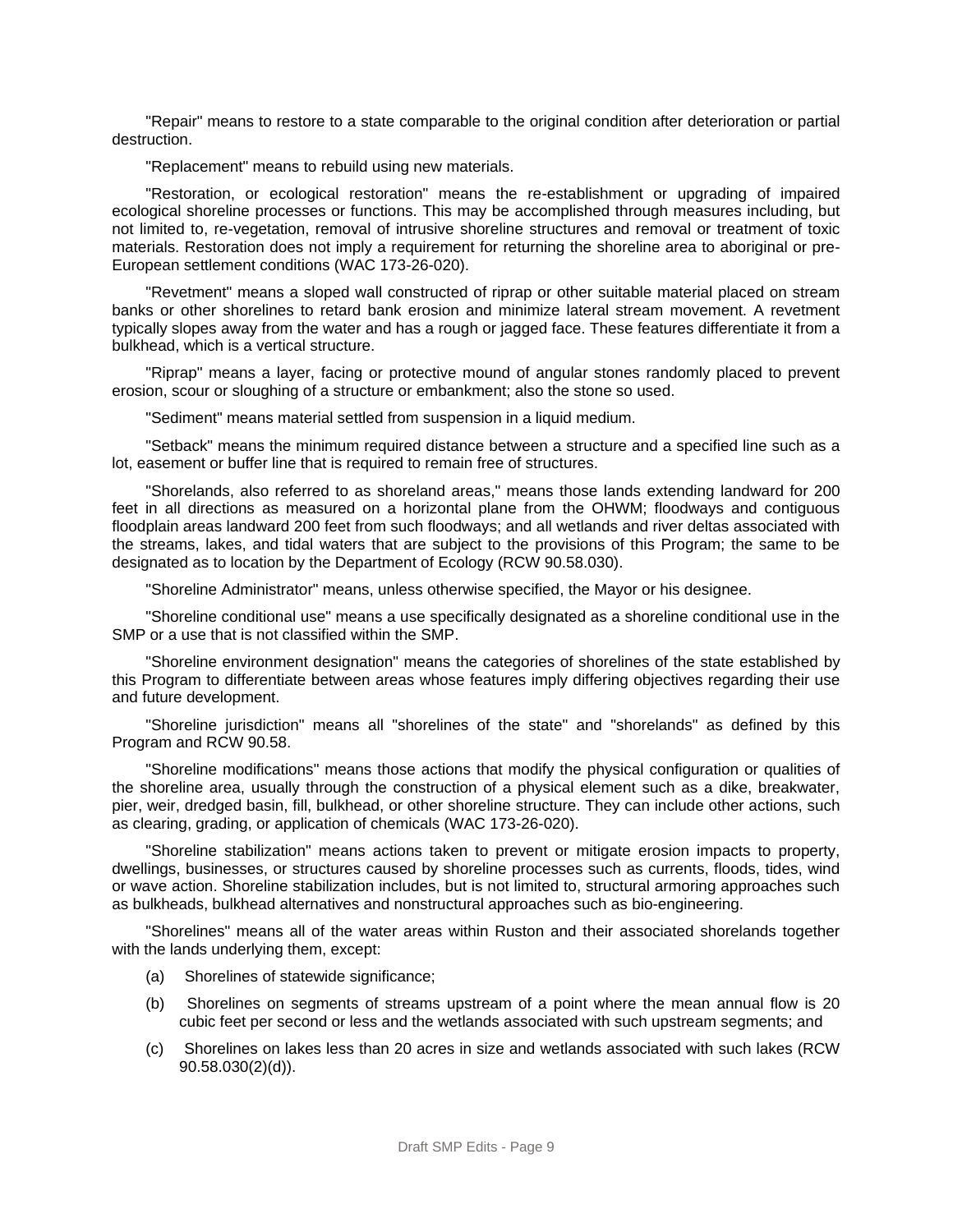"Shorelines of statewide significance" means those shorelines described in RCW 90.58.030(2)(e) that are within Ruston, which is limited to those portions of Commencement Bay which are located seaward of the line of extreme low tide.

"Shorelines of the state" are the total of all "shorelines" and "shorelines of statewide significance" within Ruston. Please also see definitions for shorelands (RMC 15.01.020.(A)(74)) and shorelines of the state (RCW 90.58.030(2)(c)).

"Shoreline variance" is a means to grant relief from the specific bulk, dimensional or performance standards in the SMP. A shoreline variance is not a means to vary a use of a shoreline.

"Single-family residence" means a residential structure with one dwelling unit that is constructed on a permanent foundation. Single-family residences are detached from other single-family dwellings except that accessory apartments may be attached to a single-family residence.

"Structure" means a permanent or temporary edifice or building, or any piece of work artificially built or composed of parts joined together in some definite manner, whether installed on, above, or below the ground or water, except for vessels.

"Substantial development" means any development that meets the requirements of RCW 90.58.030(3)(e).

"Transportation use" means a use whose primary purpose is the movement and circulation of people, goods, and services. This includes, but is not limited to, public roads, rails, parking areas, nonmotorized travel corridors, trails, and similar features.

"Vegetation enhancement area" means an area immediately landward of the OHWM in which existing trees and native vegetation are preserved or native vegetation is restored and in which up to 25 percent by area of preserved and/or restored vegetation can be comprised of noninvasive, non-native vegetation.

"Vessel" means ships, boats, barges, personal watercraft, or any other floating craft that are designed and used for navigation and do not interfere with the normal public use of the water (WAC 173- 27-030).

"Water-dependent use" means a use or portion of a use that cannot exist in a location that is not adjacent to the water and that is dependent on the water by reason of the intrinsic nature of its operations. Water-dependent uses are preferred uses of the shoreline according to the Act.

"Water-enjoyment use" means a recreational use or other use that facilitates public access to the shoreline as a primary characteristic of the use; or a use that provides for recreational use or aesthetic enjoyment of the shoreline for a substantial number of people as a general characteristic of the use and which through location, design, and operation ensures the public's ability to enjoy the physical and aesthetic qualities of the shoreline. In order to qualify as a water-enjoyment use, the use must be open to the general public and the shoreline-oriented space within the project must be devoted to the specific aspects of the use that fosters shoreline enjoyment (WAC 173-26-020).

"Water-oriented use" means a use that is water-dependent, water-related, or water-enjoyment, or a combination of such uses (WAC 173-26-020).

"Water-related use" means a use or portion of a use that is not intrinsically dependent on a waterfront location but whose economic viability is dependent upon a waterfront location because:

- (a) The use has a functional requirement for a waterfront location such as the arrival or shipment of materials by water or the need for large quantities of water; or
- (b) The use provides a necessary service supportive of the water-dependent uses and the proximity of the use to its customers makes its services less expensive and/or more convenient (WAC 173-26-020).

"Water quality" means the physical characteristics of water within shoreline jurisdiction, including water quantity, hydrological, physical, chemical, aesthetic, recreation-related, and biological characteristics. Where used in this chapter, the term "water quantity" refers only to development and uses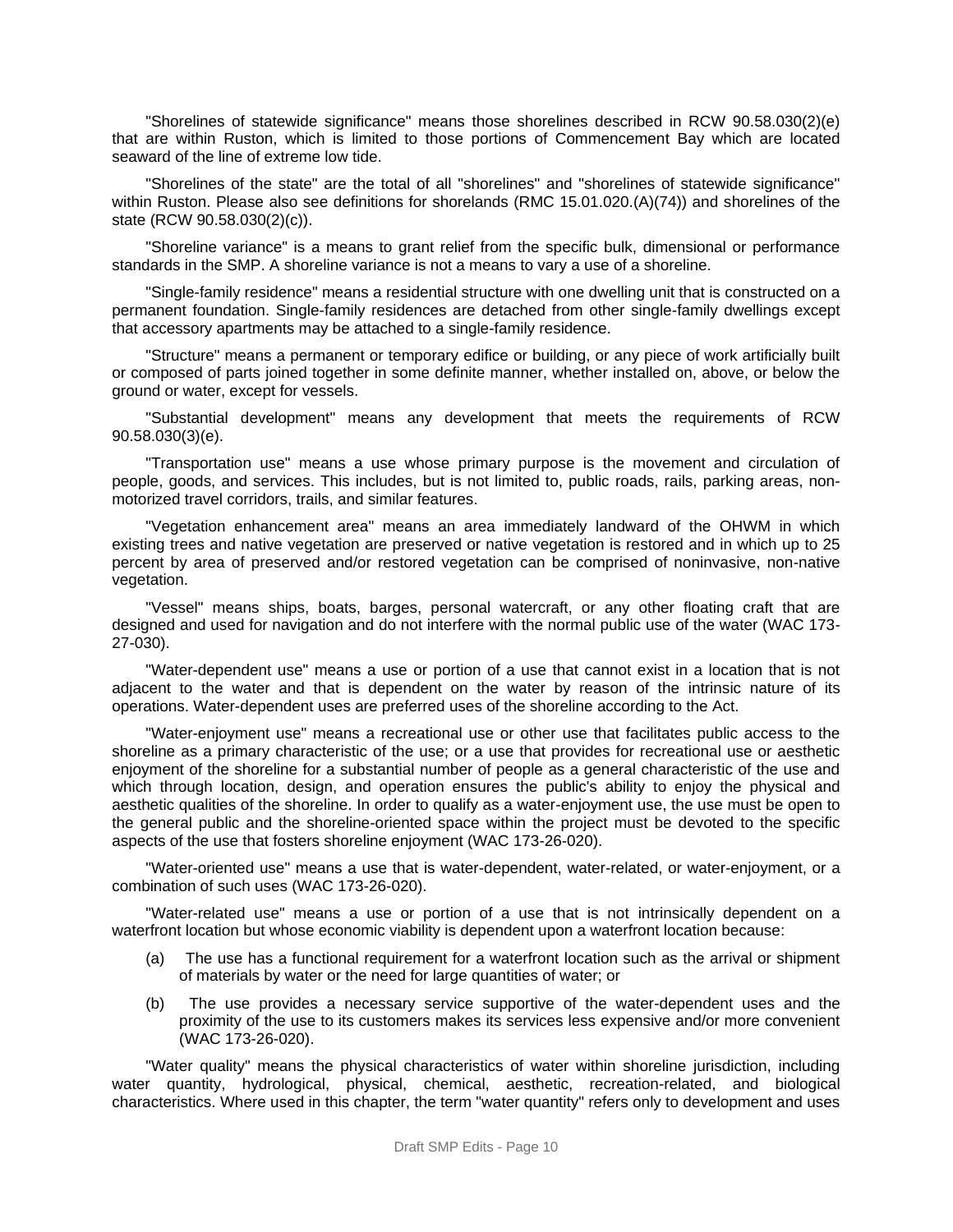regulated under this chapter and affecting water quantity, such as impermeable surfaces and storm water handling practices. Water quantity, for purposes of this chapter, does not mean the withdrawal of groundwater or diversion of surface water pursuant to RCW 90.03.250 through 90.03.340 (WAC 173-26- 020).

#### **15.01.030 - Master Program element goals.**

- (a) General Master Program Goal. Recognize the necessary cleanup and restoration of the former ASARCO site and guide Ruston in future development of its shoreline environment. Future development should include water-dependent, water-related, or water-oriented uses which contribute to the economic vitality and character of Ruston, and provide public access to the shoreline.
- (b) Shoreline Use Element Goals.
	- (1) Establish and implement policies and regulations for land use consistent with the Shoreline Management Act of 1971. These policies and regulations insure that the overall land use patterns in shoreline areas are compatible with the high intensity shoreline environment designation and will be sensitive to and not degrade habitat, and ecological systems and other shoreline resources.
	- (2) Identify and reserve shoreline and water areas with unique attributes for specific long-term uses, economic development, and recreational and open-space uses.
	- (3) Insure that proposed shoreline uses are distributed, located and developed in a manner that will maintain or improve the health, safety and welfare of the public when such uses occupy shoreline areas.
	- (4) Insure that activities and facilities are located on the shorelines in such a manner as to retain or improve the quality of the environment as it is designated for that area.
	- (5) Insure that proposed shoreline uses do not infringe upon the rights of others or upon the rights of private ownership.
	- (6) Encourage shoreline uses which enhance their specific areas or employ innovative features for purposes consistent with this program.
	- (7) Encourage joint-use activities in proposed shoreline developments.
	- (8) As stated in RCW 90.58.020, designated shorelines of state-wide significance (SSWS) are of value to the entire state and should be protected and managed. In order of preference, the priorities are to:
		- (A) Recognize and protect the statewide over local interest;
		- (B) Preserve the natural character of the shoreline;
		- (C) Result in long-term over short-term benefit;
		- (D) Protect the resources and ecology of shorelines;
		- (E) Increase public access to publicly owned areas of shorelines; and
		- (F) Increase recreational opportunities for the public in the shoreline.
	- (9) Encourage restoration of shoreline areas that have been degraded or diminished in ecological values and functions as a result of past action, activities, or catastrophic events.
	- (10) Insure that planning, zoning and other regulatory and nonregulatory programs governing lands adjacent to the shoreline jurisdiction are consistent with the SMA.
- (c) Economic Development Element Goals.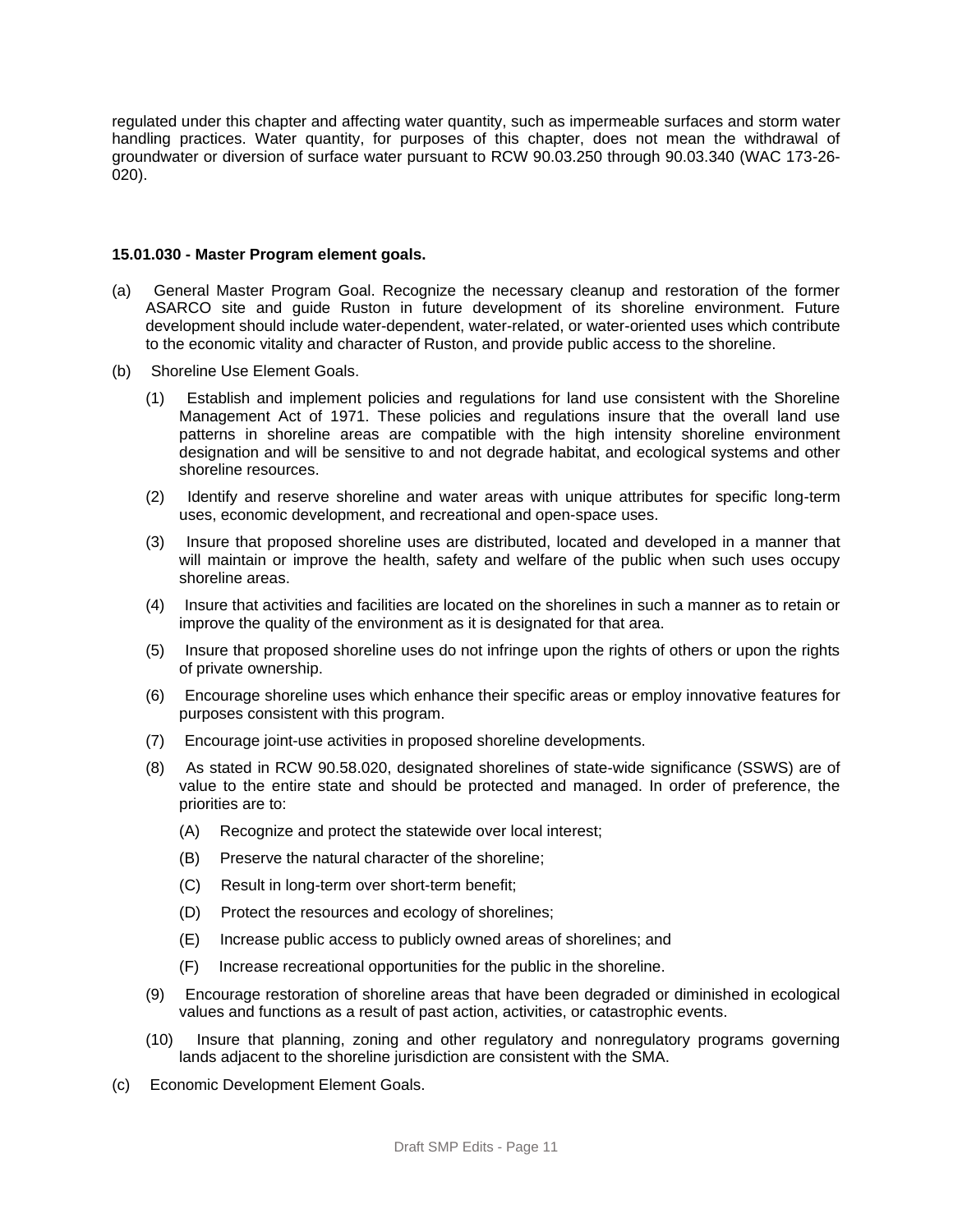- (1) Encourage healthy, orderly economic growth by allowing those economic activities which will be an asset to Ruston and which result in the least possible adverse effect on the quality of the shoreline and surrounding environment.
- (2) Protect economic activity and potential for activity that is consistent with the objectives of the SMP, and provide for environmentally sensitive new development.
- (3) Develop, as an economic asset, the recreational industry along the shoreline in a manner that would enhance the public enjoyment of the shoreline.
- (4) Cooperate with private business in the overall management and/or development of the shoreline.
- (5) Encourage new economic development to locate in areas already developed with similar uses which are consistent with this master program.
- (6) Insure that an economic activity taking place along the shoreline operates without harming the quality of the site's environment or adjacent shorelands.
- (7) Encourage new shoreline commercial and residential development that incorporates water dependent, water related, or water enjoyment uses and discourages and/or prohibits non-water oriented uses which are not necessary to a preferred use.
- (8) Proposed economic use of the shoreline should be consistent with Ruston's Comprehensive Plan. Conversely, upland uses on adjacent lands outside of immediate SMA jurisdiction (in accordance with RCW 90.58.340) should be consistent with the purpose and intent of this Master Program as they affect the shoreline.
- (d) Circulation Element Goals.
	- (1) Provide a safe, reasonable, and adequate circulation system to the shoreline where routes will have the least possible adverse effect on fragile shoreline features and existing ecological systems, while contributing to the functional and visual enhancement of the shoreline.
	- (2) Locate land circulation development which is not shoreline dependent as far from the landwater interface as feasible to reduce interference with either natural shorelines or other appropriate shoreline uses and to avoid creating barriers between adjacent uplands and the shoreline.
	- (3) Acquire and develop physical and visual public access where topography, view, and natural features warrant, as a result of new transportation development in shoreline areas (e.g., turnouts, rest areas).
	- (4) Protect, manage and enhance those characteristics of shoreline roadway corridors that are unique, have historic significance, or great aesthetic quality for the benefit and enjoyment of the public.
- (e) Conservation Element Goals.
	- (1) Reclaim and restore areas which are biologically and aesthetically degraded to the extent feasible while maintaining appropriate use of the shoreline.
	- (2) Insure that utilization of a resource takes place with the minimum adverse impact to the natural systems and quality of the shoreline environment.
	- (3) Preserve the cultural resources found in the scenic and aesthetic quality of shoreline areas and vistas to the greatest extent feasible.
- (f) Public Access Element Goals.
	- (1) Provide and protect a public access system that is both physical and visual which increases the amount and diversity of public access to the State's shorelines and adjacent areas, consistent with the natural shoreline character, private property rights, economic development, and public safety.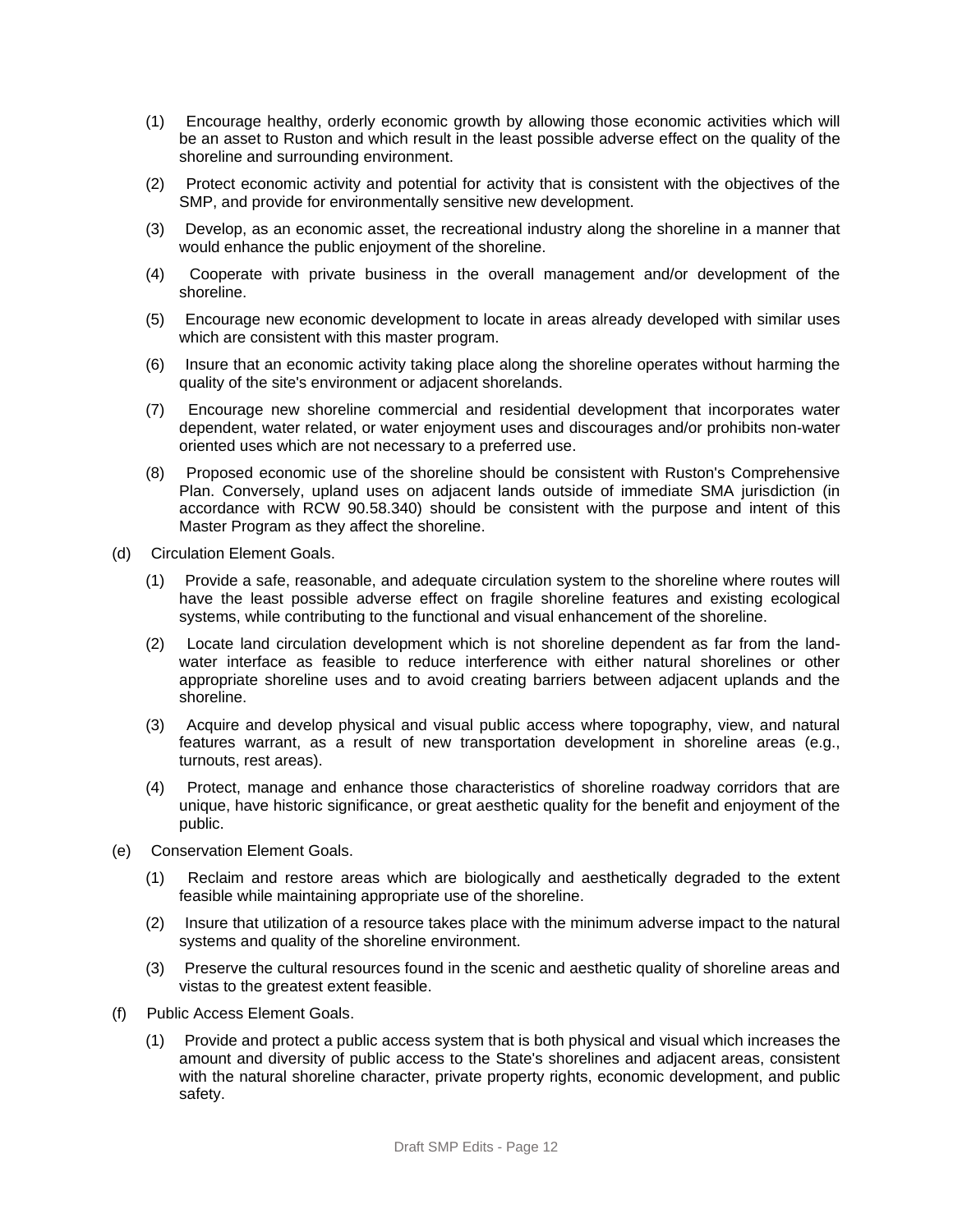- (2) Develop a comprehensive public access plan that incorporates public access into new shoreline development and unifies individual public access elements into an organized system.
- (g) Recreation Element Goals.
	- (1) Insure proposed recreational uses are of a safe and healthy nature.
	- (2) Encourage optimal recreational opportunities in shoreline areas that can reasonably tolerate peak use periods of active, passive, competitive or contemplative uses without destroying the integrity and character of the shoreline.
	- (3) Integrate recreational elements into public access and conservation planning.
	- (4) Consider both active and passive recreational needs and development of recreational areas.
- (h) Historic/Cultural Element Goals.
	- (1) Identify, protect, preserve and restore important archaeological, historical, and cultural site for educational, scientific, and enjoyment of the general public.
	- (2) Encourage educational projects and programs that foster a greater appreciation of the importance of shoreline management, maritime activities, environmental conservation, and maritime history.

#### **15.01.040 - Shoreline management policies.**

- (a) General Policies.
	- (1) Archaeological, Historic and Cultural Resource Policies.
		- (A) Ruston should work with tribal, state, federal and other local governments to identify significant local historic, cultural and archaeological sites consistent with applicable state and federal laws protecting such information from general public disclosure. Such sites should be protected, preserved and/or restored for study, education and/or public enjoyment to the maximum extent possible.
		- (B) When a new use or development is proposed adjacent to an identified historic, cultural or archaeological site, it should be designed and operated to be compatible with continued protection of the historic, cultural or archaeological site.
		- (C) Owners of property containing identified historic, cultural or archaeological sites should coordinate with appropriate tribes, and agencies such as the Washington State Department of Archaeology and Historic Preservation. Ample time should be allowed to assess the site and make arrangements to preserve historical, cultural and archaeological values.
		- (D) Shoreline use and development should not significantly and negatively impact, destroy, or damage any site having historic, cultural, scientific or educational value.
		- (E) Development plans for public open spaces, trails, or recreation lands should incorporate measures for historic, cultural and archaeological resource preservation, restoration, and education whenever compatible and possible.
	- (2) Critical Areas and Environmental Protection Policies.
		- (A) New shoreline uses and developments should occur in a manner that maintains existing natural shorelines and assures no net loss of shoreline ecological functions and processes.
		- (B) New shoreline uses and developments should be designed and conducted in accordance with the regulations of this Program to minimize damage to the ecology and environment.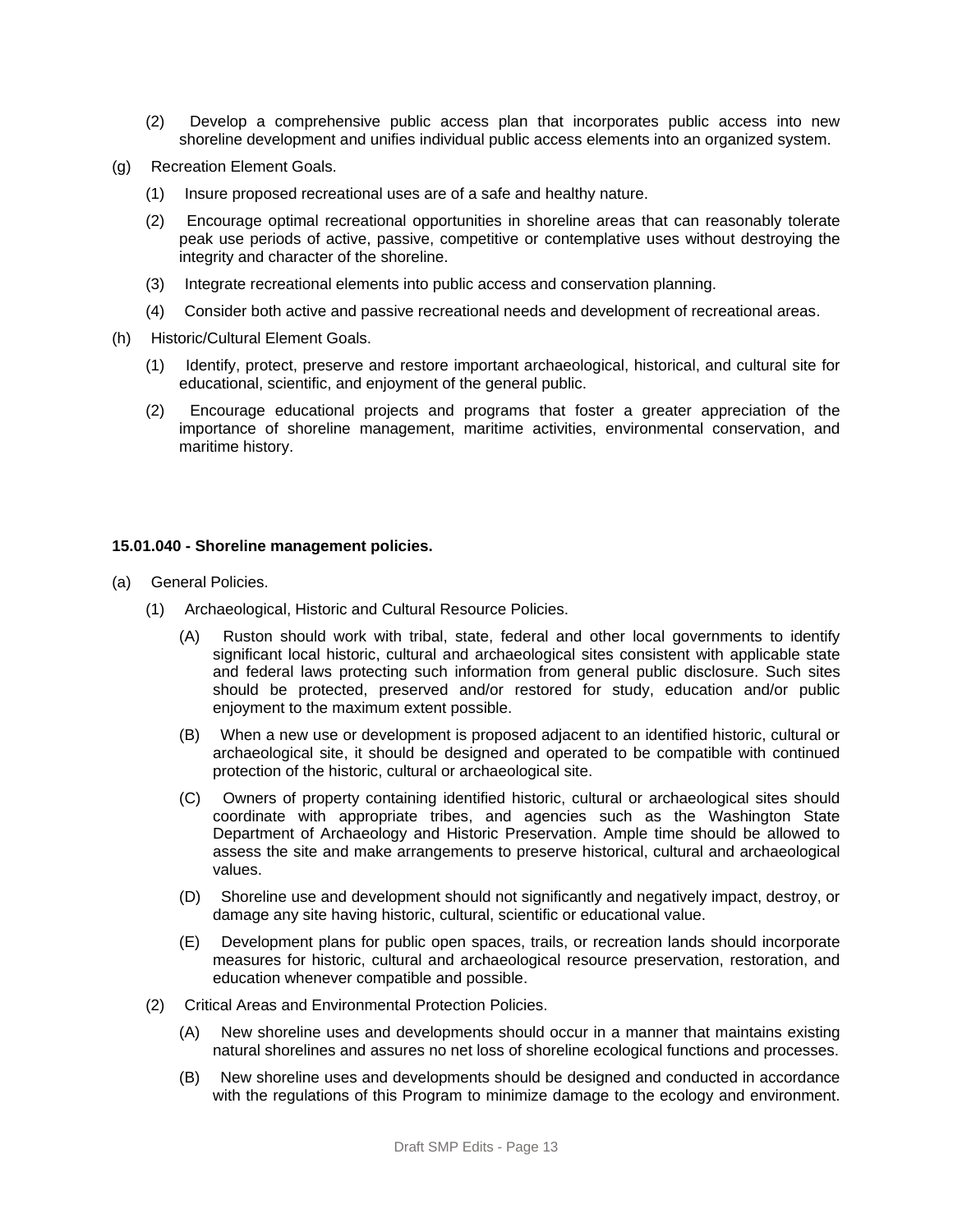These regulations are designed to protect shoreline ecological functions and processes. Shoreline ecological functions that should be protected include, but are not limited to, fish and wildlife habitat, conservation and recovery of threatened or endangered species, food chain support and water temperature maintenance. Shoreline processes that should be protected include, but are not limited to, water flow; infiltration; groundwater recharge and discharge; sediment delivery, transport, and storage; organic matter input; and nutrient and pathogen removal.

- (C) In assessing the potential for net loss of ecological functions, both project-specific and cumulative impacts should be considered in accordance with WAC 173-26-186(8)(d).
- (D) New shoreline uses and developments should be designed to be consistent with the Second Amendment to the U.S. Environmental Protection Agency Consent Decree, adopted June 29, 2006, (a copy of which can be obtained from the Ruston Clerk's Office), to help maintain the integrity of the cap upon the ASARCO Superfund cleanup site, and prevent the leaching of arsenic into the waters of Commencement Bay.
- (3) Flood Hazard Reduction Policies.
	- (A) Flood hazard reduction should be managed through Ruston's Comprehensive Plan and applicable development regulations.
	- (B) New development within the floodplains associated with Ruston's shorelines that would individually or cumulatively increase the risk of flood damage should be discouraged.
	- (C) Nonstructural flood hazard reduction measures should be given preference over structural measures. When necessary, structural flood hazard reduction measures should be accomplished in a manner that assures no net loss of ecological functions and ecosystemwide processes. Nonstructural measures include setbacks, land use controls prohibiting or limiting development in areas that are historically flooded, stormwater management plans, or biomechanical measures.
- (4) Public Access Policies.
	- (A) Public access to shorelines should be incorporated into all private development projects, and publicly sponsored shoreline development projects when public health and safety concerns can be adequately addressed and when shoreline ecological functions and/or processes can be adequately protected.
	- (B) The design of all public shoreline access areas should attempt to minimize potential impacts to private property.
- (5) Restoration and Enhancement Policies.
	- (A) Ruston should participate in cooperative restoration efforts and programs between local, state, and federal public agencies, tribes, nonprofit organizations, and landowners to improve shorelines with impaired ecological functions and/or processes.
	- (B) Restoration actions should improve shoreline functions, processes and/or features that meet the needs of important plant, wildlife and fish species.
	- (C) Restoration should be integrated with and should support other natural resource management efforts in Pierce County, and in the greater Puget Sound region.
	- (D) Priority should be given to restoration actions that meet the goals contained in the restoration element of this Program.
- (6) Shoreline Use Policies.
	- (A) The following uses/developments should be given preference for locating within the shoreline jurisdiction when they are consistent with Ruston's zoning regulations and located, designed, and maintained in a manner that is consistent with this Program:
		- (i) Water-dependent and water-related uses and developments; and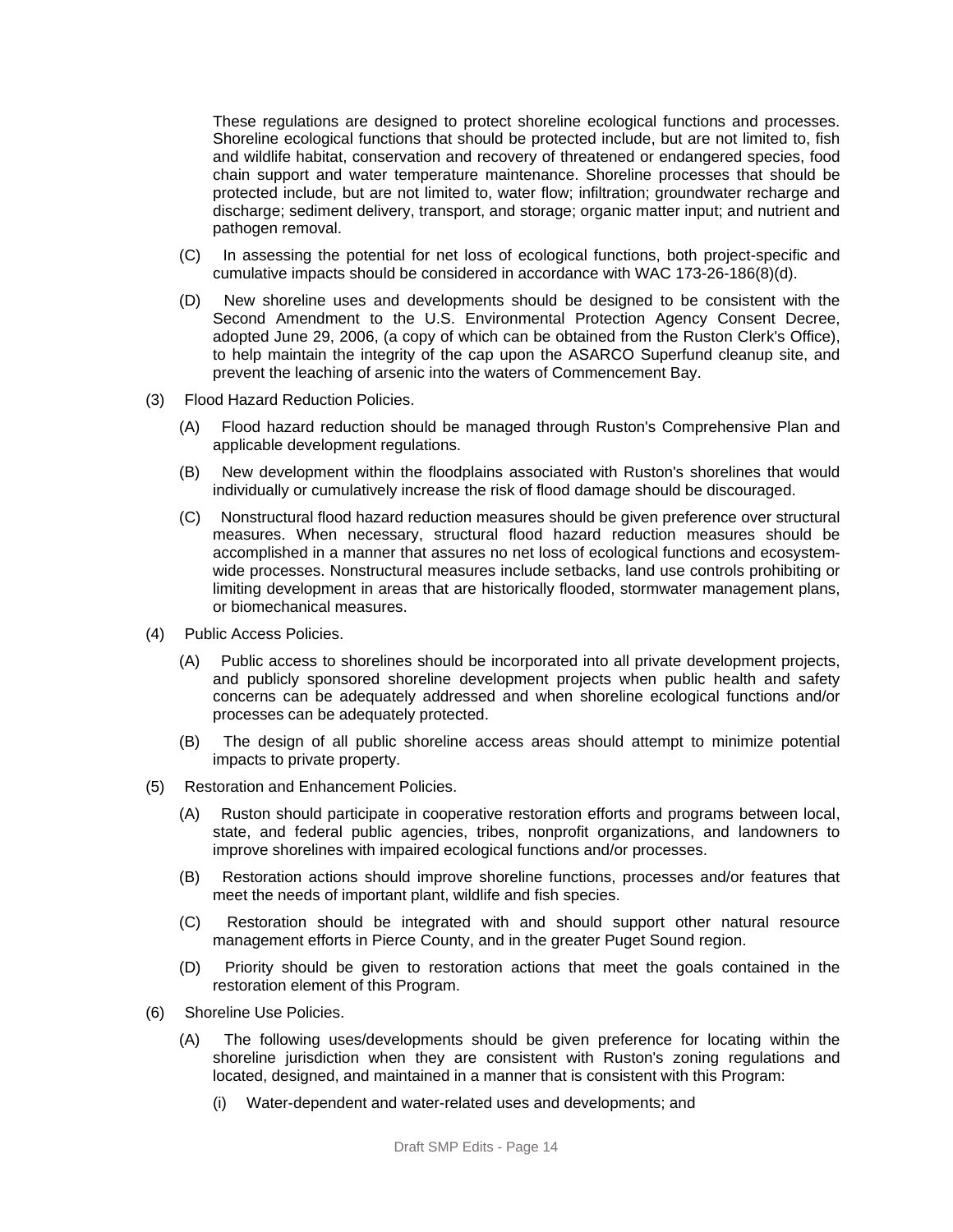- (ii) Public uses and developments that provide physical and/or visual access to the shoreline for substantial numbers of people.
- (B) Ruston should reserve areas for protection and restoration of ecological functions to control pollution, protect public health, and prevent damage to the environment.
- (C) Nonwater-oriented uses/developments should be limited to those shoreline locations where water-oriented uses are inappropriate.
- (D) Nonwater-oriented uses/developments should be allowed only when they demonstrably contribute to the objectives of the Shoreline Management Act.
- (E) Ruston should encourage activities that promote high intensity use of the shoreline that will compliment the economic development goals of the comprehensive plan. Examples of uses that should be encouraged include commercial, hotel, and multifamily developments.
- (8) Shoreline Vegetation Conservation Policies.
	- (A) New shoreline uses and developments should be planned and designed to retain or replace shoreline vegetation with the overall purpose of achieving no net loss of the ecological functions performed by the vegetation. Important functions of shoreline vegetation include, but are not limited to:
		- (i) Providing shade necessary to maintain water temperatures required by salmonids and other aquatic biota;
		- (ii) Providing organic inputs necessary for aquatic life, including providing food in the form of various insects and other benthic macro invertebrates;
		- (iii) Stabilizing banks, minimizing erosion and sedimentation, and reducing the occurrence/severity of landslides;
		- (iv) Reducing sediment input into Commencement Bay by minimizing erosion, aiding infiltration, retaining runoff, and managing stormwater from roads and upland areas;
		- (v) Improving water quality by preventing wind mixing, and facilitating infiltration and vegetative uptake of nutrients and pollutants; and
		- (vi) Providing habitat for wildlife, including connectivity for travel and migration corridors.
- (8) Site Planning Policies.
	- (A) New shoreline uses and developments should be designed in a manner that directs land alteration to the least sensitive portions of the site to maximize vegetation conservation; minimize impervious surfaces and runoff; protect riparian, nearshore and wetland habitats; protect fish and wildlife and their habitats; protect archaeological, historic and cultural resources; and preserve aesthetic values.
	- (B) Low Impact Development (LID) stormwater management practices are encouraged where site conditions allow in order to minimize impervious surface area and surface runoff in accordance with the Low Impact Development: Technical Guidance Manual for Puget Sound, by Puget Sound Action Team and WSU 2005, and Ruston's stormwater management policies and regulations.
- (9) Water Quality, Stormwater and Nonpoint Pollution Policies.
	- (A) New shoreline uses and developments are encouraged to be located, constructed, operated, and maintained to prevent water quality and storm water quantity impacts that would adversely affect shoreline ecological functions, or cause significant impact to shoreline aesthetics or recreational opportunities.
	- (B) New shoreline uses and developments should be designed and operated to minimize the need for chemical fertilizers, pesticides or other chemical treatments to prevent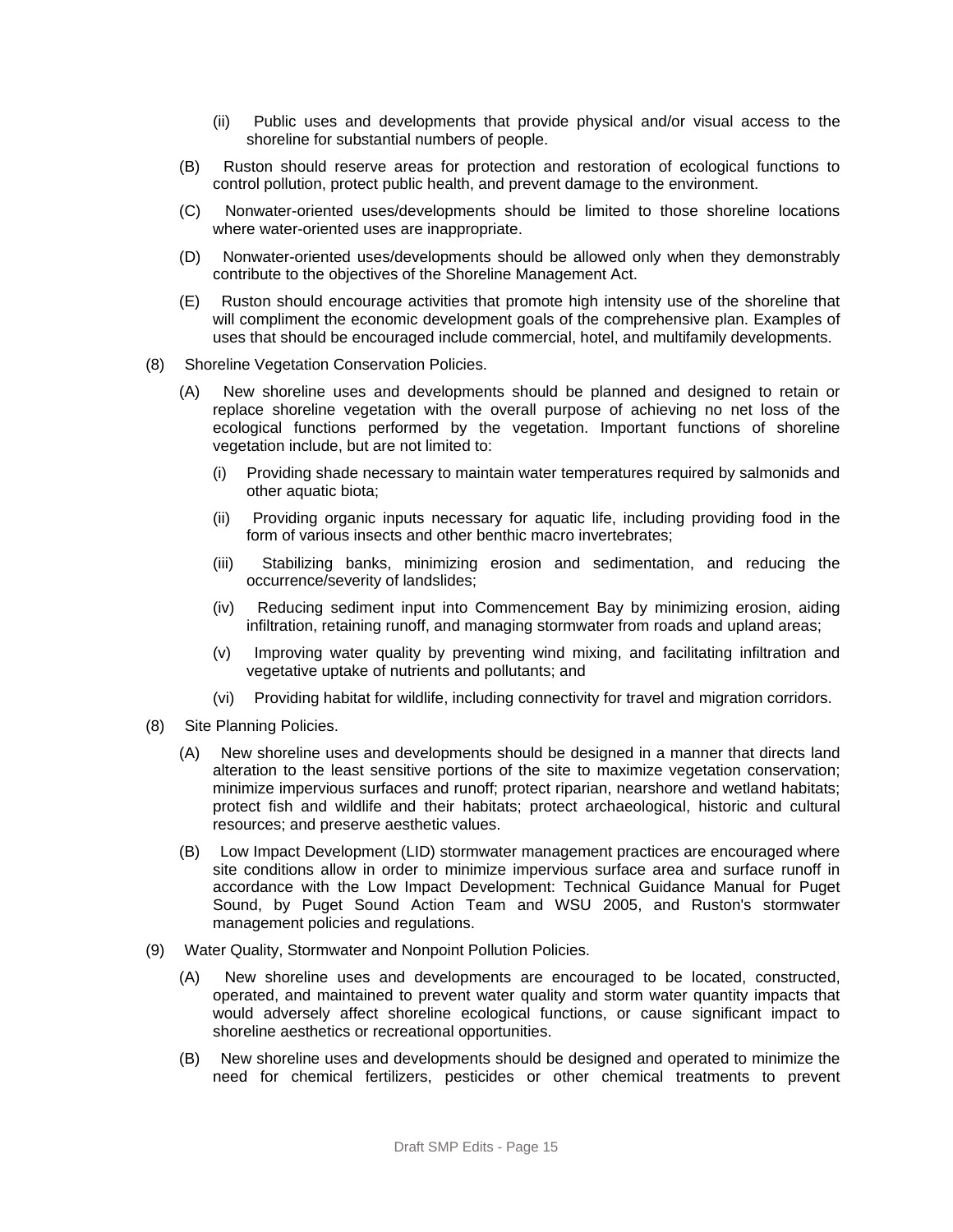contamination of surface and ground water and/or soils and minimize adverse effects on shoreline ecological functions.

- (C) New shoreline uses and developments are encouraged to minimize impervious surface and incorporate low impact development stormwater management techniques where reasonable to minimize surface water runoff and prevent water quality degradation.
- (D) Point and non-point source pollution should be managed on a comprehensive, basin-wide basis to protect water quality and support the efforts of shoreline property owners to maintain shoreline ecological functions.
- (b) Shoreline Modification Policies.
	- (1) Boat Launch Ramps and Rails Policies.
		- (A) Ruston should assess regional needs for public boat launches so they can be co-located with other compatible water-dependent uses.
		- (B) New or expanded public launch ramps and rails should only be sited where they have no negative impact on critical areas or habitat with which priority species have a primary association.
		- (C) New private boat launch ramps and rails should be discouraged.
	- (2) Docks, Floats, Mooring Buoys and Boat Lift Policies.
		- (A) New public and private docks, floats, mooring buoys and lifts should be designed and constructed with appropriate mitigation as required by this Program to ensure no net loss of ecological functions.
		- (B) The type, design, and location of docks, floats, mooring buoys and lifts should be consistent with applicable state and federal regulations and compatible with the area in which they are located. Ruston should consider shoreline characteristics, shoreline functions and processes, wind and wave action, water depth, aesthetics, and adjacent land and water uses when assessing compatibility.
	- (3) Dredging Policies.
		- (A) Dredging should only be allowed in the following circumstances:
			- (i) When needed to facilitate ecological restoration or enhancement;
			- (ii) When needed to construct facilities for public access, water-dependent transportation, or water-oriented public recreation.
		- (B) New development should be sited and designed to avoid the need for maintenance dredging.
		- (C) When allowed, dredging should be planned and operated to minimize adverse impacts to shoreline ecology, to existing shoreline uses, and to minimize interference with navigation.
		- (D) Dredging for the primary purpose of obtaining fill material to create uplands is not allowed.
	- (4) Filling and Excavation Policies.
		- (A) Fill and excavation should be allowed only in association with a permitted use/development and where allowed should be the minimum necessary to accommodate the proposed use.
		- (B) Filling and excavation should not be allowed where structural shoreline stabilization would be needed to prevent the fill from eroding.
		- (C) The perimeter of fill and excavation activities should be designed to avoid or eliminate erosion and sedimentation impacts, both during initial fill and excavation activities and over time.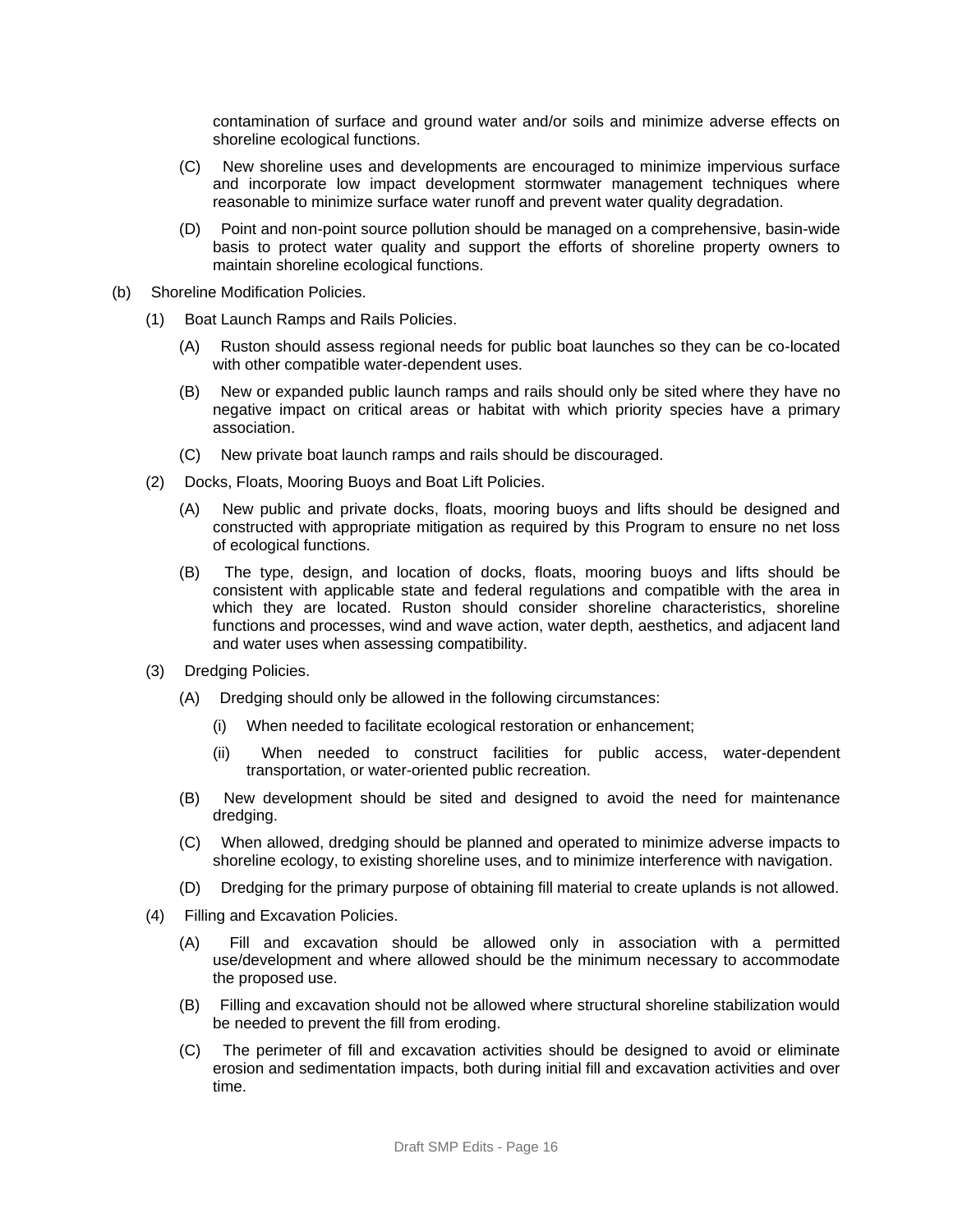- (D) When allowed, filling and excavation should be conducted so that water quality, habitat, hydrology, and drainage patterns are not adversely affected.
- (E) Excavation waterward of OHWM shall be considered dredging and shall be subject to the dredging policies and regulations of this Program.
- (5) Shoreline Stabilization Policies.
	- (A) Proposed shoreline stabilization projects should not jeopardize the integrity of the existing riprap armoring used to cap the ASARCO Superfund cleanup site along the shoreline, or conflict with the requirements of the U.S. Environmental Protection Agency Consent Decree, (or its amendments), regarding methods of construction used to prevent leaching of arsenic into the waters of Commencement Bay.
	- (B) New developments should be designed and located to avoid the need for new stabilization measures.
	- (C) Bulkheads and other forms of hard structural shoreline stabilization should be discouraged. Bulkhead alternatives that implement bioengineering and bio-stabilization methods should be used where reasonable.
	- (D) Shoreline stabilization including bulkheads and bulkhead alternatives should be located, designed, and maintained to minimize adverse effects on shoreline ecology, including effects on the project site and adjacent properties over time. Probable effects of proposed shoreline stabilization on ongoing shoreline processes and functions should be fully evaluated for consistency with this Program.
	- (E) Shoreline stabilization should be located and designed to fit the physical character of a specific shoreline reach, which may differ substantially from adjacent reaches.
	- (F) Shoreline stabilization should not interfere with existing or future public access to public shorelines or with other appropriate shoreline uses.
	- (G) Shoreline stabilization projects on public lands should be designed to accommodate multiple use, restoration, and/or public access, provided that safety and ecological protection are fully addressed.
	- (H) Failing, harmful, unnecessary, or ineffective shoreline stabilization structures should be removed, and shoreline ecological functions should be restored using bulkhead alternatives.
	- (I) Where existing legally established bulkheads are substantially repaired or replaced, property owners should make reasonable efforts to incorporate bioengineering and fisheries habitat enhancement design elements to minimize adverse effects on shoreline functions.
- (c) Residential Use Policies.
	- (1) New residential developments should be encouraged to protect, enhance, and restore shoreline ecological functions using low impact development stormwater management techniques and other conservation measures.
	- (2) New residential developments shall provide public access to the shoreline.
	- (3) New residential developments shall not be comprised of single-family or duplex dwelling-unit types.
- (d) Recreational Use Policies.
	- (1) Public recreational development should be located on public lands to facilitate the public's ability to reach, touch, and enjoy the water's edge, to travel on the waters of the state, and to view the water and the shoreline.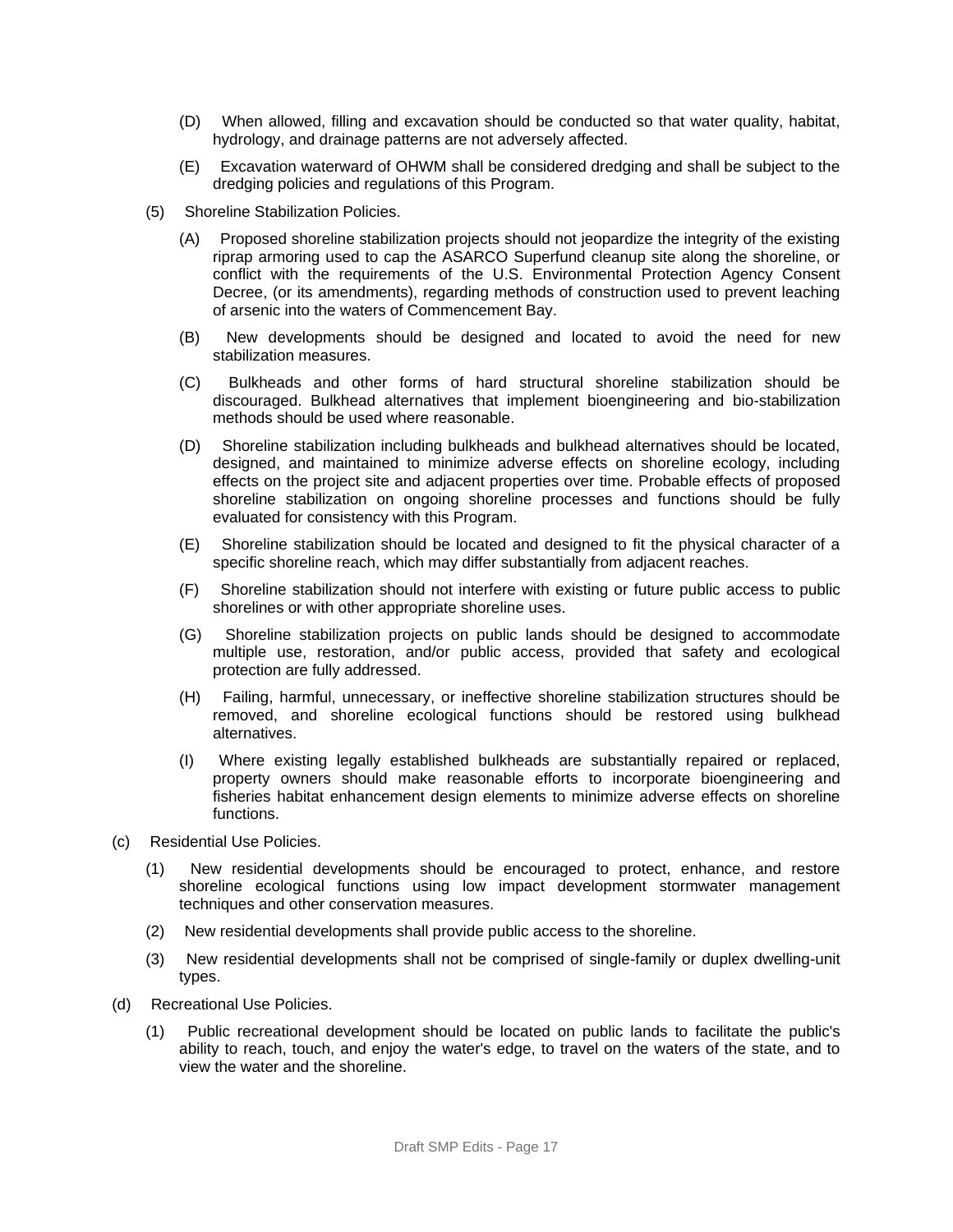- (2) Public recreational development should incorporate public education regarding shoreline ecological functions and processes, the effect of human actions on the environment and the role of the public in shoreline management.
- (3) Public recreational development should be located where existing infrastructure (utilities and roads) is adequate, or may be provided without significant damage to shoreline features commensurate with the number and concentration of anticipated users.
- (4) Public recreational development should use low impact development stormwater management techniques and other methods that protect, enhance, and restore shoreline ecological functions where reasonable.
- (E) Transportation Use Policies.
	- 1. New public transportation uses and facilities should be located outside of the shoreline jurisdiction unless alternative locations are infeasible or the transportation facility is required to serve water-dependent public uses.
	- 2. When required, new transportation uses and facilities should be planned to fit the topographical characteristics of the shoreline and to minimize alterations to the shoreline environment.
	- (3) When existing public transportation uses and facilities located within shoreline jurisdiction require maintenance or other improvements to address public health and safety, the maintenance/improvement should be designed and implemented to minimize additional impacts on the shoreline environment and consideration should be given to correcting past impacts caused by the transportation facility.
	- (4) Public transportation development should use low impact development stormwater management techniques and other methods that protect, enhance, and restore shoreline ecological functions where reasonable.
	- (5) Water-dependent transportation facilities such as ferry and cruise ship terminals should be encouraged.
- (F) Utility Use Policies.
	- 1. New public or private utilities should be located inland from the land/water interface, preferably outside of shoreline jurisdiction, unless:
		- (a) They have a water-dependent component such as a water intake or outfall; or
		- (b) Water crossings are unavoidable; or
		- (c) Other locations are infeasible; or
		- (d) They are required for authorized shoreline uses consistent with this Program.
	- 2. Utilities should be located and designed to avoid public recreation and public access areas and significant natural, historic, archaeological or cultural resources.
	- (3) Development of pipelines and cables, particularly those running roughly parallel to the shoreline, and development of facilities that may require periodic maintenance that would disrupt shoreline ecological functions, should be discouraged except where no other reasonable alternative exists.
	- (4) When existing utilities located within shoreline jurisdiction require maintenance or other improvements to address public health and safety, the maintenance/improvement should be designed and implemented to minimize additional impacts on the shoreline environment and consideration should be given to correcting past impacts caused by the utility.
	- (5) Public utility development should use low impact development stormwater management techniques and other methods that protect, enhance, and restore shoreline ecological functions where reasonable.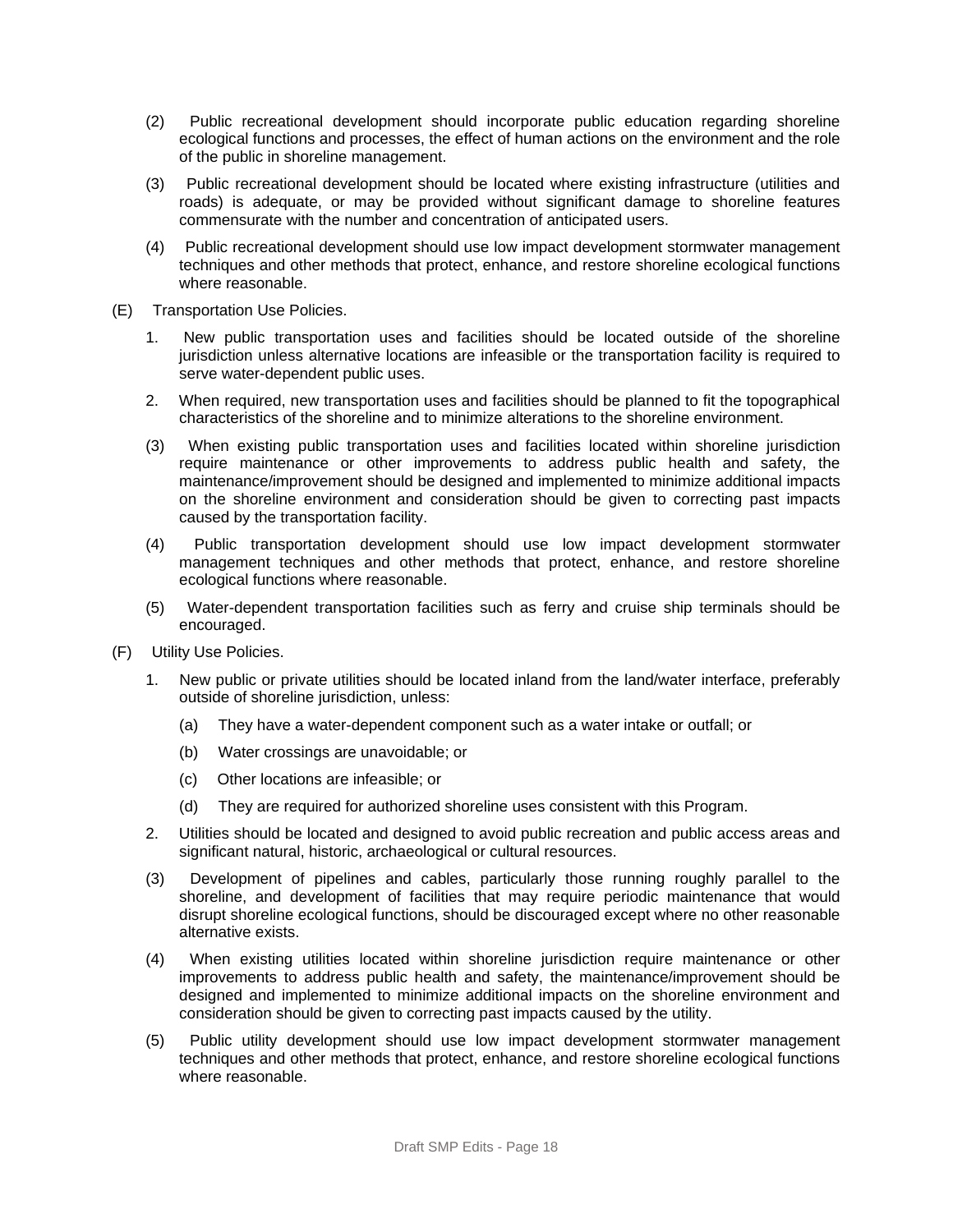#### **15.01.050 - Environment designation policies and regulations.**

- (a) General. In order to plan and effectively manage shoreline resources and to provide a uniform basis for applying policies and use regulations within distinctively different shoreline areas, a system of categorizing shoreline areas is required by the Shoreline Management Act. Environmental designations are based on existing development patterns, physical capabilities and limitations, as well as community aspirations.
- (b) Shoreline Designation and Official Shoreline Map. In areas located upland of the ordinary high water mark, the Ruston shoreline is designated as "high intensity". In areas located waterward of the ordinary high water mark, the Ruston shoreline is designated as "aquatic". The shoreline jurisdiction is delineated on a map, hereby incorporated as a part of this Program that shall be known as the Official Shoreline Map.

The Official Shoreline Map is for planning purposes only. The map does not necessarily identify or depict the actual extent of shoreline jurisdiction or all associated wetlands. The lateral extent of the shoreline jurisdiction shall be determined on a case-by-case basis based on the location of the OHWM, floodway and/or the presence of associated wetlands. The landward extent so determined may extend beyond that depicted on the Official Shoreline Map.

Areas within the shoreline jurisdiction that are not mapped and/or designated are automatically assigned an "urban conservancy" designation until the shoreline can be re-designated through a master program amendment.

The official shoreline map is on file with the City Clerk, and a copy is also located in RMC 1(5)01.100.

- (c) High Intensity Environment Standards.
	- (1) Purpose. The purpose of the high intensity environment designation is to provide for commercial and recreational uses; high density residential uses in some locations; and public land uses while seeking opportunities for protection and restoration of ecological functions.
	- (2) Designation Criteria. The high intensity designation is appropriate for areas that currently support or are planned for high intensity water-oriented uses including commercial, recreation, transportation or residential development.
	- (3) Rationale. High intensity designated areas are zoned for commercial and multifamily residential uses. Existing and planned uses in the high intensity designation represent a variety of wateroriented and nonwater-oriented uses such as retail businesses, hotels, restaurants, recreational uses, marinas, and multifamily residential uses.
	- (4) Management Policies—Uses.
		- (A) Give priority to water-oriented uses over nonwater-oriented uses. First priority should be given to water-dependent uses. Second priority should be given to water-related uses and third priority to water-enjoyment uses. Nonwater-oriented uses shall only be allowed if they are part of mixed use development where the primary use is (1) water dependent or (2) water related, or (3) in conjunction with a water-enjoyment use on sites where there is no access to water.
		- (B) Encourage uses that enhance ecological functions and/or enhance opportunities for the public use and enjoyment of the shoreline; new development shall not cause a net loss of shoreline ecological functions.
	- (5) Management Policies—Design Elements.
		- (A) Ensure that, where applicable, improvements within this district are reviewed for compatibility and consistency with all standards codified within the zoning code, including,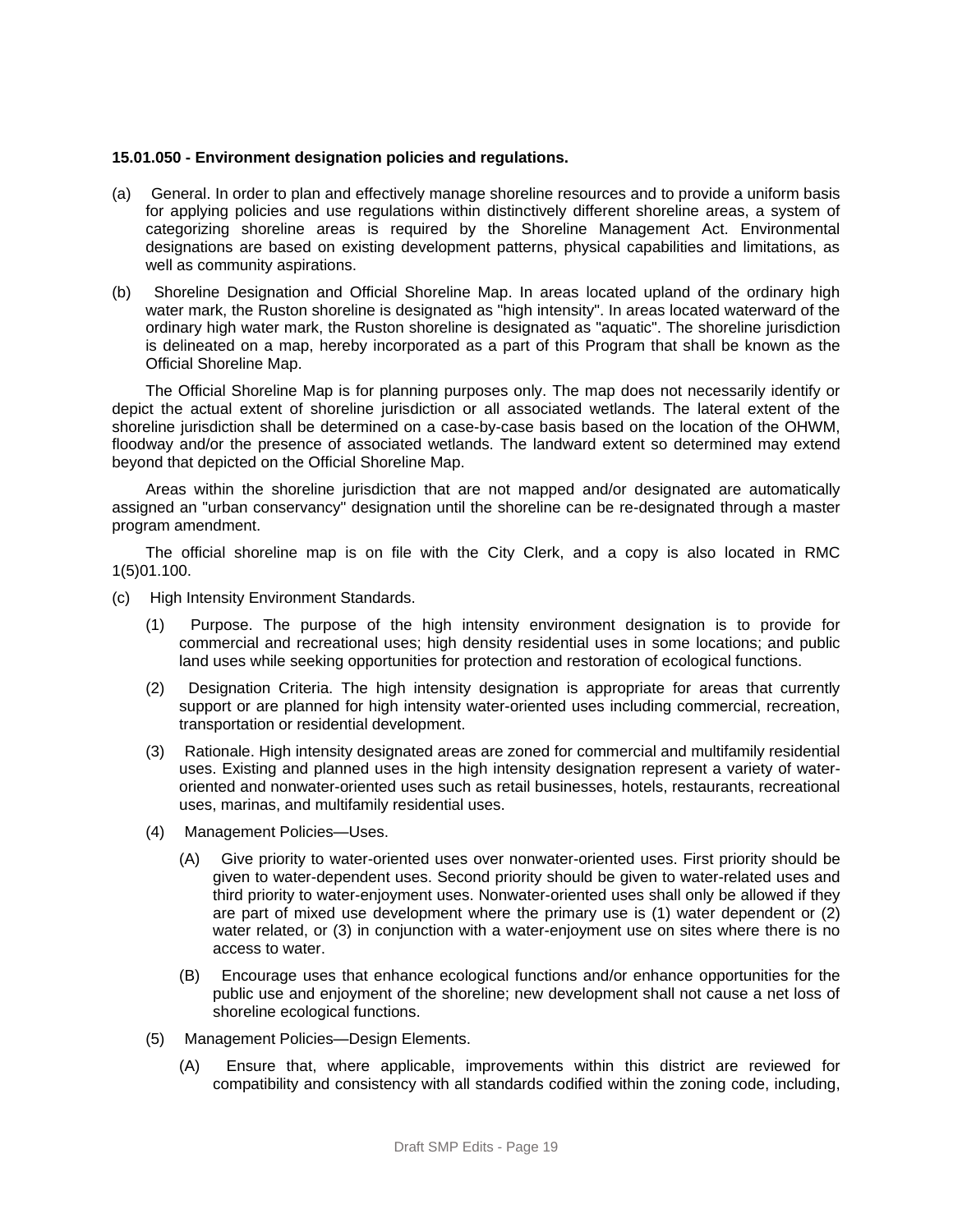but not limited to, height, setbacks, outdoor lighting, signs, and landscaping and screening standards.

- (B) Encourage designs that incorporate conservation and restoration elements, such as restoration of intertidal habitat, shoreline vegetation, and enhancement of public access.
- (6) Management Policies—Public Access.
	- (A) Each site shall plan for a public pedestrian walkway system along the high intensity waterfront utilizing a combination of natural beaches, pathways, piers, wharves, street ends, sidewalks, stairways, or other improvements. Each proposal for development shall provide continuous public access from the nearest public right-of-way and extending along the site's entire shoreline frontage which is developed in accordance with the shoreline public access use requirements located elsewhere in this Program.
	- (B) Each site shall provide designs that enhance pedestrian traffic without impeding vehicular traffic through the use of paving textures, fencing, landscaping, and signage that make a greater distinction between automobile traffic and pedestrian circulation systems.
- (7) Development Regulations—Uses.
	- (A) Permitted Uses.
		- (i) Commercial.
		- (ii) Hotels.
		- (iii) Advertising and signs which comply with Ruston's sign code (RMC 2(5)01.100), provided that only instructional signs as defined by RMC 2(5)01.100(d)(5)(P)may be allowed waterward of the OHWM. No signs shall be permitted waterward of any public access way which runs parallel to the shoreline, except incidental signs.
		- (iv) Recreational Facilities.
		- (v) Multifamily Residential Development.
		- (vi) Scientific, Cultural and Educational Facilities.
		- (vii) Water-dependent transportation facilities such as cruise terminals and public ferry terminals.
		- (viii) Utilities in support of a water-dependent, water-related, or water-enjoyment use, or those which no reasonable alternative location exists.
		- (ix) Boating Facilities.
		- (x) Shoreline modifications such as boat launches, breakwaters, docks, piers, floats, filling and excavation, dredging, and various methods of shoreline stabilization described in this Program all subject to the regulations contained within RMC 15.01.060 and RMC 15.01.070.
		- (xi) Ecological Restoration.
		- (xii) Public Access.
		- (xiii) Filling and grading which complies with RMC 15.01.070(B).
	- (B) Conditional Uses. A limited range of nonwater-oriented development, open to the general public, while not preferred, may also be authorized as a conditional use provided said development:
		- (i) Conforms with the criteria set forth for conditional uses set forth in RMC 15.01.080;
		- (ii) Is designed and located in a manner which capitalizes on shoreline views and is compatible with water-oriented uses;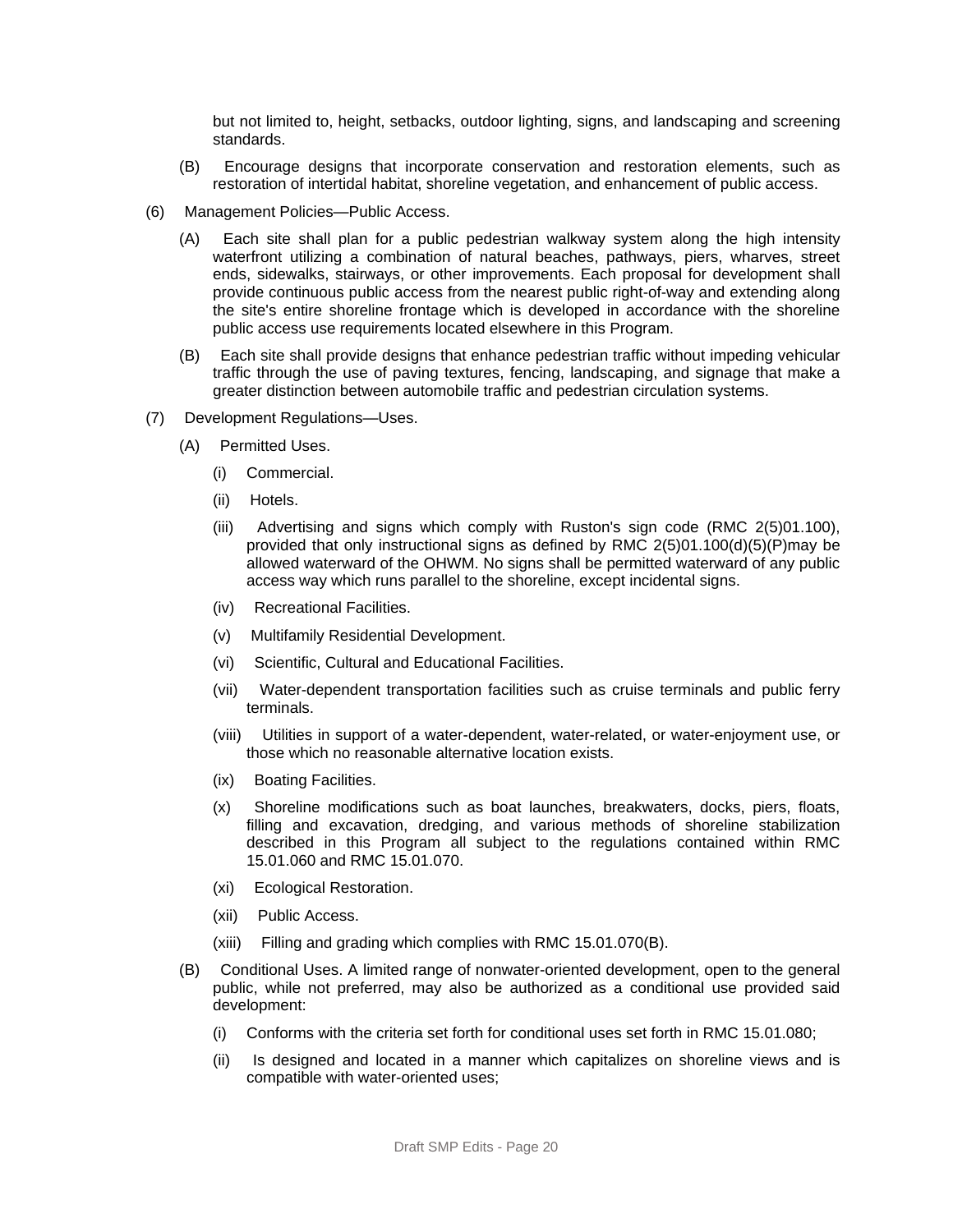- (iii) Makes provisions for the public access and enjoyment of the shoreline consistent with this Master Program; and
- (iv) Is part of a mixed-use development or the parcel is separated from the water. (See WAC 173-26-211(5)(d)(ii)(A)).
- (C) Prohibited Uses.
	- (i) Agriculture.
	- (ii) Aquaculture.
	- (iii) Forest practices.
	- (iv) Industrial uses.
	- (v) Mining.
	- (vi) Mini-storage.
	- (vii) Radio, television towers, and wireless communication facilities.
	- (viii) Parking as a primary use.
	- (ix) Single-family residences.
- (8) Development Regulations—Setbacks.
	- (A) All structures shall be set back at least 50 feet from the OHWM to allow room for urban level high intensity public access and associated amenities and vegetation, except that:
	- (B) Developments consisting of water-dependent scientific, historical, cultural, or educational research uses, public access, water-oriented recreation and ecological restoration are not required to meet shoreline setback requirements, nor are piers, ramps, or docks.
- (9) Development Regulations—Height.
	- (A) No permit shall be issued pursuant to this chapter [Chapter 90.58 RCW] for any new or expanded building or structure of more than 35 feet above average grade level on shorelines of the state that will obstruct the view of a substantial number of residences on areas adjoining such shorelines except where a master program does not prohibit the same and then only when overriding considerations of public interest will be served.
- (10) Development Regulations—General Standards.
	- (A) All developments shall comply with applicable zoning standards found in RMC Title 25 such as, but not limited to, height, setbacks, lot coverage, outdoor lighting, signs, fences, landscaping and screening, and parking.
	- (B) All developments shall comply with any applicable Master Development Plan.
- (d) Aquatic Environment Standards.
	- (1) Purpose. The purpose of the aquatic environment designation is to protect, restore, and manage the unique characteristics and resources of the areas waterward of the ordinary highwater mark.
	- (2) Designation Criteria. The aquatic environment designation is appropriate for all areas within Ruston that are located waterward of the ordinary high water mark.
	- (3) Management Policies.
		- (A) Allow new over-water structures only for water-dependent uses, public access, or ecological restoration.
		- (B) The size of new over-water structures should be limited to the minimum necessary to support the structure's intended use.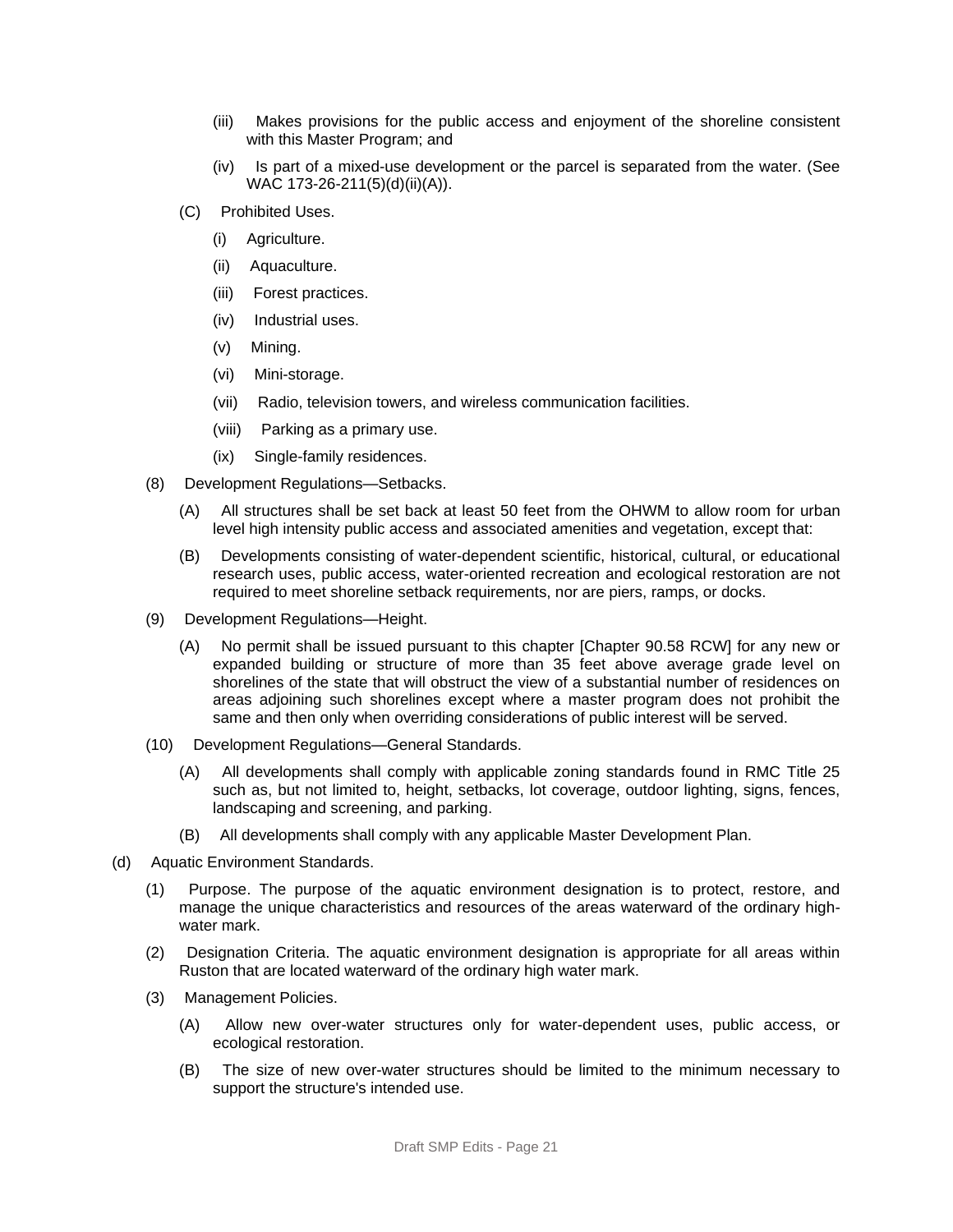- (C) In order to reduce the impacts of shoreline development and increase effective use of water resources, multiple-use of over-water facilities should be encouraged.
- (D) All developments and uses on navigable waters or their beds should be located and designed to minimize interference with surface navigation, to consider impacts to public views, and to allow for the safe, unobstructed passage of fish and wildlife, particularly those species dependent on migration.
- (E) Uses that adversely impact the ecological functions of critical saltwater and freshwater habitats should not be allowed except where necessary to achieve the objectives of RCW 90.58.020, and then only when their impacts are mitigated according to the sequence described in WAC 173-26-201-(2)(e) as necessary to assure no net loss of ecological functions.
- (F) Shoreline uses and modifications should be designed and managed to prevent degradation of water quality and alteration of natural hydrographic conditions.
- (4) Development Regulations—Uses.
	- (A) Permitted Uses.
		- (i) Signs which comply with Ruston's sign code (RMC 25.01.100), provided that only instructional signs as defined by RMC 25.01.100(d)(5)(P) may be allowed waterward of the OHWM. No signs shall be permitted waterward of any public accessway which runs parallel to the shoreline, except incidental signs.
		- (ii) Recreational facilities.
		- (iii) Water-dependent transportation facilities such as cruise terminals and public ferry terminals.
		- (iv) Shoreline modifications such as boat launches, docks, piers, floats, dredging, and various methods of shoreline stabilization described in this Program all subject to the regulations contained within RMC 15.01.060 and RMC 15.01.070.
		- (v) Ecological restoration.
		- (vi) Public access.
	- (B) Prohibited Uses.
		- (i) Aquaculture.
		- (ii) Industrial uses.
		- (iii) Residential development including floating homes.
		- (iv) Parking.
	- (C) Conditional Uses.
		- (i) Fill for any use except ecological restoration (see WAC 173-26-231(3)(C)).
		- (ii) Breakwaters (see WAC 173-26-231(3)(d)).
		- (iii) Utilities.

#### **15.01.060 - General Shoreline Regulations.**

The general regulations in this chapter shall apply to all new development and uses within Ruston's shoreline jurisdiction unless otherwise stated. These regulations shall only apply within the shoreline jurisdiction, and shall not apply to portions of lots extending further landward than the landward extent of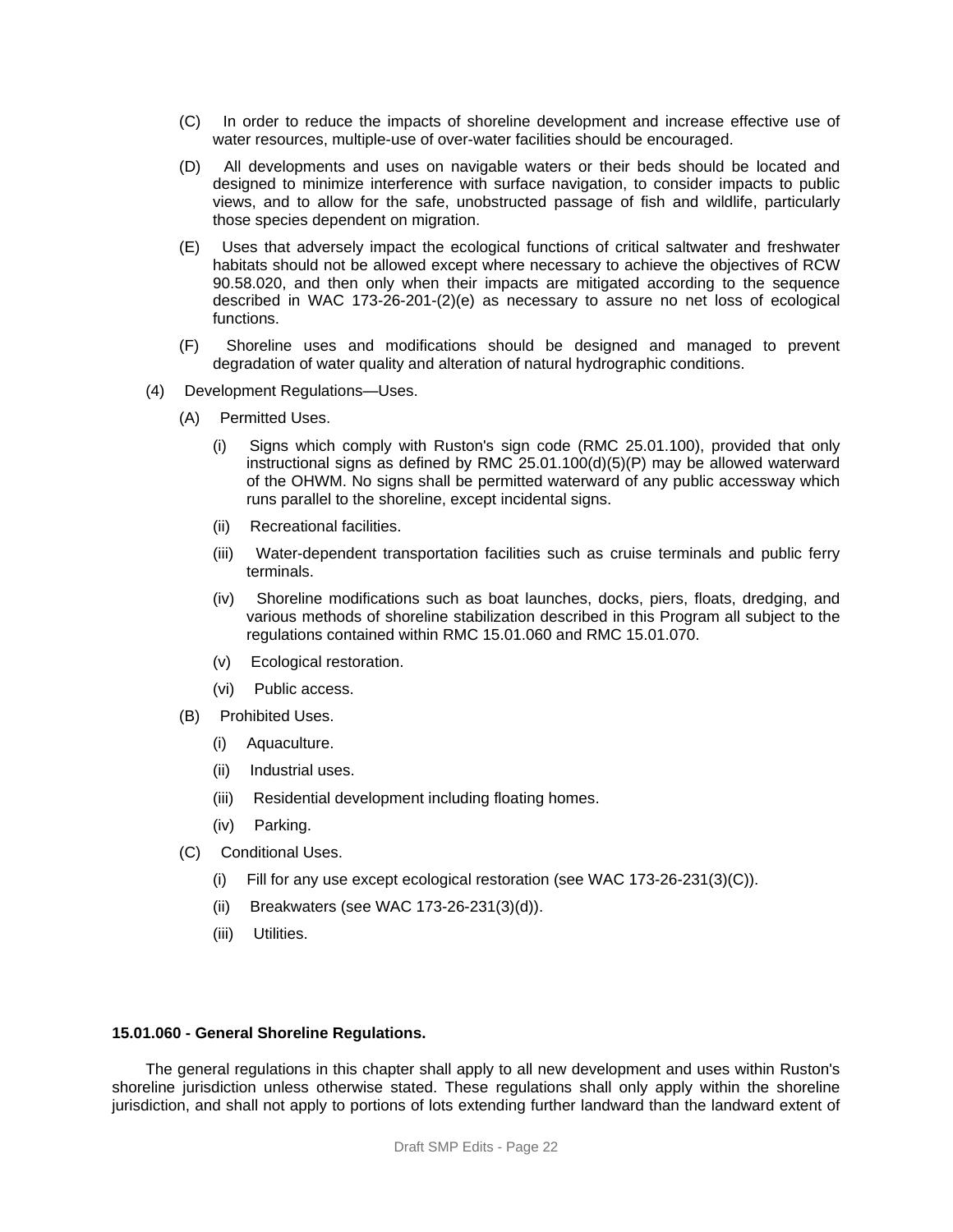shoreline jurisdiction. Additional regulations pertaining to specific uses and development activities are contained in RMC 15.01.070.

- (a) Archaeological, Historic and Cultural Resources Regulations.
	- (1) Whenever historic, cultural or archaeological sites or artifacts are inadvertently discovered during shoreline development, work on that portion of the development site shall be stopped immediately, the site secured and the discovery reported as soon as possible to the Shoreline Administrator. Upon notification of such find, the property owner shall notify the Washington State Department of Archaeology and Historic Preservation. Based upon the findings of the site investigation and consultation with the historic preservation staff of the Washington State Department of Archaeology and Historic Preservation, the Shoreline Administrator may require that an immediate site assessment be conducted or may allow stopped work to resume.
	- (2) Permits issued in areas with documented archaeological resources shall require a site inspection or evaluation by a professional archaeologist in coordination with affected Indian tribes.
- (b) Environmental Protection and Conservation Regulations
	- (1) Aquatic Weed Control and Noxious Weed Control. Aquatic weed control and noxious weed control may occur when the health and sustainability of native plant communities and associated habitats are threatened or when a water dependent use is restricted by their presence. Control shall occur in conformance with applicable local, state and/or federal regulations.
	- (2) Clearing and Grading. The amount of clearing and grading shall be limited to the minimum necessary to accommodate the allowed use/development. This minimum shall include clearing and grading necessary for landscaping and establishment of a vegetation enhancement area, if required or desired.
	- (3) Light and Glare. Exterior lighting shall not shine directly onto the water. Exterior lighting fixtures shall include full cut-off devices (light shields) such that glare or direct illumination onto the lake is minimized. All lighting shall comply with Ruston's outdoor lighting standards as detailed in RMC 25.01.103.
	- (4) Mitigation. All new proposals including new shoreline use or development shall mitigate adverse environmental impacts in accordance with this Program and other applicable regulations whether or not the use/development requires or is exempt from a shoreline substantial development permit. Mitigation measures shall be applied in the following sequence of steps listed in order of priority:
		- (A) Avoiding the impact altogether by not taking a certain action or parts of an action;
		- (B) Minimizing impacts by limiting the degree or magnitude of the action and its implementation by using appropriate technology or by taking affirmative steps to avoid or reduce impacts;
		- (C) Rectifying the impact by repairing, rehabilitating, or restoring the affected environment;
		- (D) Reducing or eliminating the impact over time by preservation and maintenance operations;
		- (E) Compensating for the impact by replacing, enhancing, or providing substitute resources or environments; and
		- (F) Monitoring the impact and the compensation projects and taking appropriate corrective measures.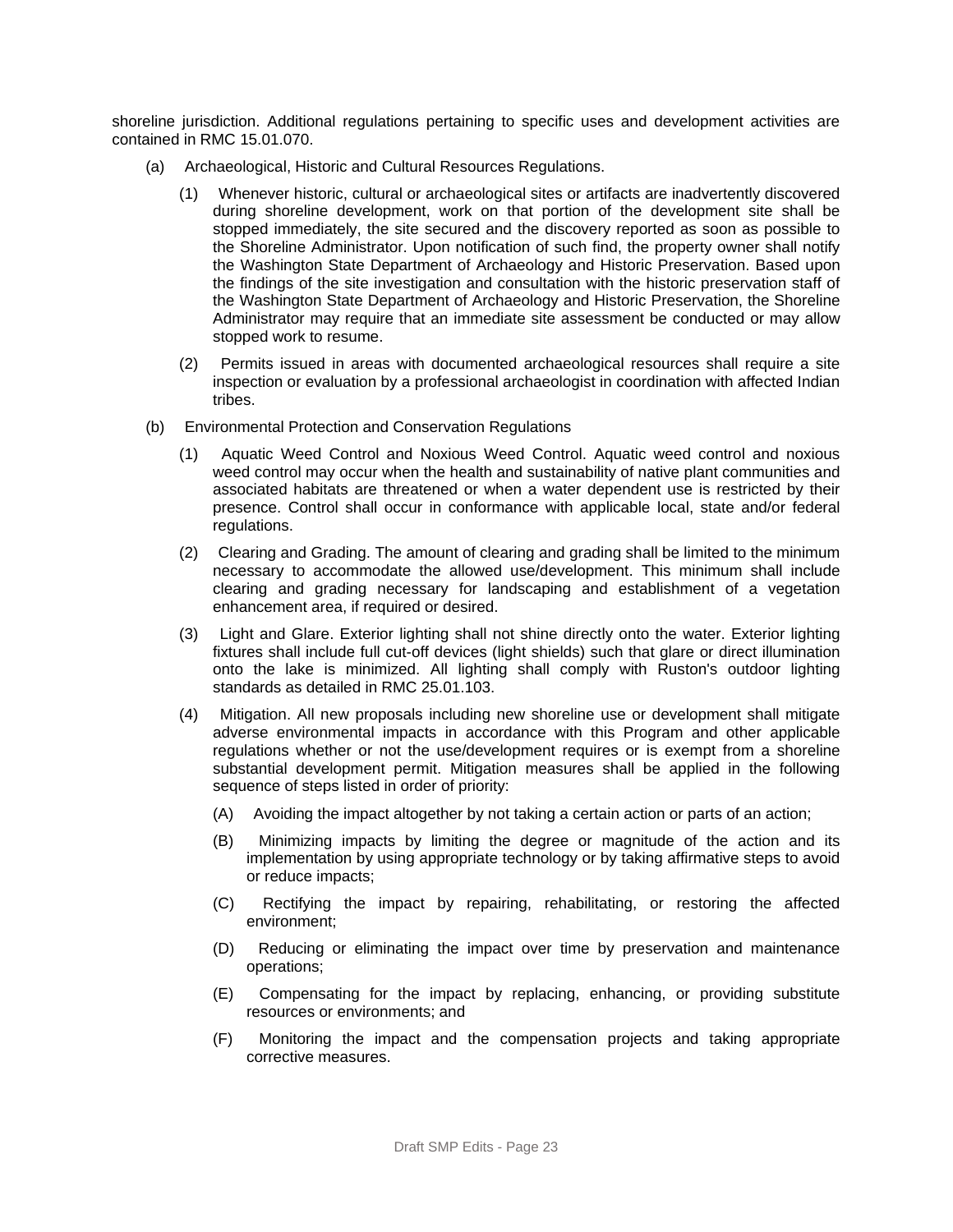In determining appropriate mitigation measures applicable to shoreline development, lower priority measures shall be applied only where higher priority measures are determined to be infeasible or inapplicable.

- (5) Unless specifically provided elsewhere within this SMP, over water structures are prohibited.
- (c) Public Access Regulations.
	- (1) Physical and/or visual access shall be made available to the public through public parks, rights-of-way and other public lands.
	- (2) Development of public access facilities in, on or over the water shall be constructed using materials that allow light penetration and do not contaminate water. Facilities in, on or over the water shall be of nonreflective materials that are compatible in terms of color and texture with the surrounding area. The underside of over-water facilities shall incorporate reflective materials where necessary to reduce the effects of shadowing.
	- (3) Public access within the high intensity environment shall be at least 50 feet in width, with a surface capable of accommodating multimodal recreational traffic of a least 25 feet in width.
	- (4) Required public access shall include the preservation of shoreline views, the establishment of public access easements to and along the shoreline, enhancement of an adjacent street end or park, or other consideration commensurate with the degree of impact caused by the development.
	- (5) Public access is not required if the applicant can demonstrate to the satisfaction of the Shoreline Administrator that constitutional and or statutory limitations would be violated by the provision of such access. Nor is public access required for individual single-family residences which are not part of a development planned for more than four parcels.
	- (6) Alternatives to on-site, physical access to the shoreline may be approved if the applicant can demonstrate to the satisfaction of the Shoreline Administrator that one or more of the following conditions exist:
		- (A) Unavoidable health or safety hazards to the public exist which cannot be prevented by any practical means;
		- (B) Access is not feasible due to the configuration of existing parcels and structures, such that access areas are blocked in such a way that cannot be reasonably remedied by the proposed development;
		- (C) Inherent security requirements of the proposed development or use cannot be satisfied through the application of alternative design features or other solutions;
		- (D) The cost of providing on-site access, easement, or an alternative amenity is unreasonably disproportionate to the total long-term cost of the proposed development;
		- (E) Unacceptable environmental harm which cannot be mitigated, such as damage to spawning areas or nesting areas, will result from the public access; or
		- (F) Significant undue and unavoidable conflict between the proposed access and adjacent uses would occur and cannot be mitigated.

Provided further, that the applicant has first demonstrated and the Shoreline Administrator has determined that all reasonable alternatives have been exhausted, including, but not limited to:

(G) Regulating access by such means as limiting hours of use to daylight hours, or allowing public access to only a portion of the site.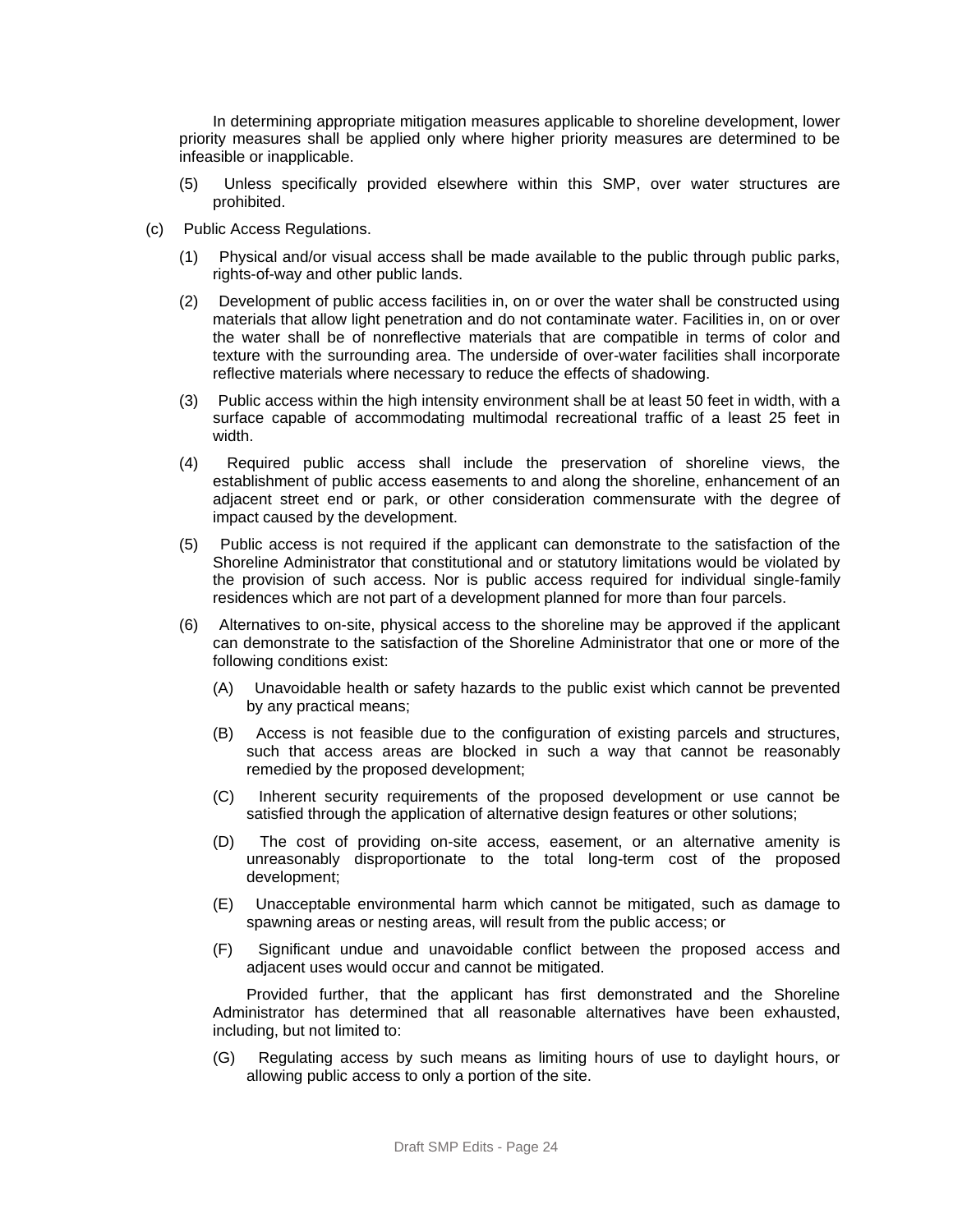- (H) Designing separation of uses and activities, using such means as terracing, hedges, and landscaping.
- (7) When on-site public access is not required in the previous section, alternative shoreline access must result in an equal or greater public benefit. Alternatives may include but are not limited to:
	- (A) Publicly accessible rooftop decks.
	- (B) Off-site public access.
	- (C) A payment in lieu agreement with Ruston in accordance with RCW 82.20.020 (relating to fees associated with development).
- (8) Off-site public access, when required, must meet the same standards and requirements as on-site public access.
- (9) When required, public access sites shall be fully developed and available for public use at the time of occupancy or use of the development or activity, except where the decision maker determines an appropriate mechanism for delayed public access implementation is necessary for practical reasons. If on or over the water, development shall be constructed to minimize interference with physical access along the beach and views from surrounding properties to the shoreline and adjoining waters, including locating structures as far landward as feasible.
- (10) Where on-site physical access is required, the development shall dedicate, improve, and provide maintenance for a public access easement that provides area sufficient to ensure usable access to and along the shoreline for the general public.
- (11) Public access easements shall be designed to accommodate the anticipated intensity of use, generally ranging from a minimum ten-foot-wide easement when perpendicular to the shoreline, to a minimum 50-foot width when parallel with the shoreline. Where deemed necessary to protect environmental functions, the easement shall accommodate an area of native vegetation between the OHWM and the public access walkway/viewpoint. Public access easements shall be located within the shoreline setback. In instances where the public access easement is larger than the shoreline setback, the entire shoreline setback shall be contained within the public access easement.
- (12) Every public access provided in conjunction with an approved permit under this SMP shall be incorporated into a written public access easement agreement, which shall be drafted by the City Attorney, and the final version approved as to form by the City Attorney. Public access easement agreements shall provide that the property owner shall have the responsibility to operate, maintain, repair and reconstruct all public access amenities indefinitely for the benefit of the public. Public access easements and permit conditions shall be recorded against the property in the Pierce County Auditor's Office, and the existence of the public access easement agreement shall be indicated on the deed where applicable or on the face of a plat or short plat, showing the same as a condition running in perpetuity with the land. The City shall record the public access easement agreement with the Auditor's office at the time of permit approval.
- (13) The standard state approved logo or other approved signs that indicate the public's right of access and hours of access shall be constructed, installed, and maintained by the applicant in conspicuous locations at public access sites. Signs shall be designed to distinguish between public and private areas. In accordance with the regulations in this section, signs controlling or restricting public access may be approved as a condition of permit approval.
- (14) Future actions by the applicant or other parties shall not diminish the usefulness or value of the public access site.
- (15) Public access sites shall be connected directly to the nearest public area (e.g., street, public park, or adjoining public access easement). Where connections are not currently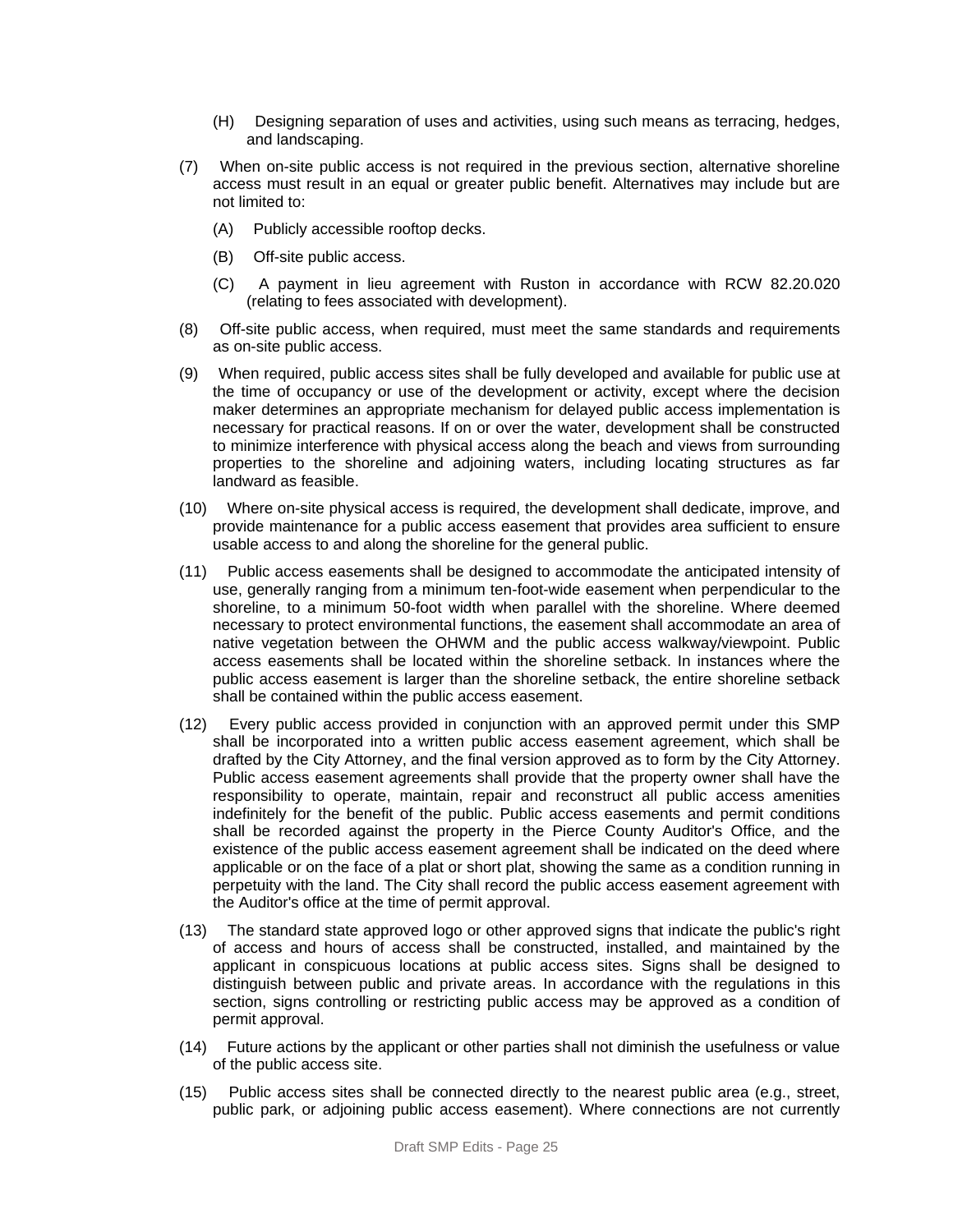possible, the site shall be designed to accommodate logical future connections. In either case, the design shall take into consideration the priority placed on protecting physical access along the beach (i.e., boardwalk connections that interfere with physical access along the adjoining beach area are discouraged).

- (16) Public access sites shall be made barrier free for the physically disabled, where feasible, and designed consistent with the Americans with Disabilities Act.
- (17) Public access shall be designed to achieve no net loss of ecological functions. Where impacts are identified, mitigation shall be required.
- (18) Public access facilities shall look and feel welcoming to the public, and not appear as an intrusion into private property.
- (19) Natural elements such as logs, grass, shrubs, and elevation separations are encouraged as means to define the separation between public and private space.
- (20) Furniture used in public access areas shall be appropriate for the proposed level of development, and the character of the surrounding district.
- (21) Ruston may require the installation of benches; bicycle racks; pet waste, garbage and recycling receptacles; educational signage; and other street furniture at shoreline public access points commensurate with the degree of project impact. Where required:
	- (A) Benches shall be set back from a walkway or path so public access users will still have room to pass when the benches are in use. Benches may be built without backs and shall be at least four to five feet in length.
	- (B) Provisions for maintenance shall be required as a condition of permit approval.
	- (C) Educational signage shall be used to identify unique natural features, maritime uses and historical landmarks.
- (d) Restoration Regulations.
	- (1) Ecological restoration projects shall be carried out in accordance with a Ruston-approved restoration plan, and in accordance with the policies and regulations of this Program.
	- (2) Voluntary enhancement and restoration of the shoreline not associated with any other development proposal is encouraged and should be accomplished according to a Rustonapproved plan for its design, implementation, maintenance, and monitoring. Restoration or enhancement should result in a net improvement to the shoreline functions.
	- (3) Restoration of native vegetation shall consist of a mixture of trees, shrubs and groundcover and be designed to improve habitat functions.
- (e) Water Quality, Stormwater, and Nonpoint Pollution Regulations.
	- (1) New shoreline uses and developments (and their related construction processes) shall incorporate all known, available, and reasonable methods of preventing, controlling, and treating stormwater to protect and maintain surface and ground water quantity and water quality in accordance this Program and all other applicable laws.
	- (2) Best management practices (BMPs) for controlling erosion and sedimentation and preventing pollutants from entering Commencement Bay shall be implemented for all new uses and developments (and their related construction processes).
	- (3) To avoid water quality degradation in the shoreline jurisdiction, new on-site sewage systems shall be located, designed, and maintained to meet all applicable water quality, utility, and health standards.
	- (4) New structures installed below OHWM or that regularly and frequently come in contact with water shall be constructed of Washington Department of Fish and Wildlife (WDFW) approved materials.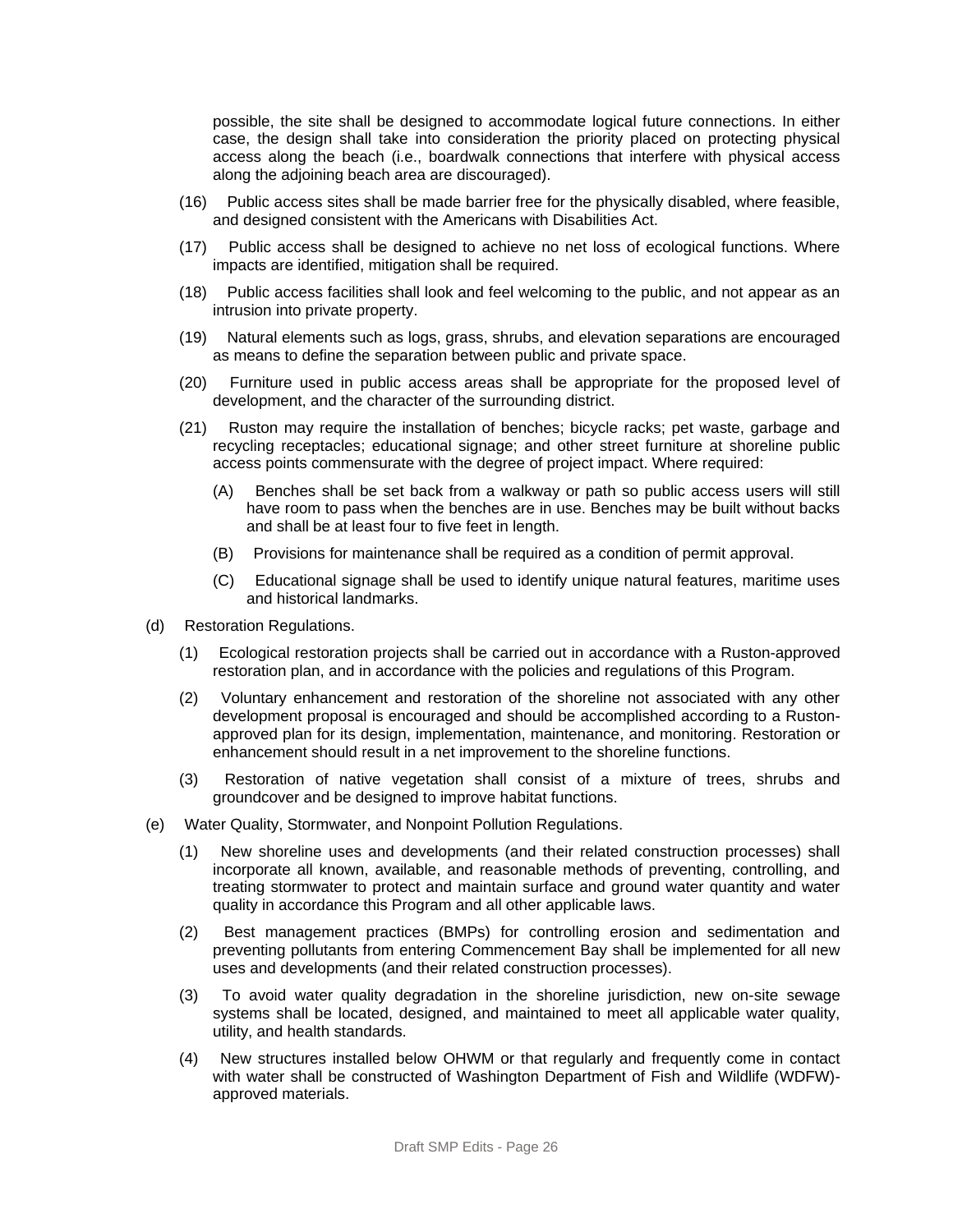(5) No construction upon, or modification to the shoreline shall be allowed which would jeopardize the integrity of the existing riprap armoring used to cap the ASARCO Superfund cleanup site along the shoreline, or which conflicts with the requirements of the U.S. Environmental Protection Agency Consent Decree, (or its amendments).

#### **15.01.070 - Use and shoreline modification regulations.**

These regulations apply to all new development and uses within Ruston's shoreline jurisdiction. The regulations shall only apply within the shoreline jurisdiction and shall not apply to portions of lots extending further landward than the landward extent of the shoreline jurisdiction as specified by RMC 15.01.050(a).

- (a) Dredging Regulations.
	- (1) Dredging may be permitted when necessary to support the following:
		- (A) Public sponsored ecological restoration or enhancement projects; or
		- (B) Ruston-approved restoration and mitigation projects that involve bulkhead removal and/or shoreline vegetation enhancement; or
		- (C) Bio-engineered shoreline stabilization projects, including bio-engineered shoreline stabilization associated with private residential developments.
		- (D) Construction of a public dock for public water-dependent recreational use, provided that the dredging is limited to the minimum needed to accommodate the public dock.
		- (E) Construction of a publicly-accessible private dock for water-dependent transportation use, provided that the dredging is limited to the minimum needed to accommodate the dock and expected vessels.
	- (2) Dredging for any purpose other than listed in RMC 15.01.070 may be permitted with a conditional use permit.
	- (3) When permitted, dredging activities must comply with all of the following standards:
		- (A) Alternatives to dredging are infeasible; and
		- (B) The dredging is timed to minimize damage to shoreline ecological functions and aquatic life; and
		- (C) Unavoidable impacts of dredging are mitigated as required by this Program.
	- (4) Dredge material shall be disposed of in legally established upland locations away from the shoreline and shall be coordinated with appropriate agencies, unless the dredge material is utilized in conformance with the Puget Sound Dredged Material Management Program.
	- (5) Dredging for the purpose of obtaining fill materials is prohibited, except when associated with a habitat restoration project which limits the placement of fill materials waterward of the ordinary high water mark.
	- (6) Maintenance dredging of established navigation channels and basins is restricted to maintaining the previously dredged and/or existing authorized location depth and width.
- (b) Filling and Excavation Regulations.
	- (1) All filling and excavation activities in the shoreline jurisdiction shall comply with the provisions of this Program and all other applicable Ruston and state requirements.
	- (2) Fill and excavation is allowed only in association with a permitted use. Where allowed, fill and excavation shall be the minimum necessary to accommodate the development.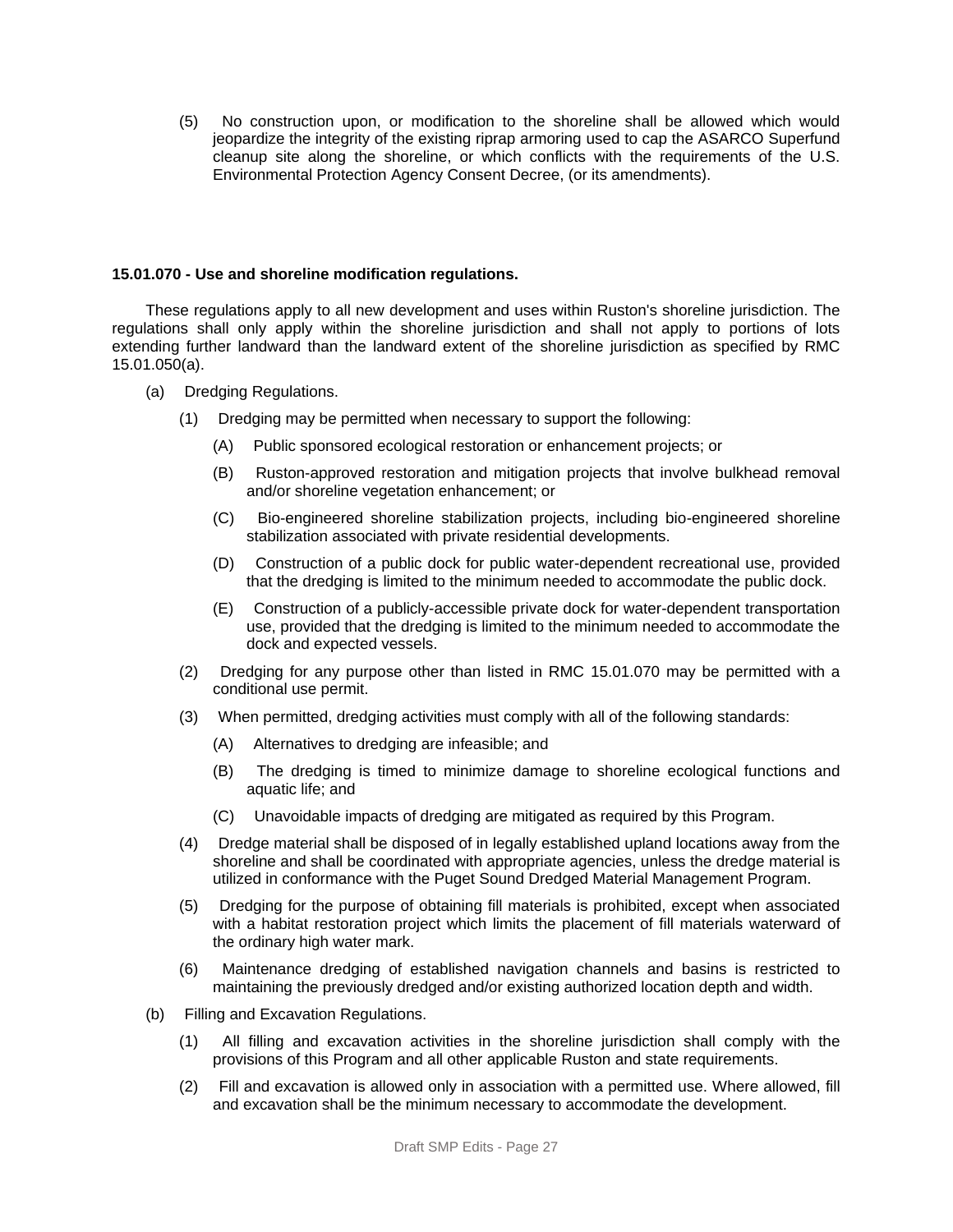- (3) Development that involves fill or excavation within the shoreline jurisdiction shall obtain a shoreline substantial development permit unless exempt by WAC 173.27.040(2).
- (4) Fill shall be permitted landward of the OHWM only where it is demonstrated that the proposed action will not result in ecological damage to water quality, fish, and/or wildlife habitat; or adversely alter natural drainage patterns.
- (5) Filling waterward of the OHWM shall only be allowed when necessary to support one or more of the following:
	- (A) Public sponsored ecological restoration or enhancement projects;
	- (B) Ruston-approved restoration and mitigation projects that involve bulkhead removal, shoreline vegetation enhancement and/or shoreline restoration;
	- (C) Bio-engineered shoreline stabilization projects, including bio-engineered shoreline stabilization associated with private residential developments;
	- (D) Publically sponsored nonrestoration projects that provide public access or improve access to the shoreline for a substantial number of people;
	- (E) Construction of docks for public water-dependent recreational or transportation use, provided that the filling and/or excavation are limited to the minimum needed to accommodate the dock;
	- (F) When associated with a permitted or conditional use and as required by state or federal agencies.
	- (G) Fill waterward of the OHWM for any use other than ecological restoration shall require a shoreline conditional use permit.
- (6) Fill or excavation shall not be located where structural shore stabilization will be required to maintain materials placed or removed. Disturbed areas shall be immediately stabilized and re-vegetated, as applicable.
- (c) Boat Launches—Ramps and Rails Regulations.
	- (1) Public launch ramps and rails associated with public recreational uses shall be allowed within Ruston's shorelines.
	- (2) A launch ramp or rail shall not be placed or extended to a depth of greater than the minimum depth necessaryeight feet-below the OHWM.
	- (3) Boat launches shall also include a public restroom and a fish cleaning facility.
- (d) Marinas, Piers, Docks, Floats and Mooring Buoy Regulations.
	- (1) Piers, docks, floats and buoys shall be designed and constructed using WDFW-approved methods and materials.
	- (2) Marinas, piers, docks and floats shall provide public access from the nearest right-of-way or existing shoreline access to the most waterward point of the pier, dock, or floats which includes:
		- (A) A public fishing area designed for a minimum occupancy of ten users or one user for every two moorage spaces, whichever is greater. The public fishing area shall also include a fish cleaning facility.
		- (B) Two benches, or other permanently affixed seating for public use.
	- (3) Piers and docks shall only be allowed for water-dependent uses or public access and as shall be the minimum size necessary for the intended use.
	- (4) All marinas shall include: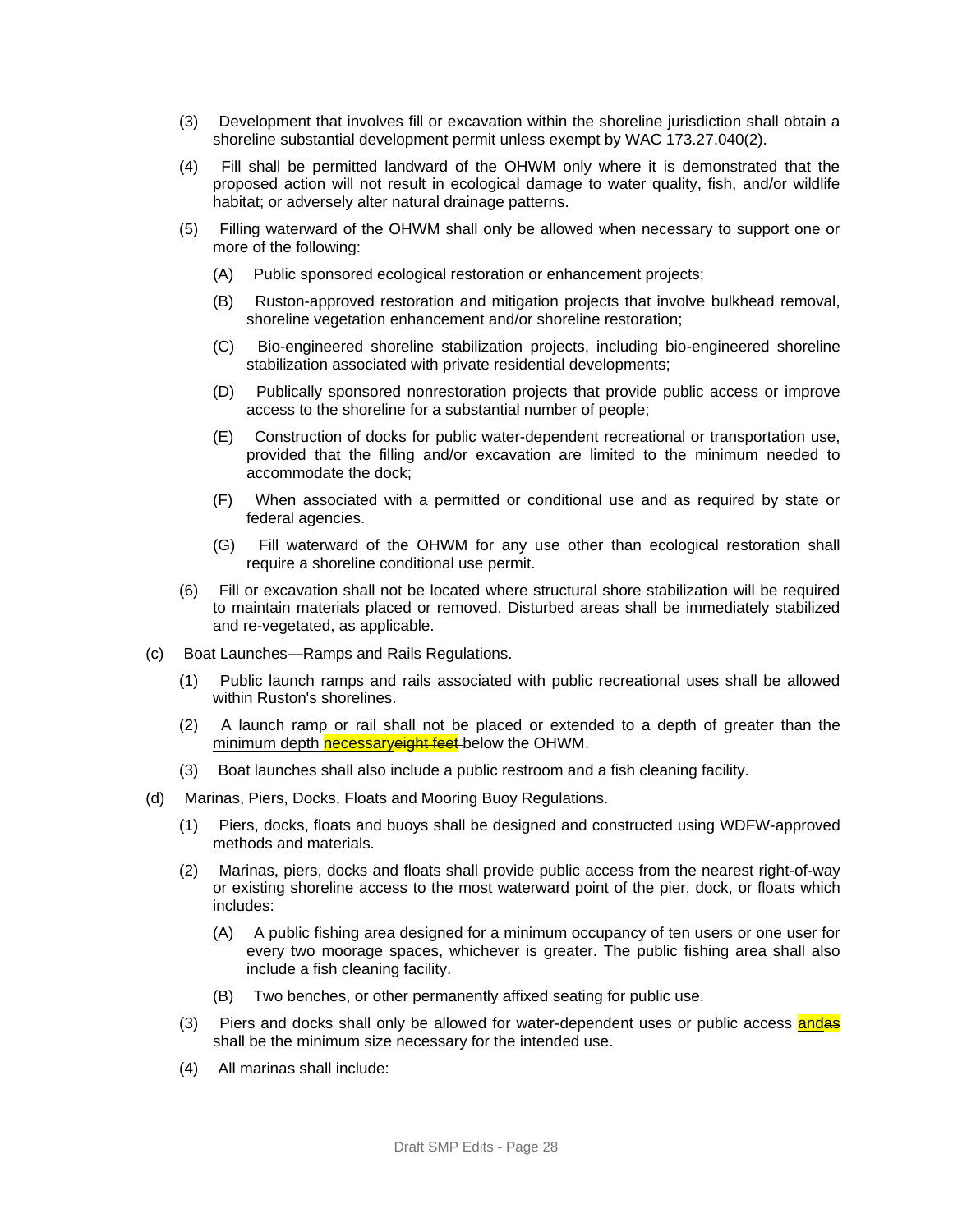- (A) Adequate publicly accessible transient moorage space for at least two 32-foot vessels. Said moorage shall be made available for intervals not exceeding four hours. The owner may charge a reasonable hourly rate for use of this moorage.
- (B) At least ten percent of the total number of moorage slips shall be made available for transient moorage. Said moorage shall not be occupied by a single tenant, vessel or user for more than 14 days at a time.
- (C) Adequate fire suppression and sewage pump-out facilities.
- (e) Shoreline Stabilization Regulations. This section describes the types of stabilization permitted on all shorelines in Ruston.
	- (1) When allowed pursuant to this Program, shoreline stabilization and permitted alternatives, including new, expanded, or replacement bulkhead alternatives and bulkheads, must meet all of the following requirements:
		- (A) Shoreline stabilization shall be designed to be consistent with the U.S. Environmental Protection Agency (EPA) Consent Decree for the ASARCO Superfund Cleanup Site, (including any amendments), which is intended to prevent leaching of arsenic into the waters of Commencement Bay. In the event that any of the standards within this Program conflict with the consent decree, the requirements of the consent decree shall prevail.
		- (B) The impacts must be mitigated such that there is no net loss of shoreline ecological functions. This is achieved by maintaining the required vegetation enhancement area in a vegetated condition, or planting the shoreline vegetation enhancement area in accordance with this Program; and
		- (C) The size of shoreline stabilization structure shall be limited to the minimum necessary to protect the primary structure; and
		- (D) The shoreline stabilization is designed by a state licensed professional geotechnical engineer and/or engineering geologist and constructed according to applicable state and federal laws; and
		- (E) The shoreline stabilization is designed and constructed to incorporate natural vegetation and habitat elements wherever reasonable, and constructed and maintained in a manner that does not degrade the water quality of affected waters; and
		- (F) No gabions, motor vehicles, appliances, structure demolition debris, or solid waste of any kind shall be used for shoreline stabilization. Any such objects that may be remnant from replaced shoreline stabilization must be removed from the shoreline and shoreline setback unless doing so would cause damage to the environment; and
		- (G) The shoreline stabilization on shores exposed to significant wave action shall be designed to dissipate wave energy and scouring.
	- (2) Bulkhead alternatives and bioengineered shoreline stabilization (also known as biostabilization) are the preferred method for stabilizing shorelines and shall be permitted with proof of demonstrated need provided in a technical report prepared by a Washington State licensed engineer and/or a qualified biologist as appropriate. Such alternatives include large rocks, logs, revetments and other natural materials integrated with native vegetation to prevent erosion of land into Puget Sound.
	- (3) New or expanded hard structural stabilization may be permitted only when bulkhead alternatives are determined to be infeasible or insufficient and when required:
		- (A) To protect an existing structures from shoreline erosion caused by currents or waves (and not caused by normal sloughing, vegetation removal, or poor drainage) when there is a significant possibility that the primary structure will be damaged within three years as a result of shoreline erosion in the absence of armoring measures.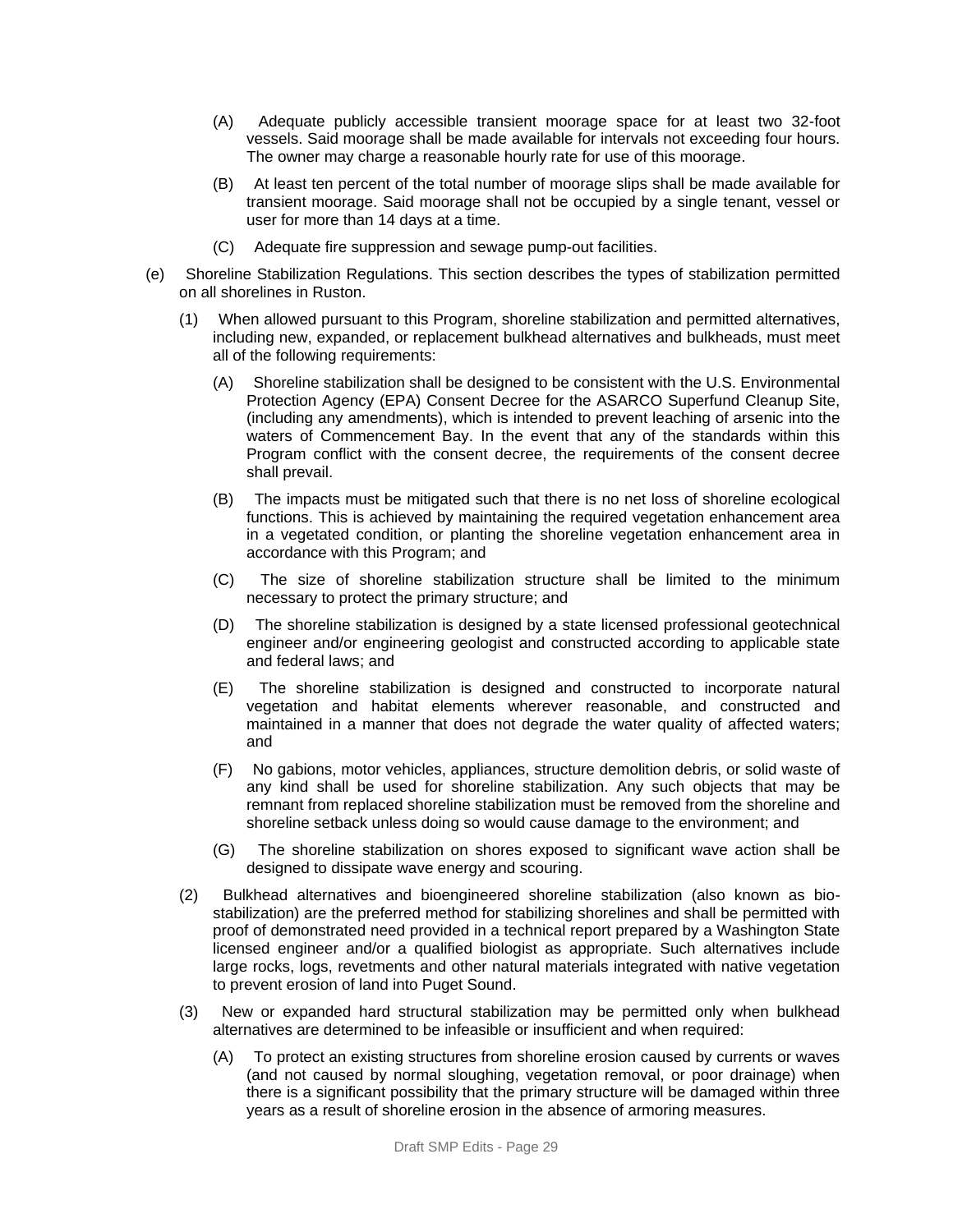- (B) For projects whose primary purpose is remediating hazardous substances pursuant to RCW 70.105.
- (C) For stabilization on public land to facilitate public shoreline access for substantial numbers of people.
- (4) To comply with regulation RMC 15.01.070(e)(3) of this section, the property owner shall provide technical reports that:
	- (A) Evaluate the need for structural shoreline stabilization; and
	- (B) Describe alternatives to structural approaches and analyze the environmental effects of each alternative. Geotechnical analysis shall address the necessity of bulkheads or other armoring by estimating time frames and rates of erosion and report on the urgency associated with the specific situation. The geotechnical reports and alternatives analysis shall be prepared by a Washington State licensed engineer, engineering geologist and/or a qualified biologist as appropriate.
- (5) When there is a need for an existing legally-established bulkhead to be replaced, it may be done with bulkhead alternatives or bio stabilization. An existing bulkhead or similar stabilization structure may only be replaced with a structure of similar dimension and location when bulkhead alternatives are demonstrated to be infeasible or inadequate to protect the primary residential structure and the following criteria are met:
	- (A) There is a demonstrated need to protect structures from erosion caused by currents or waves and not caused by normal sloughing, vegetation removal, or poor drainage; and
	- (B) The replacement structure shall not encroach waterward of the OHWM or the existing stabilization structure. In such cases, the replacement structure shall abut the landward side of the existing shoreline stabilization structure.
- (6) Existing shoreline stabilization structures that are being replaced shall be removed unless removing the structure will cause more environmental harm than leaving it in place.
- (7) An existing legally established bulkhead or similar hard shoreline stabilization structure may be repaired and maintained. If the repair or maintenance activity changes the location of the structure or alters any dimension of the structure by more than ten percent, it shall be treated as a new/replacement hard shoreline stabilization structure and the Shoreline Administrator may require mitigation in accordance with this Program.
- (f) Residential Use Regulations.
	- (1) Multifamily Residential Standards:
		- (A) Parking. Required parking for residential uses is only allowed within the shoreline jurisdiction when it is located below grade.
		- (B) Height. No permit shall be issued pursuant to this chapter [Chapter 90.58 RCW] for any new or expanded building or structure of more than 35 feet above average grade level on shorelines of the state that will obstruct the view of a substantial number of residences on areas adjoining such shorelines except where a master program does not prohibit the same and then only when overriding consideration of public interest will be served.
		- (C) Setback. All residential structures shall be set back at least 50 feet from the OHWM.
	- (2) Multifamily residential projects shall provide public access along the shoreline.
- (g) Public Recreational Use Regulations.
	- (1) Publicly-accessible recreational development on public land is a preferred shoreline use and is permitted when consistent with underlying zoning regulations, this Program, and the Act, including the goal to ensure no net loss of shoreline ecological functions.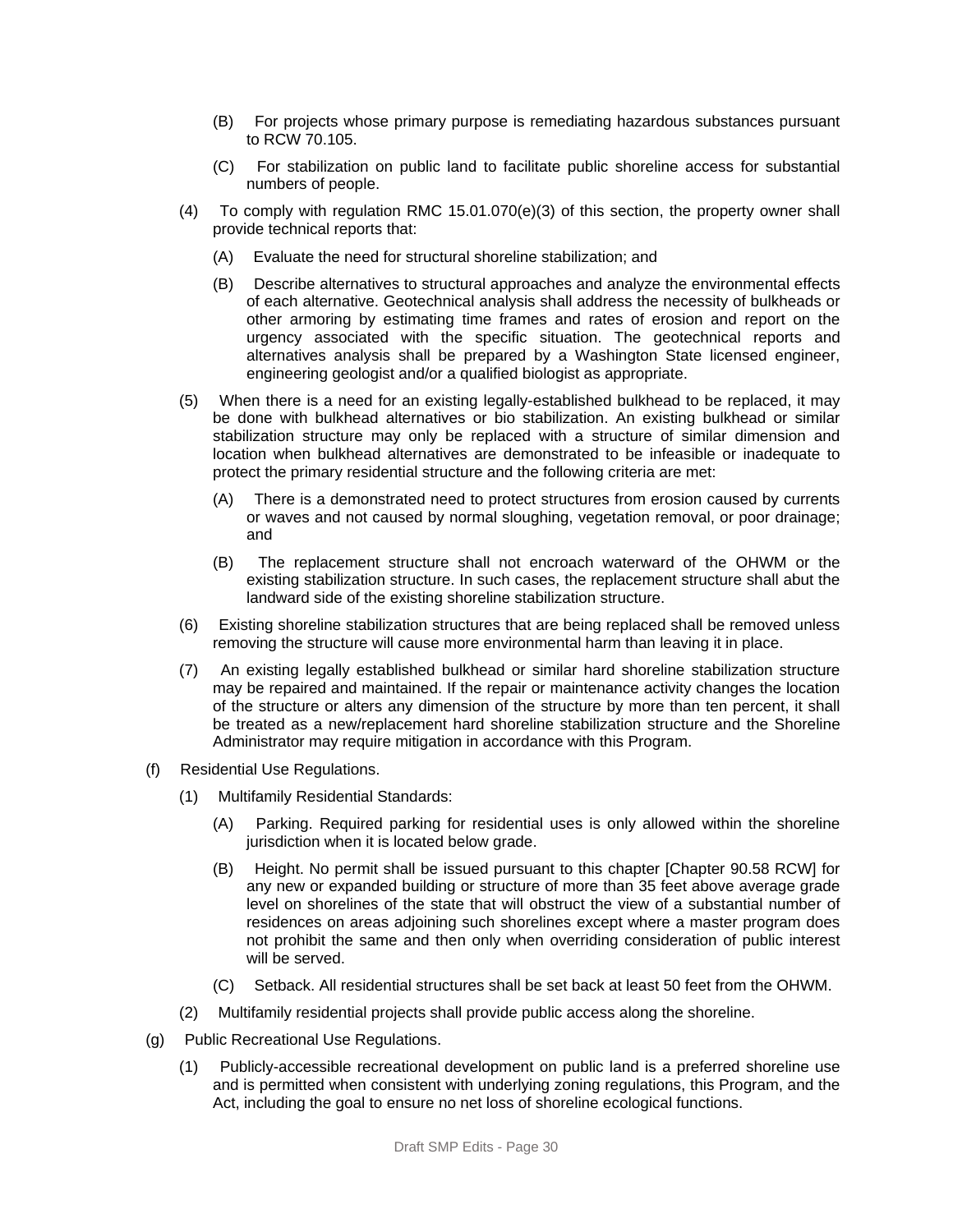- (2) New publicly accessible recreational activities and facilities proposed within shoreline jurisdiction shall be water oriented, and shall provide physical and/or visual access to the shoreline.
- (3) The following water-oriented public recreational structures are permitted waterward of the shoreline setback and building setback:
	- (A) Publicly-accessible docks and/or floats allowed pursuant to the requirements of this Program.
	- (B) Publicly-accessible shelters and similar facilities for water enjoyment uses provided that such structures are not located over water and that no structure exceeds 20 feet above existing average grade level.
- (4) Nonwater-oriented public recreational development, including parking, restrooms and similar facilities, shall be setback at least 50 feet landward of the OHWM where feasible.
- (5) Public recreational developments shall provide for public nonmotorized connectivity between existing public roads, trails and said development on the shoreline (e.g., pedestrian and/or bicycle paths), unless such access is infeasible due to public health and safety considerations.
- (6) Public recreational developments shall include landscaping that uses native, selfsustaining vegetation.
- (h) Transportation Regulations. The following regulations for transportation use shall apply to any use or development where transportation infrastructure is, or is proposed to be, a primary land use, including new or expanded roadways, trails, non-motorized facilities and parking facilities.
	- (1) New transportation development shall be carried out in a manner that maintains or improves water quality for receiving waters through implementation of state and local stormwater regulations.
	- (2) New transportation facilities and improvements to existing transportation facilities, not including trails, shall be setback at least 50 feet from the OHWM, unless there is no feasible alternative.
	- (3) New roads shall be developed to minimize impacts to surface waters and new culverts shall meet applicable local and state standards.
	- (4) New transportation facilities shall be located and designed to preclude the need for shoreline stabilization where reasonable.
	- (5) Ferry and cruise ship terminals shall meet all the requirements of RMC 15.01.070.
	- (6) Limited food and retail service may be allowed as an accessory use within the waiting area of a publicly or privately owned and operated ferry or cruise ship terminal. Said facilities shall be limited in size to serve passengers and employees.
	- (7) Parking within the shoreline jurisdictions shall be limited to parking facilities that directly serve a permitted shoreline use, such as waterfront regional trails, including on-street parking. Parking as a primary use shall be prohibited.
	- (8) Parking facilities shall be located and designed to minimize adverse environmental impacts including, but not limited to, the following:
		- (A) Stormwater runoff; and
		- (B) Water quality and shoreline habitat; and
		- (C) Visual qualities; and
		- (D) Public access.
	- (9) Parking is prohibited in, on or over water.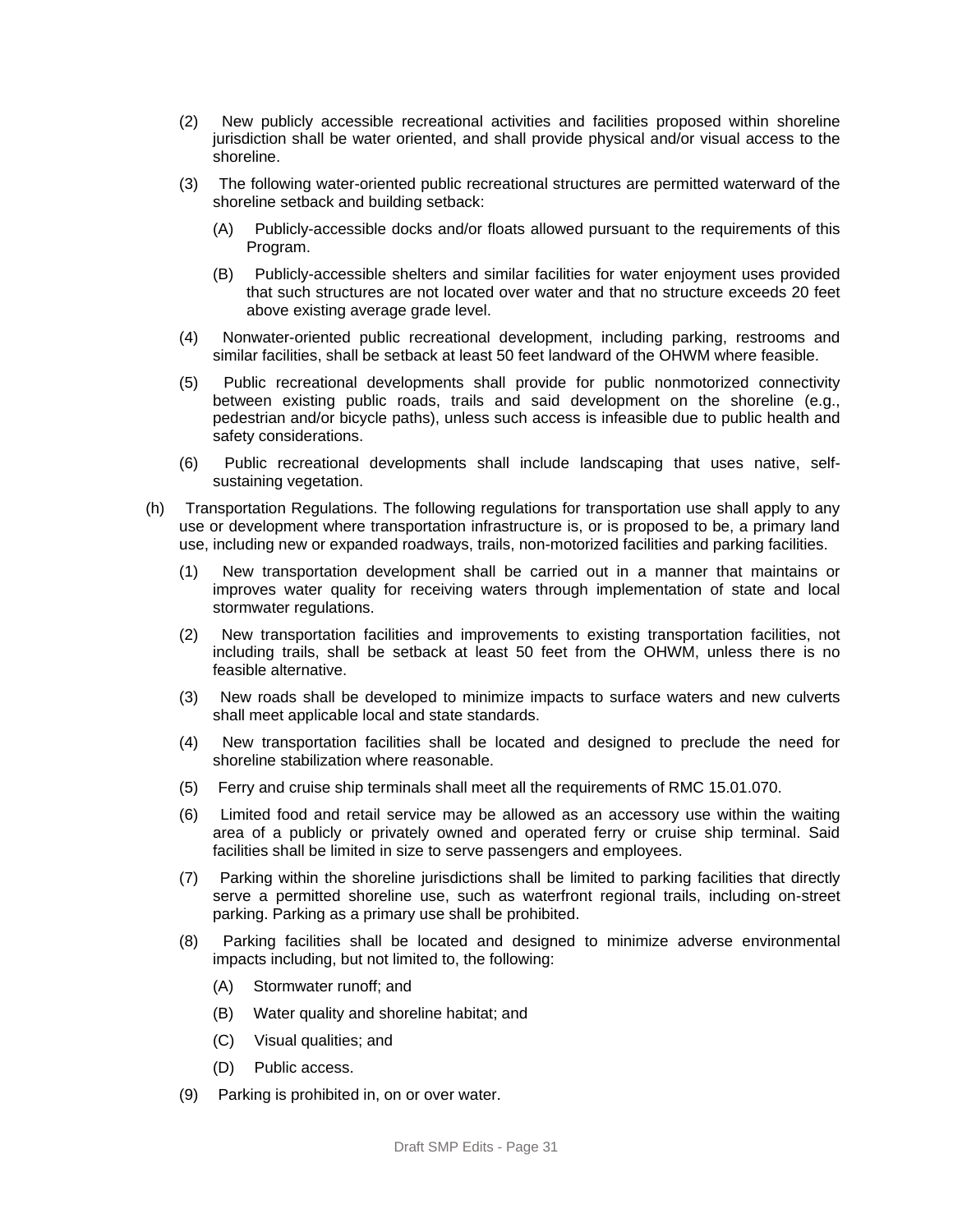- (i) Utilities Regulations.
	- (1) Utility regulations shall apply to any use or development where utility infrastructure is required to support the primary land use. Utilities as a primary use are prohibited.
	- (2) Utility facilities shall provide for multiple use of sites and rights-of-way (i.e., trail corridors along underground utility rights-of-way), except in instances where multiple use would unduly interfere with utility operations, endanger public health and safety, or create a significant and disproportionate liability for the owner.
	- (3) When reasonable, new utility lines shall use existing rights-of-way and shall avoid duplication and or construction of new or parallel corridors in all shoreline jurisdictions.
	- (4) Conveyance utilities shall be placed underground or alongside or under bridges except where the presence of bedrock or other obstructions make such placement infeasible. Stormwater conveyance facilities may be open ditch where appropriate and beneficial to water quality.
	- (5) New transmission and distribution facilities shall avoid shoreline setbacks and shoreline jurisdiction wherever possible. Otherwise, such facilities shall only cross areas of shoreline jurisdiction by the shortest, most direct route reasonable, unless such route would cause significant environmental damage.
	- (6) Utility developments shall be located and designed so as to avoid or minimize the need for current or future structural shoreline stabilization.
	- (7) All underwater pipelines transporting liquids intrinsically harmful to aquatic life or potentially injurious to water quality are prohibited, except in situations where no other reasonable alternative exists. In those limited instances when permitted, automatic shut-off valves shall be provided on both sides of the water body.
	- (8) Surface water management facilities, such as an energy dissipater and associated pipes, are allowed in the shoreline setbacks only if the applicant demonstrates, to the satisfaction of the Shoreline Administrator, that:
		- (A) No reasonable alternative exists; and
		- (B) Shoreline functions are not adversely affected or are appropriately mitigated.
	- (9) Clearing of vegetation for the installation or maintenance of utilities shall be minimized and disturbed areas shall be restored following project completion.

#### **15.01.080 - Permit criteria and administrative provisions.**

- (a) Permits—-General Regulations.
	- (1) To be authorized under this Program, all uses and developments shall be planned and carried out in a manner that is consistent with the SMA, the RMC and this Program regardless of whether a shoreline substantial development permit, statement of exemption, shoreline variance, or shoreline conditional use permit is required.
	- (2) Ruston shall not issue any permit for development within the shoreline jurisdiction until approval has been granted pursuant to this Program.
	- (3) When a development or use is proposed that does not comply with the bulk, dimensional and/or performance standards of this Program, such development or use may only be authorized by approval of a state-issued shoreline variance even if the development or use does not require a substantial development permit (WAC 173-27-040(l)(a)).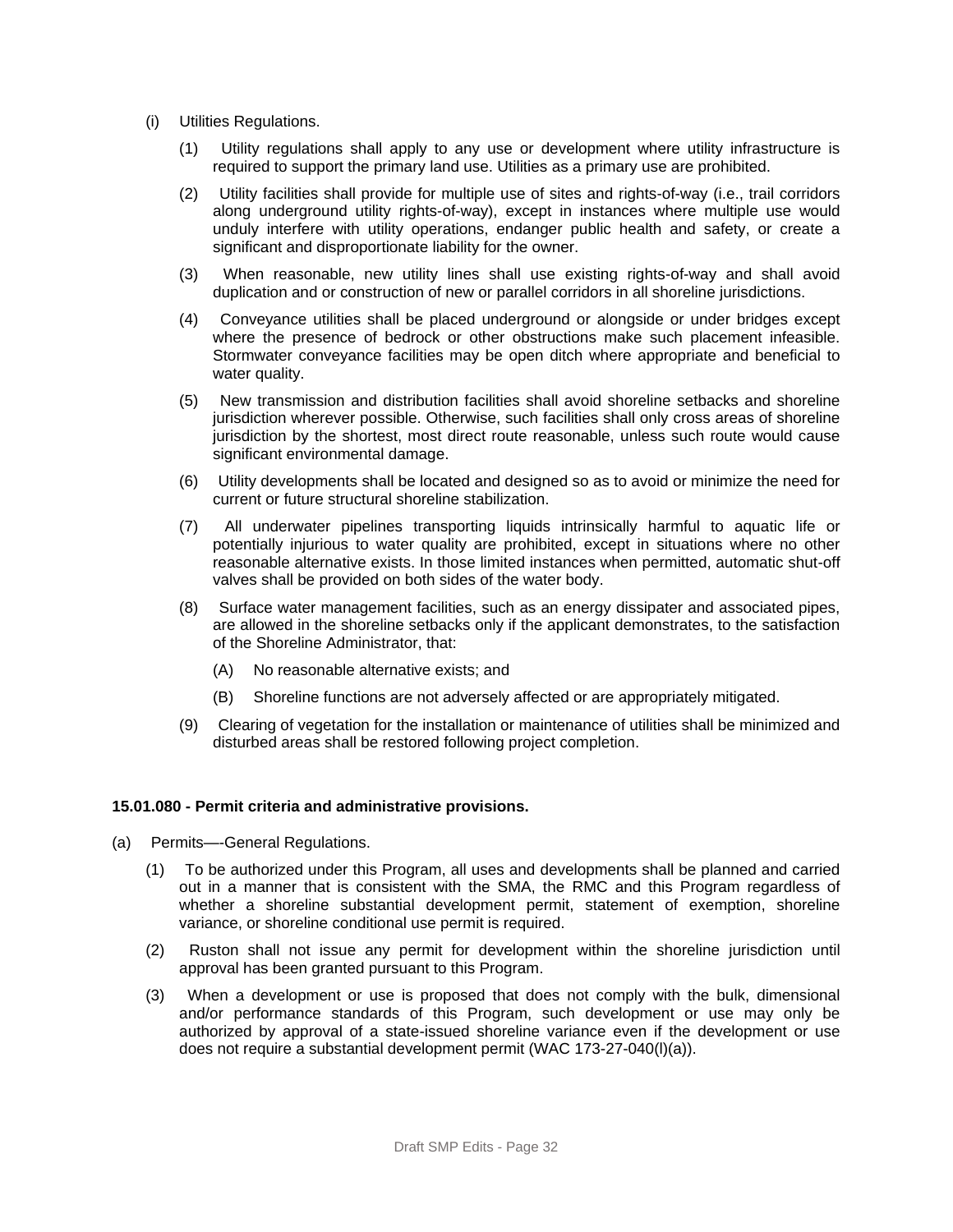- (4) A new use or development that is unlisted or listed as a "conditional use" pursuant to this Program must obtain a conditional use permit even if the development or use does not require a substantial development permit.
- (5) Issuance of a shoreline substantial development permit, shoreline variance or shoreline conditional use permit does not constitute approval pursuant to any other federal, state or Ruston laws or regulations.
- (6) A complete application for substantial development permits, shoreline conditional use permits, and shoreline variances shall consist of the following materials, and be submitted to the Shoreline Administrator for review:
	- (A) A completed project application form signed by the property owner(s) of the subject property or by a representative authorized to do so by written instrument executed by the owner(s) and filed with the application;
	- (B) A written description of the proposal, (which also addresses the criteria for variance approval when applicable);
	- (C) A property and/or legal description of the site;
	- (D) A site plan drawn to scale which includes:
		- (i) Site boundary, extending from the street frontage (as applicable) to the outer harbor line, all state lease lands (existing and proposed), structures on adjacent properties from OHW to the outer harbor line, tideland leases and ownerships, and harbor line lease areas on adjacent properties;
		- (ii) Property dimensions in the vicinity of project;
		- (iii) Ordinary high water mark (OHWM);
		- (iv) Typical cross-section or sections showing existing ground elevation, proposed ground elevation, height of existing structures and height of proposed structures;
		- (v) Where appropriate, proposed land contours using **fivetwo**-foot intervals in water area and **tentwo**-foot intervals on areas landward of ordinary high water mark, if development involves grading, cutting, filling, or other alteration of land contours;
		- (vi) Show dimensions and location of existing structures which will be maintained;
		- (vii) Show dimensions and locations of proposed structures, parking and landscaping; and proposed and existing shoreline public access easements;
		- (viii) lotentify Ssource, composition and volume of any fill materials;
		- $(ix)$  Identify C composition and volume of any extracted materials, and identity proposed disposal area;
		- (x) Location of proposed utilities, such as sewer, septic tanks and drain fields, water, gas and electricity, and sewage pump-out facilities if being installed;
		- (xi) Shoreline designation according to this Master Program;
	- (E) A landscape plan drawn to scale which includes parking and vehicle use areas; driveways and walkways; buildings and structures, both existing and proposed; all proposed new landscaping; all existing landscaping to be retained; and schematic irrigation plans;
	- (F) A vicinity map;
	- (G) A brief narrative description of the general nature of the improvements and land uses within 1,000 feet in all directions from the development site;
	- (H) The appropriate review fee as determined by the Ruston City Council.
- (b) Permits—Substantial Development.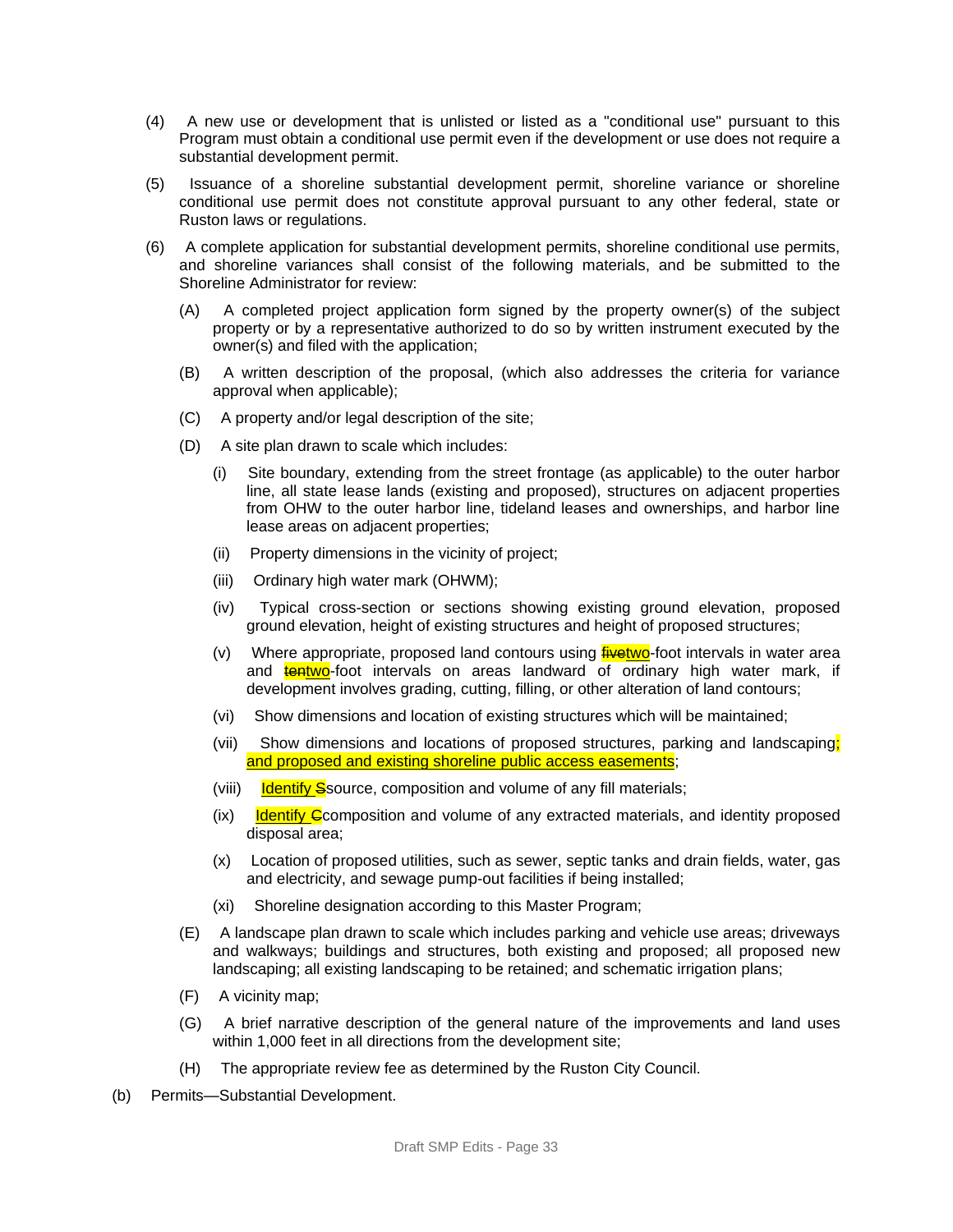- (1) Substantial development as defined by RCW 90.58.030 shall not be undertaken by any person on the shorelines of the state without first obtaining a substantial development permit from the Shoreline Administrator.
- (2) The City Hearing Examiner may grant a substantial development permit only when the development proposed is consistent with the policies and procedures of RCW 90.58; the provisions of WAC 173-27; and this Program. The Shoreline Administrator shall provide the City Hearing Examiner with an analysis of the proposal and a recommendation for denial, approval, or approval with conditions.
- (3) Substantial development permits require a public hearing and shall be processed as described in RMC Title 19 Administration of Development Regulations-, except that;

A. Permit review time for projects on a state highway. Pursuant to RCW 47.01.485, the Legislature established a target of 90 days review time for local governments.

B. Optional process allowing construction to commence twenty-one days after date of filing. Pursuant to RCW 90.58.140, Washington State Department of Transportation projects that address significant public safety risks may begin twenty-one days after the date of filing if all components of the project will achieve no net loss of shoreline ecological functions.

- (c) Permits—Exemptions from a Substantial Development Permit.
	- (1) Uses and developments that are not considered substantial developments shall not require a substantial development permit but shall conform to the policies and regulations of this Program.
	- (2) If any part of a proposed development is not eligible for exemption then a substantial development permit is required for the entire proposed development project.
	- (3) Exemptions shall be construed narrowly. Only those developments that meet the precise terms of one or more of the listed exemptions may be granted exemptions from the substantial development permit process.
	- (4) The burden of proof that a development or use is exempt from a substantial development permit is on the applicant or property owner proposing the use or development action.
	- (5) The holder of a certification from the Governor pursuant to RCW 80.50 shall not be required to obtain a substantial development permit under this Program.
- (d) Permits—Statements of Exemption.
	- (1) Whenever a proposed action falls within the exemption criteria of WAC 173-27-040, a request for a statement of exemption shall be submitted to the Shoreline Administrator by the property owner prior to commencing the action.
	- (2) Requests for statements of exemption shall be processed by the Shoreline Administrator as an administrative decision consistent with RMC 19.01.011, and the review and approval criteria set forth in WAC 173-27-040, WAC 173-27-045, and WAC 173-27-050.
	- (3) The Shoreline Administrator's decision shall be sent to the applicant and to all real property owners within 300 feet of the subject site.
- (e) Permits—Shoreline Variances.
	- (1) The City Hearing Examiner is authorized to grant a shoreline variance from the performance standards of this Program only when all of the criteria enumerated in WAC 173-27-170 are met. The Shoreline Administrator shall process shoreline variance applications in accordance with RMC Title 19 Administration of Development Regulations.
	- (2) The purpose of a variance is to grant relief to specific bulk or dimensional requirements set forth in this Program where there are extraordinary or unique circumstances relating to the property such that the strict implementation of this Program would impose unnecessary hardships on the applicant/property owner or thwart the policies of this Program.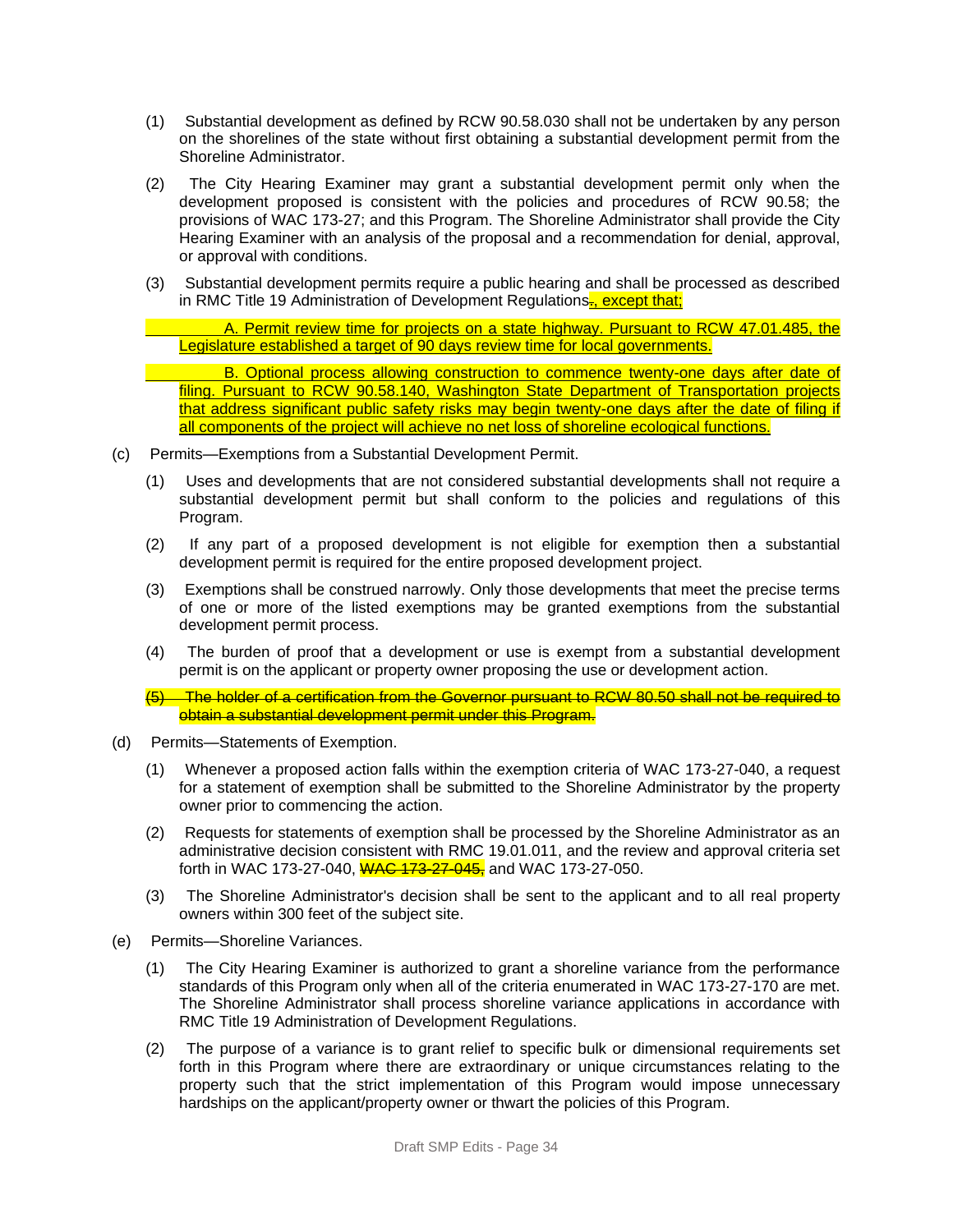- (3) In the granting of all shoreline variances, consideration shall be given to the cumulative environmental impact of additional requests for like actions in the area. For example, if variances were granted to other developments in the area where similar circumstances exist, the total of the variances should also remain consistent with the policies of this Program and should not produce significant adverse effects to the shoreline ecological functions or other users.
- (4) A variance from Ruston development code requirements shall not be construed to mean a shoreline variance from SMP use regulations and vice versa.
- (5) Variances may not be used to permit a use or development that is specifically prohibited.
- (f) Permits—Conditional Use.
	- (1) The City Hearing Examiner is authorized to issue shoreline conditional use permits only when all the criteria enumerated in WAC 173-27-160 are met. The Shoreline Administrator shall process shoreline conditional use permit applications in accordance with RMC Title 19 Administration of Development Regulations.
	- (2) The burden of proving that a proposed shoreline conditional use meets the criteria in WAC 173-27-160 shall be on the applicant. Absence of such proof shall be grounds for denial of the application.
	- (3) The City Hearing Examiner is authorized to impose conditions and standards to enable a proposed shoreline conditional use to satisfy the conditional use criteria.
- (g) Administration—General Standards.
	- (1) Unless otherwise stated, this Program shall be administered according to the criteria in RMC Title 19, RCW 90.58 and WAC 173-2(7).
	- (2) The Shoreline Administrator shall consult with the Department of Ecology prior to issuing any formal written interpretations, to ensure consistency with the purpose and intent of Chapter 90.58 RCW.
	- (3) The Shoreline Administrator shall document all permit decisions and shoreline exemptions in order to periodically evaluate the cumulative effects of authorized development on shoreline conditions.
- (h) Permit Process—Land Use Decisions.
	- (1) Shoreline substantial development permits, statements of exemption, shoreline variances and shoreline conditional use permits shall be subject to all of the applicable requirements of this Program, RCW 90.58 and RMC Title 19.
	- (2) All permit decisions whether approval, conditional approval or denial shall be filed with the Department of Ecology as described in WAC 173-27-130.
- (i) Permit Process—Appeals.
	- (1) Appeals of substantial development permits, variances, and conditional uses are considered by the Shoreline Hearings Board and shall be governed by the provisions of RCW 90.58.180.
	- (2) The effective date of the City's decision shall be the date of filing with the Department of Ecology as defined in RCW 90.58.140.
- (j) Nonconforming Use and Development—Alteration and Reconstruction.
	- (1) Nonconforming Structures.
		- (A) Reconstruction, replacement, or expansion of existing, legally established nonconforming structure is allowed provided that the addition or reconstruction does not increase the degree of nonconformity. Structures that were legally established and are used for a conforming use but are nonconforming with regard to setbacks, buffers or yards; area;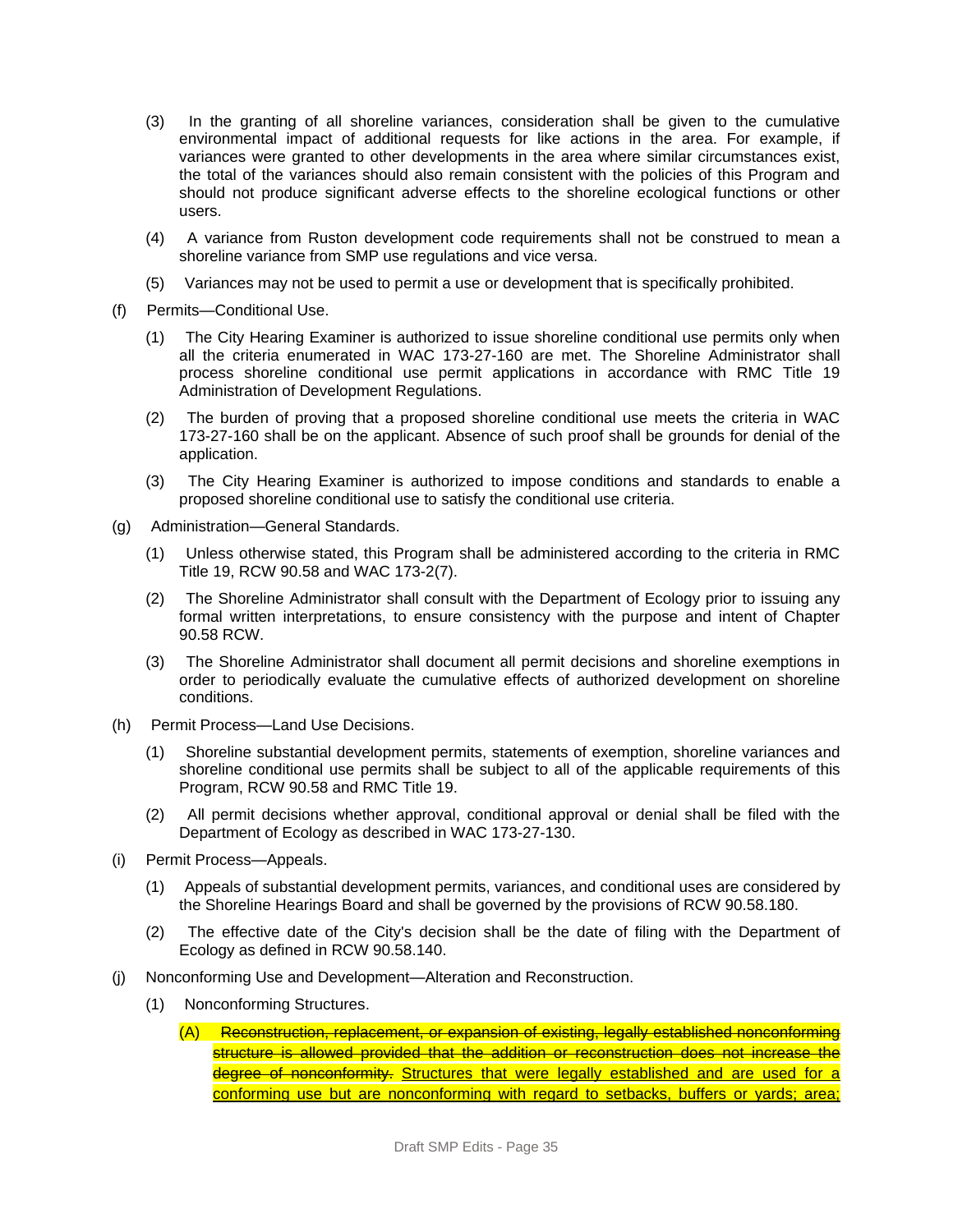bulk; height or density may continue as legal nonconforming structures and may be maintained and repaired.

- (B) Replacement may be allowed in a different nonconforming location if a determination is made by the City that the new location results in less impact to shoreline functions than replacement in the existing footprint. Nonconforming structures may be enlarged or expanded provided that said enlargement meets the applicable provisions of the master program. In the absence of other more specific regulations, proposed expansion shall not increase the extent of nonconformity by further encroaching upon or extending into areas where construction would not be allowed for new structures, unless a shoreline variance permit is obtained.
- (C) Nonconforming single-family residences that are located landward of the ordinary high water mark may be enlarged or expanded in conformance with applicable bulk and dimensional standards by the addition of space to the main structure or by the addition of normal appurtenances as defined in WAC 173-27-040 (2)(g) upon approval of a conditional use permit.
- (D) A structure for which a variance has been issued shall be considered a legal nonconforming structure and the requirements of this section shall apply as they apply to preexisting nonconformities.
- (E) In the absence of other more specific regulations, a structure which is being or has been used for a nonconforming use may be used for a different nonconforming use only upon the approval of a conditional use permit. A conditional use permit may be approved only upon a finding that:

(i) No reasonable alternative conforming use is practical; and

(ii) The proposed use will be at least as consistent with the policies and provisions of the act and the master program and as compatible with the uses in the area as the preexisting use.

In addition, such conditions may be attached to the permit as are deemed necessary to assure compliance with the above findings, the requirements of the master program and the Shoreline Management Act and to assure that the use will not become a nuisance or a hazard.

- (F) A nonconforming structure which is moved any distance must be brought as closely as practicable into conformance with the applicable master program and the act.
- (G) If a nonconforming development is damaged to an extent not exceeding seventy-five percent of the replacement cost of the original development, it may be reconstructed to those configurations existing immediately prior to the time the development was damaged, provided that application is made for the permits necessary to restore the development within two years of the date the damage occurred.
- (2) Nonconforming Uses.
	- (A) Uses that were legally established prior to the adoption or amendment of this Program and are nonconforming with regard to the use regulations of this Program may continue as legal nonconforming uses. Uses that were legally established and are nonconforming with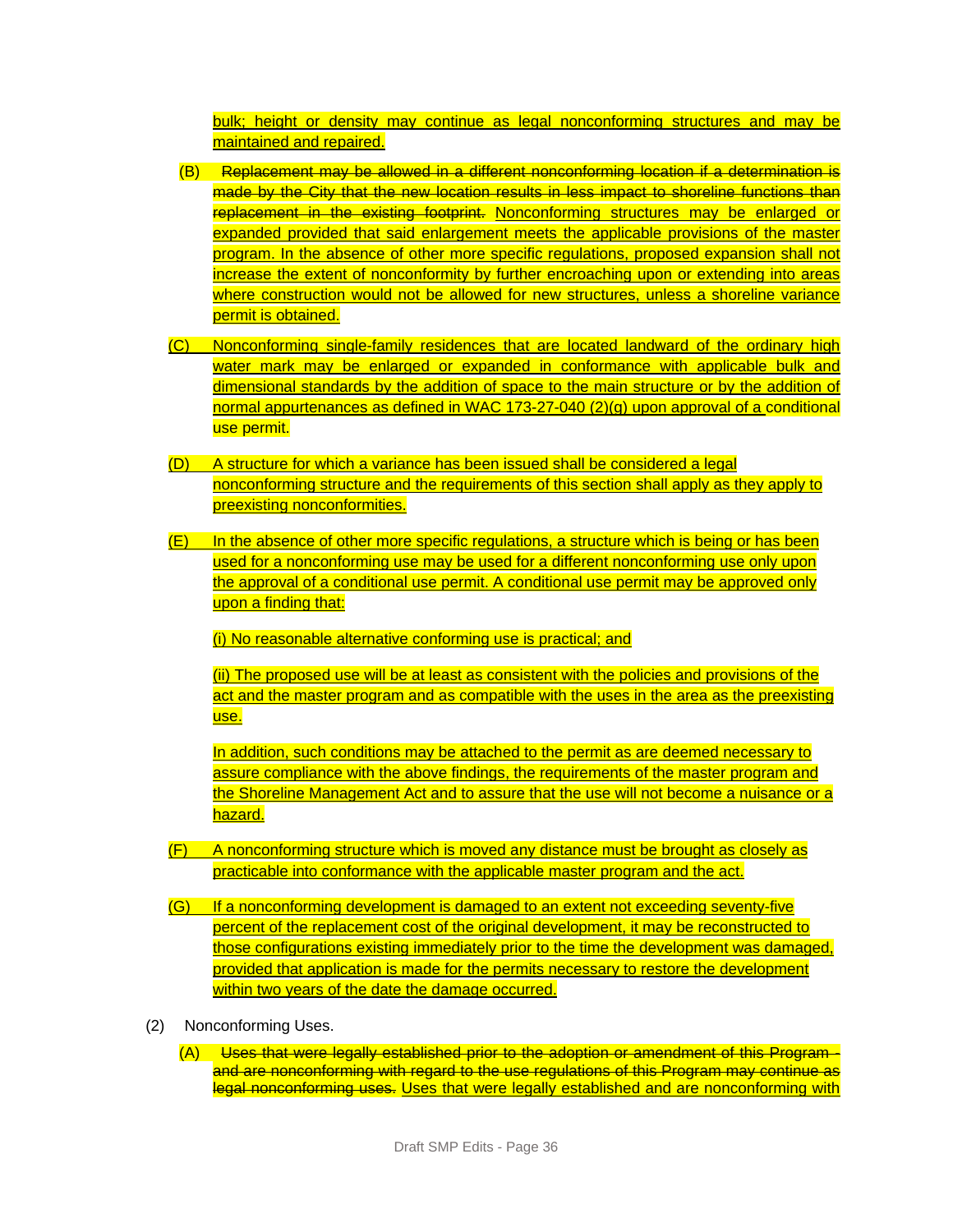regard to the use regulations of the master program may continue as legal nonconforming uses.

- (B) An existing use designated as a conditional use that lawfully existed prior to the adoption or amendment of this Program and which has not obtained a conditional use permit shall be considered a legal nonconforming use and may be continued subject to the provisions of this section without obtaining a conditional use permit. In the absence of other more specific regulations in the master program, such uses shall not be enlarged or expanded, except upon approval of a conditional use permit.
- (C) Nonconforming uses which are discontinued shall be regulated in accordance with RMC 25.01.120. If a nonconforming use is discontinued for twelve consecutive months or for twelve months during any two-year period, the nonconforming rights shall expire and any subsequent use shall be conforming unless re-establishment of the use is authorized through a conditional use permit which must be applied for within the two-year period. Water-dependent uses should not be considered discontinued when they are inactive due to dormancy, or where the use includes phased or rotational operations as part of typical operations. A use authorized pursuant to subsection  $(1)(E)$  of this section shall be considered a conforming use for purposes of this section.
- (3) Nonconforming Lot.

A nonconforming lot may be developed if permitted by other land use regulations of the local government and so long as such development conforms to all other requirements of the applicable master program and the act.

- (k) Enforcement, Violations and Penalties. The Shoreline Administrator is authorized to enforce the provisions of the Program, including any rules and regulations promulgated thereunder, pursuant to the enforcement provisions of RMC 25.03.
- (l) Initiation of Development. Development pursuant to a shoreline substantial development permit, shoreline variance, or shoreline conditional use shall not begin and shall not be authorized until 21 days after the date that the shoreline substantial development permit, shoreline variance, or shoreline conditional use permit has been filed with the Department of Ecology, or until all appeal proceedings before the Shoreline Hearings Board have terminated.

#### (m) Filing of Permit.

After all local permit administrative appeals or reconsideration periods are complete and the permit documents are amended to incorporate any resulting changes, Ruston will mail the permit using return receipt requested mail to the Department of Ecology regional office and the Office of the Attorney General. Projects that require both Conditional Use Permits and or Variances shall be mailed simultaneously with any Substantial Development Permits for the project.

- (1) The permit and documentation of the final local decision will be mailed together with the complete permit application; a findings and conclusions letter; a permit data form (cover sheet); and applicable SEPA documents.
- (2) Consistent with RCW 90.58.140(6), the state's Shorelines Hearings Board twenty-one day appeal period starts with the date of filing, which is defined below:
	- a. For projects that only require a Substantial Development Permit: the date that Ecology receives the Ruston decision.
	- b. For a Conditional Use Permit (CUP) or Variance: the date that Ecology's decision on the CUP or Variance is transmitted to the applicant and Ruston.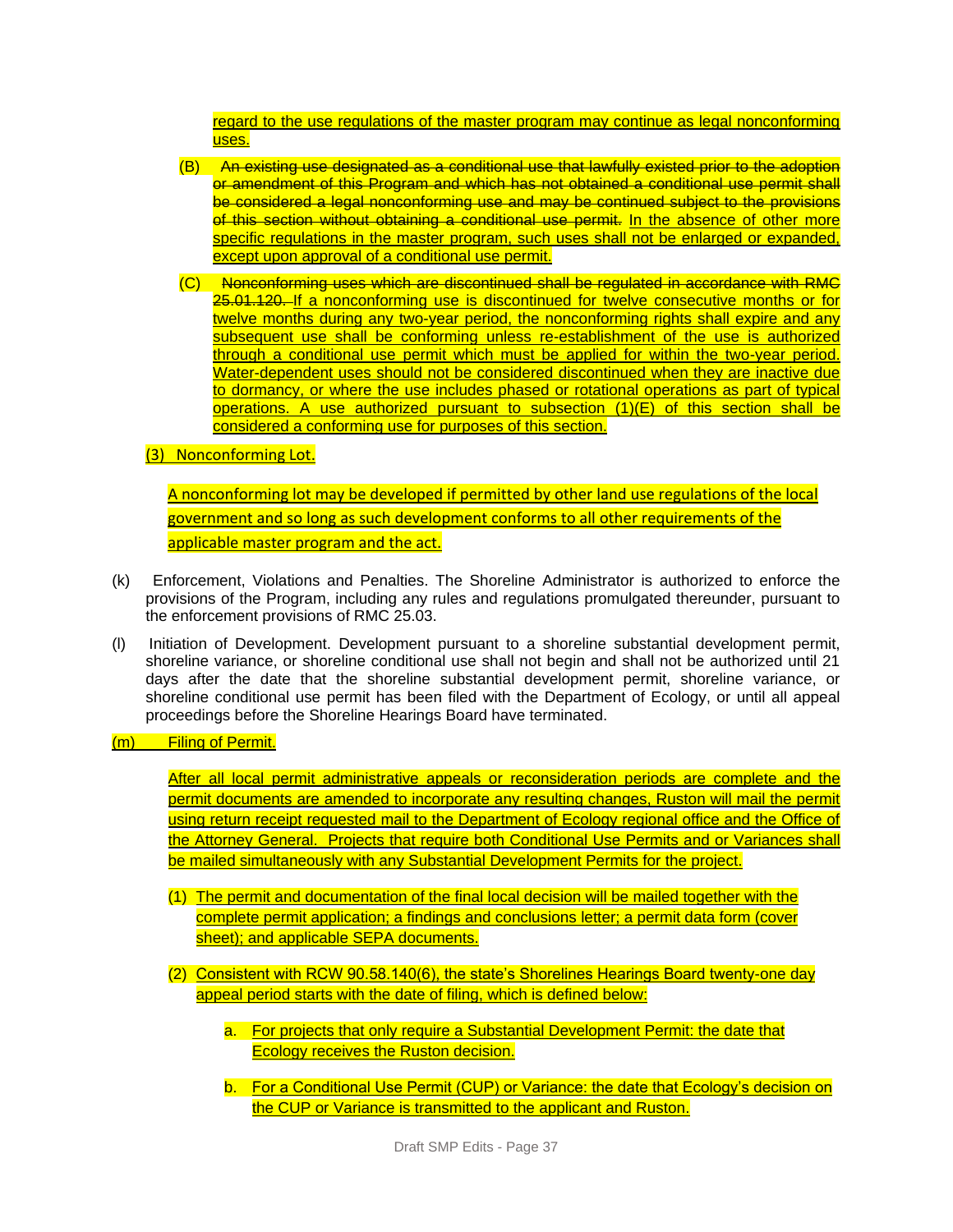### c. For SDPs simultaneously mailed with a CUP or Variance to Ecology: the date that Ecology's decision on the CUP or Variance is transmitted to the applicant and Ruston.

- (n) Permit Revisions.
	- (1) A permit revision is required whenever the applicant/property owner proposes substantive changes to the design, terms or conditions of a use or development from those as approved in the existing and approved permit. Changes are substantive if they materially alter the project in a manner that relates to its conformance to the terms and conditions of the existing and approved permit, this Program or the Act. Changes that are not substantive in effect do not require a permit revision.
	- (2) An application for a revision to a shoreline permit shall be submitted to the Shoreline Administrator. The application shall include all the materials for a complete application as described in RMC 15.01.080(A)(6) above. The Shoreline Administrator shall review and process the request in accordance with the requirements of RMC Title 19 and WAC 173-27-100.

(o) Developments not required to obtain shoreline permits or local reviews. Requirements to obtain a substantial development permit, conditional use permit, variance, letter of exemption, or other review to implement the Shoreline Management Act do not apply to the following:

- (1) Remedial actions. Pursuant to RCW 90.58.355, any person conducting a remedial action at a facility pursuant to a consent decree, order, or agreed order issued pursuant to chapter 70.105.D RCW, or the department of ecology when it conducts a remedial action under chapter 70.105D RCW.
- (2) Boatyard improvements to meet NPDES permit requirements. Pursuant to RCW 90.58.355, any person installing site improvements for storm water treatment in an existing boatyard facility to meet requirements of a national pollutant discharge elimination system storm water general permit.
- (3) WSDOT facility maintenance and safety improvements. Pursuant to RCW 90.58.356, Washington State Department of Transportation projects and activities meeting the conditions of RCW 90.58.356 are not required to obtain a substantial development permit, conditional use permit, variance, letter of exemption, or other local review.
- (4) Projects consistent with an environmental excellence program agreement pursuant to RCW 90.58.045
- (5) Projects authorized through the Energy Facility Site Evaluation Council process, pursuant to chapter 80.58 RCW.

#### **15.01.090 - Master Program review and amendments.**

- (a) Master Program Review. This Master Program shall be periodically reviewed and adjustments shall be made as are necessary to reflect changing local circumstances, new information or improved data, and changes in state statutes and regulations. This review process shall be consistent with WAC 173-26 requirements and shall include a local citizen involvement effort and public hearing to obtain the views and comments of the public. The City of Ruston will conduct the periodic review process consistent with requirements of RCW 90.58.080 and WAC 173-26-090.
- (b) Amendments to Master Program.
	- (1) Any of the provisions of this Master Program may be amended as provided for in RCW 90.58.120 and 90.58.200 and Chapter 173-26 WAC. Amendments or revision to the Master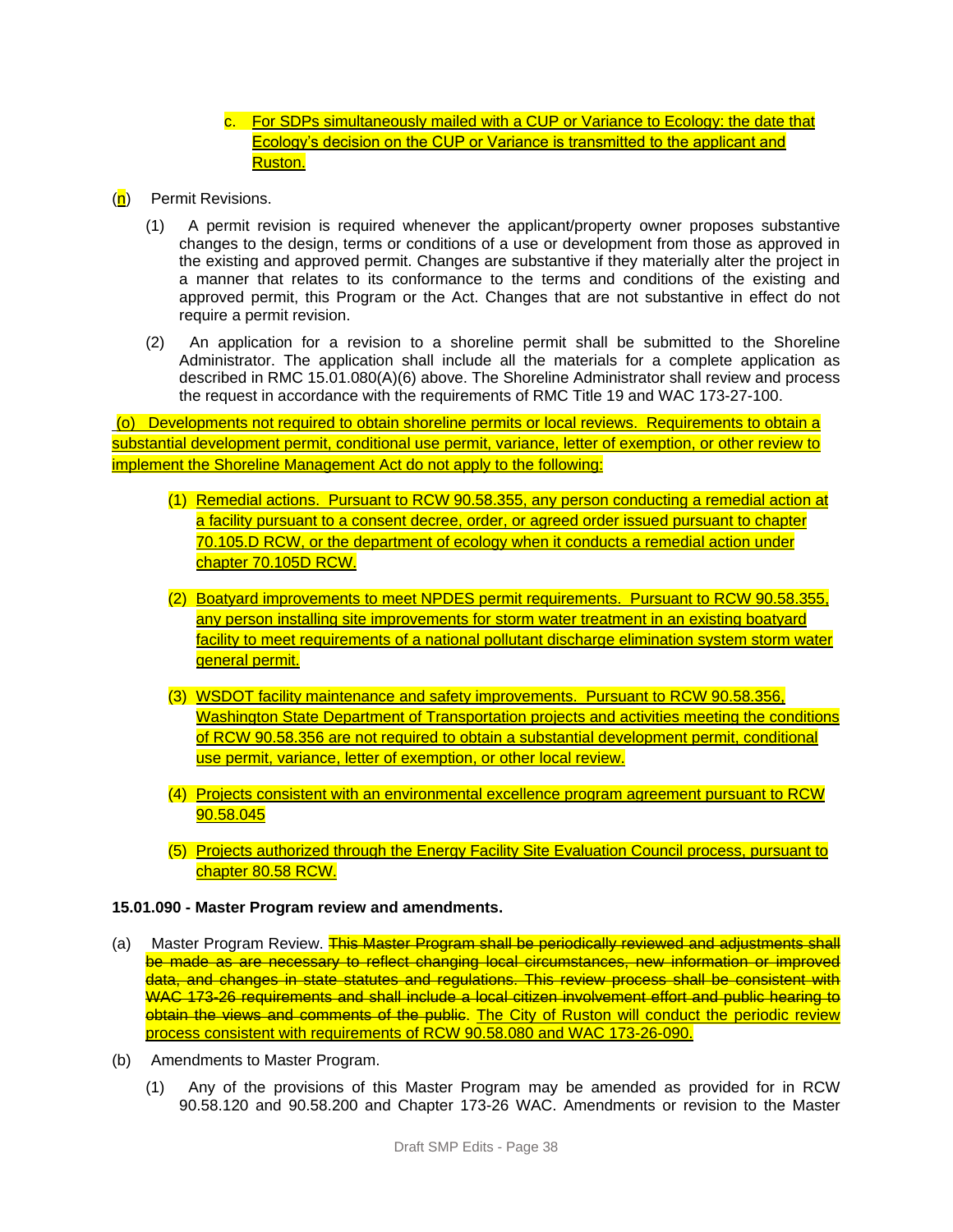Program, as provided by law, do not become effective until approved by the Washington State Department of Ecology.

(2) Proposals for shoreline environment re-designation (i.e., amendments to the shoreline maps and descriptions), must demonstrate consistency with the criteria set forth in WAC 173-26 and RMC 15.01.050.

#### **15.01.100 – Moratoria Authority and Requirements**

(a) Ruston has authority to adopting a moratorium control or other interim control on development under RCW 90.58.590

(b) Before adopting the moratorium must:

(1) Hold a public hearing on the moratorium or control;

(2) Adopt detailed findings of fact that include, but are not limited to justifications for the proposed or adopted actions and explanations of the desired and likely outcomes;

(3) Notify the department of Ecology of the moratorium or control immediately after its adoption. The notification must specify the time, place, and date of any public hearing.

(4) The public hearing must be held within sixty days of the adoption of the moratorium or control.

(c) A moratorium or control adopted under this section may be effective for up to six months if a detailed work plan for remedying the issues and circumstances necessitating the moratorium or control is developed and made available for public review.

(d) A moratorium or control may be renewed for one or more six-month periods if Ruston complies with the requirements in subsection (2) above.